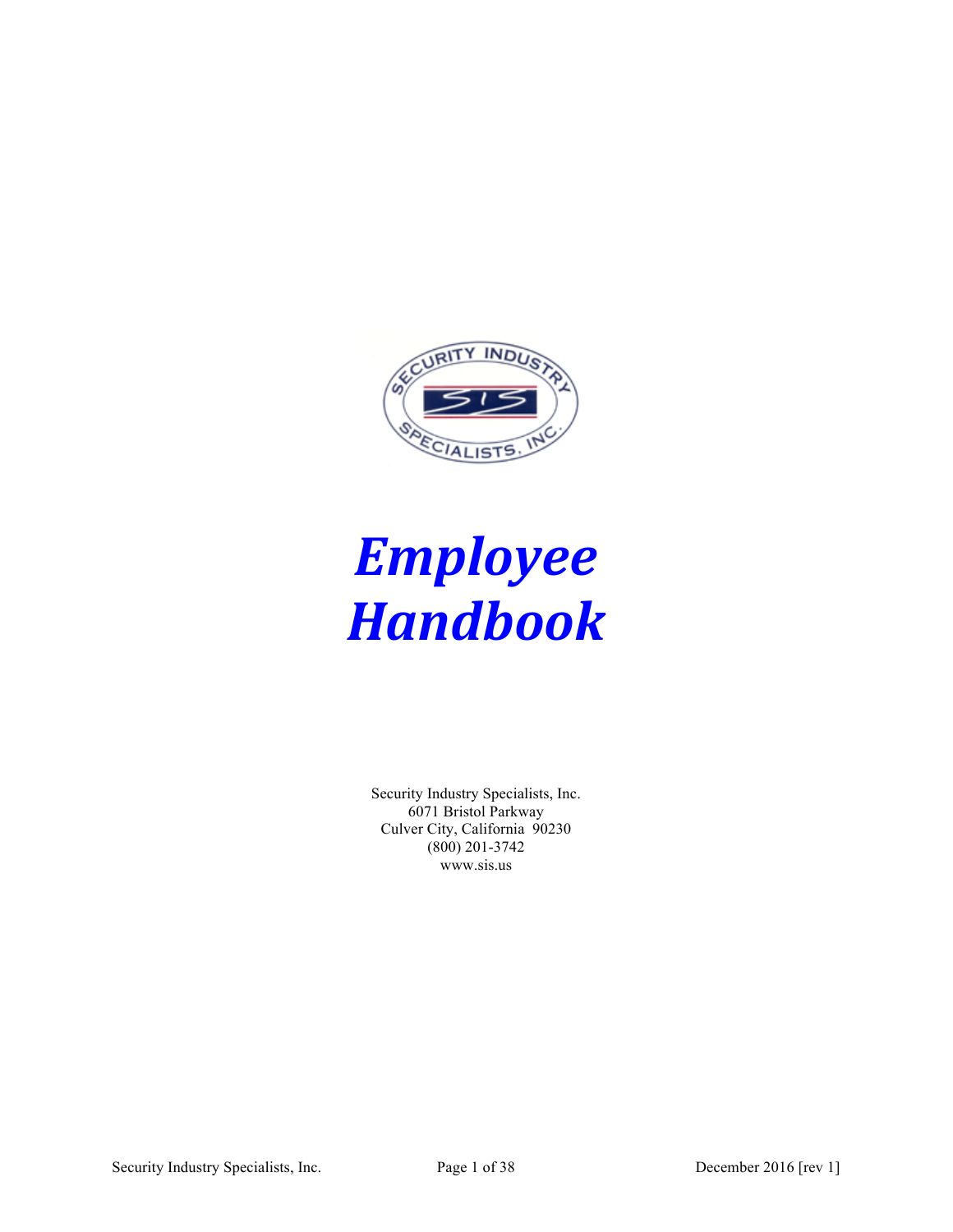#### **Table of Contents**

| 1 |        |  |
|---|--------|--|
| 2 |        |  |
|   | 2.1    |  |
|   | 2.2    |  |
|   | 2.3    |  |
|   | 2.4    |  |
| 3 |        |  |
|   | 3.1    |  |
|   | 3.2    |  |
|   | 3.3    |  |
|   | 3.3.1  |  |
|   | 3.3.2  |  |
|   | 3.3.3  |  |
|   | 3.3.4  |  |
|   | 3.3.5  |  |
|   | 3.3.6  |  |
|   | 3.3.7  |  |
|   | 3.3.8  |  |
|   | 3.3.9  |  |
|   | 3.3.10 |  |
|   |        |  |
|   | 3.4.1  |  |
|   | 3.4.2  |  |
|   | 3.4.3  |  |
|   | 3.5    |  |
|   | 3.5.1  |  |
|   | 3.5.2  |  |
|   | 3.6    |  |
|   | 3.7    |  |
|   | 3.8    |  |
|   | 3.9    |  |
|   | 3.10   |  |
|   | 3.11   |  |
|   | 3.11.1 |  |
|   | 3.11.2 |  |
|   | 3.11.3 |  |
|   | 3.12   |  |
|   | 3.13   |  |
|   | 3.14   |  |
|   |        |  |
|   | 4.1    |  |
|   | 4.2    |  |
|   | 4.3    |  |
|   | 4.3.2  |  |
|   |        |  |
|   |        |  |
|   | 4.4.2  |  |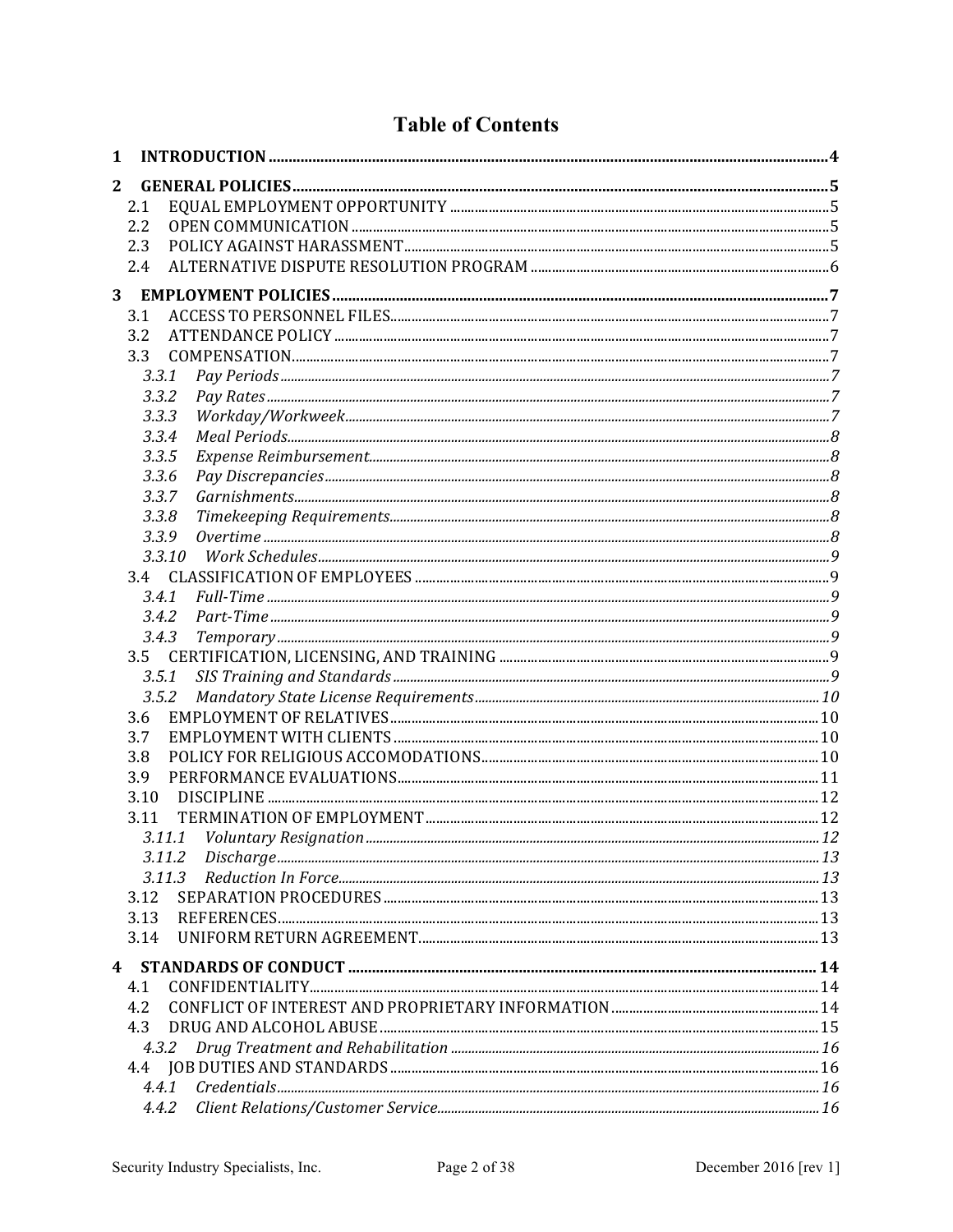| 4.4.3 |                                                                                         |  |
|-------|-----------------------------------------------------------------------------------------|--|
| 4.4.4 |                                                                                         |  |
| 4.4.5 |                                                                                         |  |
| 4.4.6 |                                                                                         |  |
| 4.4.7 | General Uniforms, Grooming, Identification for Client Locations and while on Post 18    |  |
|       |                                                                                         |  |
| 4.5.1 | The following are examples of some, but not all, violations of the Rules of Conduct: 20 |  |
| 4.6   |                                                                                         |  |
| 4.6.1 |                                                                                         |  |
|       |                                                                                         |  |
| 4.7   |                                                                                         |  |
| 4.8   |                                                                                         |  |
| 4.9   |                                                                                         |  |
|       |                                                                                         |  |
| 5.    |                                                                                         |  |
| 5.1   |                                                                                         |  |
| 5.2   |                                                                                         |  |
| 5.2.1 |                                                                                         |  |
| 5.3   |                                                                                         |  |
| 5.4   |                                                                                         |  |
| 5.4.1 |                                                                                         |  |
| 5.4.2 |                                                                                         |  |
| 5.5   |                                                                                         |  |
| 6     |                                                                                         |  |
| 6.1   |                                                                                         |  |
| 6.2   |                                                                                         |  |
| 6.2.1 |                                                                                         |  |
| 6.2.2 |                                                                                         |  |
| 6.2.3 |                                                                                         |  |
| 6.2.4 |                                                                                         |  |
| 6.2.5 |                                                                                         |  |
| 6.2.6 |                                                                                         |  |
| 6.2.7 |                                                                                         |  |
|       |                                                                                         |  |
| 6.3.1 |                                                                                         |  |
| 6.3.2 |                                                                                         |  |
| 6.3.3 |                                                                                         |  |
| 6.3.4 |                                                                                         |  |
| 6.3.5 |                                                                                         |  |
| 6.3.6 |                                                                                         |  |
| 6.3.7 |                                                                                         |  |
| 6.3.8 |                                                                                         |  |
| 6.4   |                                                                                         |  |
| 6.4.1 |                                                                                         |  |
| 6.4.2 |                                                                                         |  |
| 6.4.3 |                                                                                         |  |
| 6.4.4 |                                                                                         |  |
| 6.5   |                                                                                         |  |
|       |                                                                                         |  |
| 7     |                                                                                         |  |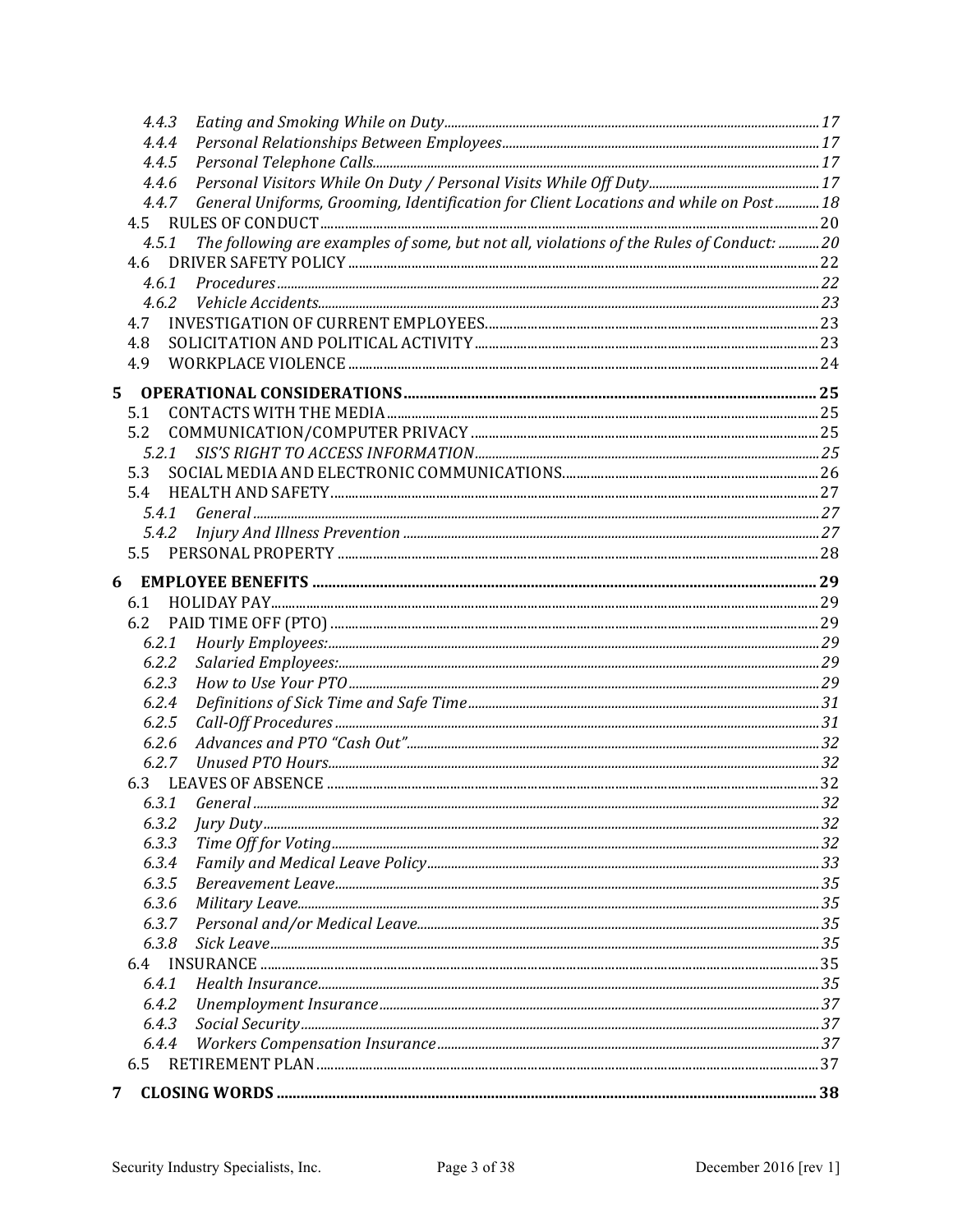# **1 INTRODUCTION**

This Employee Handbook will acquaint you with Security Industry Specialists, Inc. ("SIS") as a company and describe some of our personnel policies, practices, and employee benefits. Should you have any questions regarding SIS policies, practices, or benefits after reviewing this Handbook, please contact the SIS Human Resources Department at 800-201-3742.

This Handbook is intended only as a helpful guide and reference to you during your employment with SIS. As such, it sets forth only general guidelines. It is not an agreement or contract of employment, express or implied, or a promise of treatment in any particular manner in any given situation. SIS may, at any time and in its sole discretion, amend, change, discontinue, add, or vary from anything stated in this Handbook, except for the rights of the parties to terminate employment at will.

Your employment with SIS is a voluntary one and subject to termination by you or SIS at will, with or without cause, and with or without notice, at any time. Nothing in these policies shall be interpreted to be in conflict with or to eliminate or modify in any way the employment-at-will status of SIS employees. This policy of employment-atwill may not be modified by any officer or employee and shall not be modified in any publication or document. The only exception to this policy is a written employment agreement approved at the discretion of the Co-Presidents.

#### **NOTHING IN THIS HANDBOOK IS INTENDED TO BE AN EXPRESS, IMPLIED, OR INFERRED CONTRACT OF EMPLOYMENT.**

The policies and practices included in this Handbook may be subject to revision due to changes in applicable local, state and federal laws. Any provision of this Handbook that is, or becomes unlawful due to a change in the applicable jurisdiction's law shall be void and unenforceable in that jurisdiction.

We operate in numerous states within the United States as well as in other countries. Federal, state, and local employment laws change with some frequency, either as a result of a judicial decision or new legislation or regulations. Although we seek to monitor the laws in all states where we have employees, our Handbook may not always reflect the very latest requirements, and this handbook may set forth different policies based on employment location in respect to state and/or local laws. We are, of course, committed to complying with all applicable laws. If you have specific questions, please contact our Human Resources Department.

This Handbook is updated periodically as SIS implements new policies or revises existing policies. SIS reserves the right to make changes to this Handbook, or to any company policy or benefit, without advance notice. The most up to date version of this Handbook can be found online at our website, www.sis.us. It is your responsibility to check the website for any updates, amendments and/or revisions. We will periodically provide notice of any updates to this Handbook on the personnel portion of our website.

*Welcome to Security Industry Specialists, Inc.!*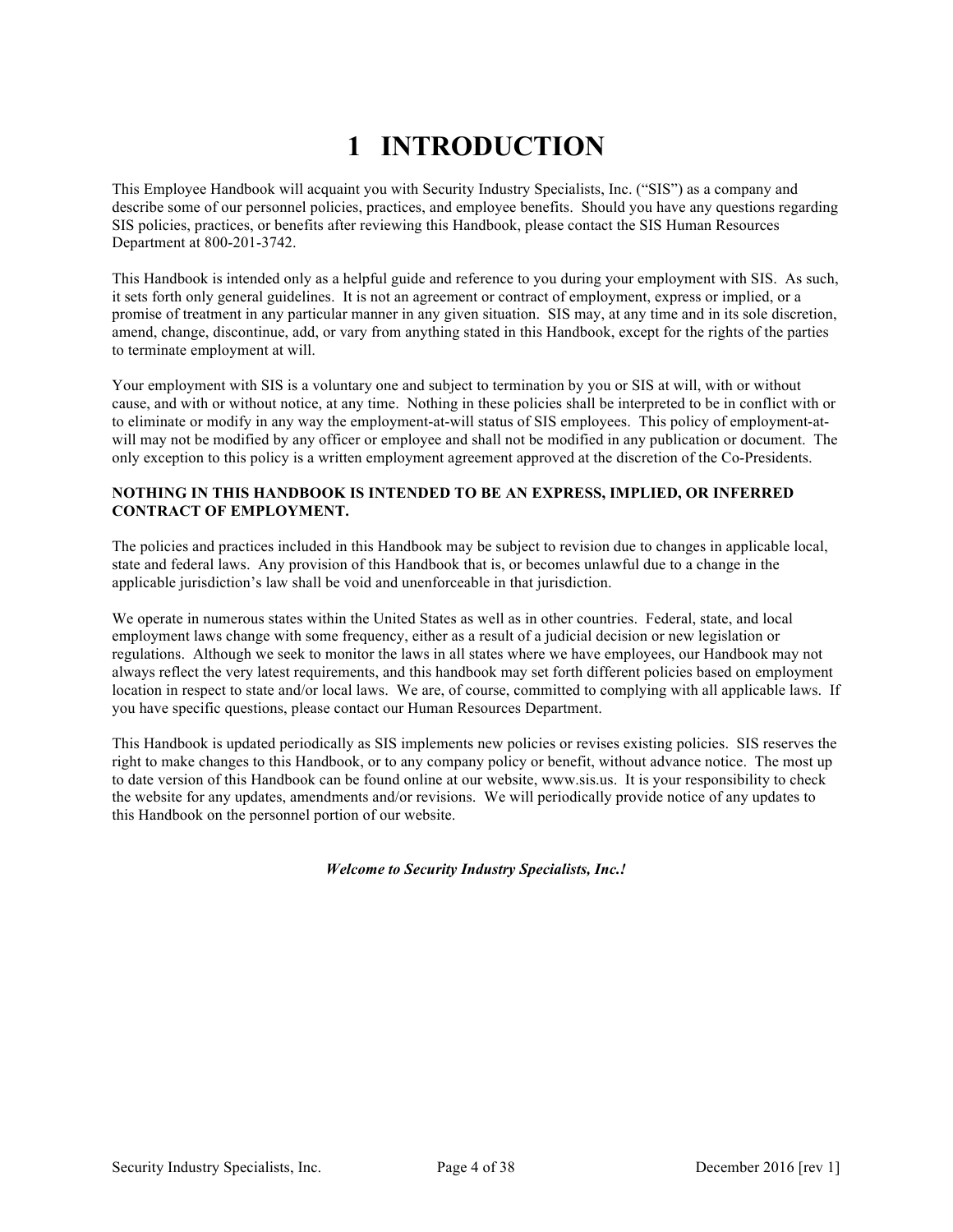### **2 GENERAL POLICIES**

### *2.1 EQUAL EMPLOYMENT OPPORTUNITY*

SIS provides equal employment opportunities for all applicants and employees and complies fully with all applicable federal, state and local laws prohibiting discrimination in employment. SIS does not discriminate against any classification protected by federal, state, and local laws and ordinances. This policy applies to all areas of employment, including recruitment, hiring, training, promotion, harassment, training, compensation, benefits, transfer, or discharge, and to all other terms, conditions and privileges of employment.

At SIS we believe that mutual respect for one another will result in better teamwork and more shared success. We enthusiastically support the letter and the spirit of this Equal Employment Opportunity policy.

### *2.2 OPEN COMMUNICATION*

All SIS supervisors should be receptive and responsive to all issues that are brought to their attention by any SIS employee. We believe that open and honest discussion between all employees is the most effective method of addressing matters that affect specialists, supervisors, and SIS management.

SIS values your input and your commitment. Any employee should feel free to raise, in good faith, issues of concern, without the fear of retaliation. Some of our best ideas come from our employees who are "On the Front Lines" of our business. We encourage you to bring your ideas, problems, or concerns to your supervisor for consideration and/or resolution.

While it is best to discuss problems or issues with your immediate supervisor, if necessary you may also directly contact the SIS Human Resources Department. While every problem cannot always be resolved to the complete satisfaction of everyone involved, SIS will make every effort to find an acceptable and fair resolution.

### *2.3 POLICY AGAINST HARASSMENT*

SIS is committed to providing a workplace in which people are treated with dignity, decency, and respect: an environment free of harassment. SIS strongly disapproves of -- and will not tolerate -- harassment of our job applicants or employees by other employees, supervisors, vendors or clients. Through enforcement of this policy and by education of our employees, the company will seek to prevent, correct, and discipline behavior that violates this policy.

Harassment includes verbal, physical, or visual conduct that creates an intimidating, offensive, or hostile working environment, or that interferes with work performance. Such conduct constitutes harassment when: (1) submission to the conduct is made either an explicit or implicit condition of employment; (2) submission to or rejection of the conduct is used as the basis for an employment decision; or (3) the harassment interferes with an employee's work performance or creates an intimidating or offensive work environment.

Harassment can take many forms. It may include, but is not limited to: slurs, jokes, statements, gestures, pictures, cartoons, or physical contact by one individual with or toward another. Sexual harassment in particular may include all of these prohibited actions, as well as other unwelcome conduct such as requests for sexual favors, conversation containing sexual comments, and unwelcome sexual advances.

You should report any incident of harassment promptly to your supervisor or the SIS Human Resources Department. SIS has both male and female Human Resource Officers to ensure that any incident of harassment is handled promptly and as discretely as possible. You are not required to tell the harasser to stop before reporting the incident.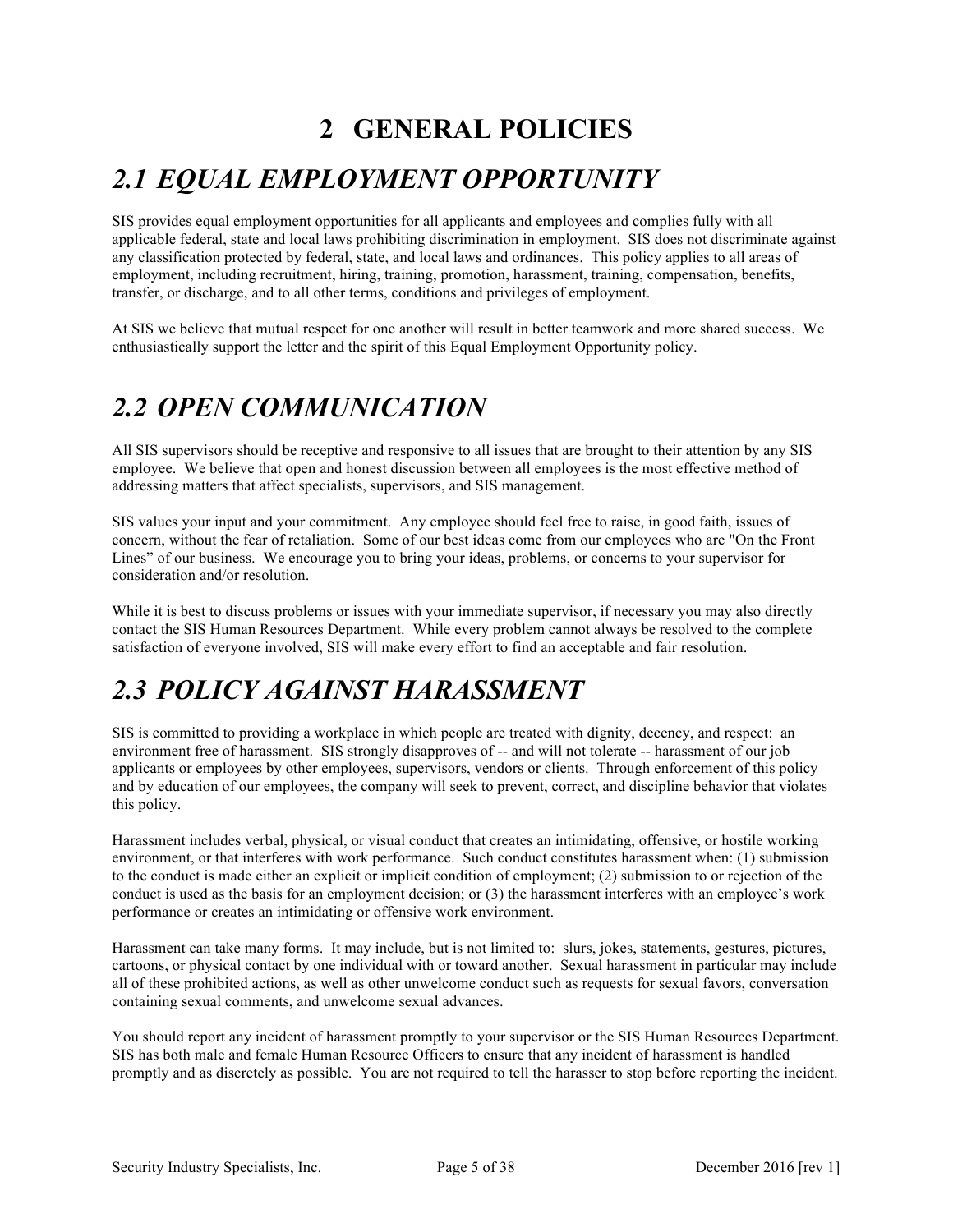No hardship, loss, benefit, or penalty may be imposed on an employee in response to: filing or responding to a bona fide complaint of harassment, appearing as a witness in the investigation of a complaint, or serving as an investigator of a complaint. Retaliation or attempted retaliation in response to lodging a complaint or invoking the complaint process is a violation of this policy. Any person who is found to have violated this aspect of the policy will be subject to sanctions up to and including termination of employment.

SIS will courteously treat any person who invokes this complaint procedure, and the company will handle all complaints swiftly and confidentially to the extent possible in light of the need to take appropriate corrective action. Lodging a complaint will in no way be used against the employee or have an adverse impact on the individual's employment status. Because of the damaging nature of harassment to the victims and to the entire workforce, aggrieved employees are strongly urged to contact the SIS Human Resources Department. However, filing groundless or malicious complaints is an abuse of this policy and will be treated as a violation.

#### **CONFIDENTIALITY**

The employee assistance program (EAP) provides confidential counseling services to company employees. Individuals wishing to discuss an incident confidentially or seeking information and advice of a personal nature are encouraged to contact the EAP. The role of the EAP in such cases will be limited to personal counseling and treatment for the person who is then an EAP client. Contacting the EAP will not qualify as notification to SIS of a potential harassment or discrimination issue.

During the complaint process, the confidentiality of the information received, the privacy of the individuals involved and the wishes of the complaining person will be protected to as great a degree as is legally possible. The expressed wishes of the complaining person for confidentiality will be considered in the context of the company's legal obligation to act on the charge and the right of the charged party to obtain information. In most cases, however, the company will strictly maintain confidentiality and those involved in the investigation. In addition, any notes or documents written by or received by the person(s) conducting the investigation will be kept confidential to the extent possible and according to any existing state or federal law.

A member of SIS management who is not involved in the alleged harassment will fairly and impartially investigate every reported complaint of harassment. The matter will be treated in confidence to the extent feasible. SIS will not tolerate retaliation against any employee for making a complaint or for cooperating in an investigation.

Any employee who violates this policy on harassment, sexual or otherwise, will be subject to disciplinary action, up to and including termination of employment.

### *2.4 ALTERNATIVE DISPUTE RESOLUTION PROGRAM*

In any organization, disputes occasionally arise. Sometimes these disputes must be resolved through a formal proceeding. Until recently, such proceedings often involved lawsuits and the court system.

Experience has shown, however, that lawsuits are an exceedingly costly and time-consuming way to resolve disputes. Resort to the courts often leaves both parties unhappy with the results. To address these problems, SIS has established an Alternative Dispute Resolution ("ADR") Program to resolve disputes.

The SIS Mutual Agreement to Arbitrate Claims, and its procedures, is set forth in the separate agreement that was presented to you with the SIS employment application for your review and signature. These ADR procedures ensure that all parties have an opportunity to see if there is a mutually satisfactory basis for resolving any dispute that might arise relating to your employment. If the parties fail to reach an amicable resolution, these procedures provide for a hearing before a neutral arbitrator who has been selected by both sides. The arbitrator will have full authority to resolve the matter, and the arbitrator's decision will be binding on both sides.

We hope that you will never need to utilize these ADR procedures, and that your employment will be free of any disputes. But in the event a dispute should arise, these ADR procedures will ensure that the dispute is resolved in a timely, cost-effective and fair manner.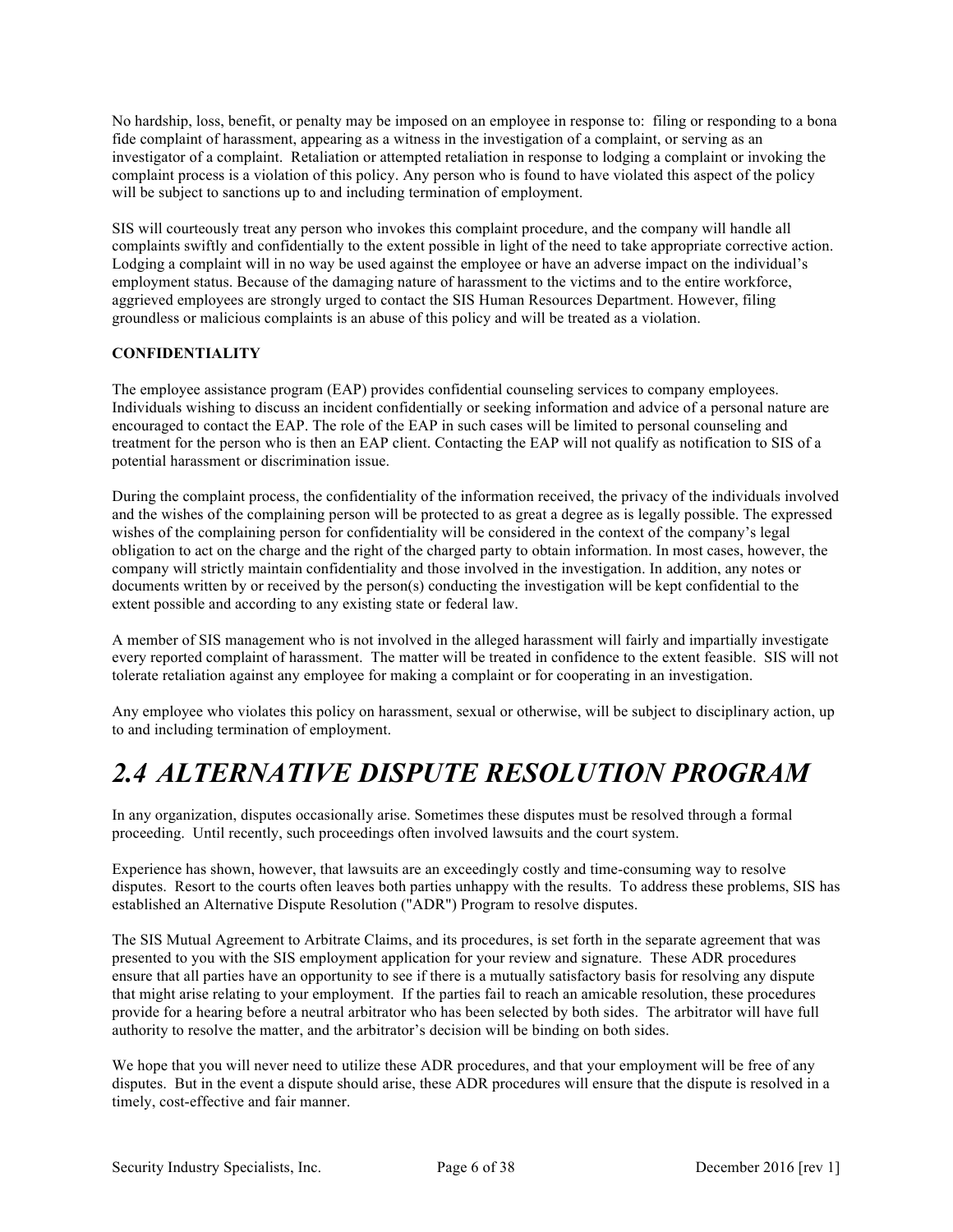### **3 EMPLOYMENT POLICIES**

# *3.1 ACCESS TO PERSONNEL FILES*

You have access to your own personnel files via the SIS online portal. Personnel records may be sent to you upon request via the email that you have on file with SIS.

Medical information provided by or about an employee will be maintained in a separate electronic file. The SIS Human Resources Officers will control access to medical files.

As a matter of policy, SIS normally refuses to release personnel information to third parties unless the employee provides written authorization. If SIS is served with a subpoena or other legal process, it will make an effort, if possible, to give an employee whose records are sought the opportunity to contest the subpoena before turning over the requested information.

### *3.2 ATTENDANCE POLICY*

The success of SIS depends on the regular attendance of each employee. Reporting for work on time and completing assigned shifts are basic job requirements for every SIS employee.

Employees who are inconsistent in their attendance demonstrate a lack of respect for their fellow employees and the service commitments we have made to our clients.

If you cannot work a scheduled shift because of illness, injury or emergency, you must contact your supervisor or a member the SIS management at least twenty-four (24) hours prior to the scheduled start of the shift, or as soon as is reasonably practical under the circumstances.

If your immediate supervisor is unavailable, you must speak directly with another supervisor or a senior manager. Leaving a voicemail or asking another employee to pass the information along is unacceptable.

**REGULAR AND PROMPT ATTENDANCE IS A REQUIREMENT FOR CONTINUED EMPLOYMENT AT SIS.** Repeated absences and/or tardiness can result in disciplinary action, up to and including termination.

## *3.3 COMPENSATION*

#### **3.3.1 Pay Periods**

SIS has one Pay Period per week. Employees are paid weekly, every Friday, for the previous workweek. The SIS workweek starts at 12:01 a.m. each Sunday morning and concludes at midnight the following Saturday night. If a regular payday falls on a national holiday, employees will be paid on the preceding business day.

Employees are encouraged to enroll in our Direct Deposit program. If employees are not enrolled, paychecks are mailed to an employee's last known address.

#### **3.3.2 Pay Rates**

Pay rates are governed by many variables and frequently are impacted by individual client contracts. Pay rates are subject to change depending upon the current client contract, an employee's assignment, an employee's performance and/or experience, and SIS's assessment of need.

#### **3.3.3 Workday/Workweek**

The SIS Workday starts at 12:01 a.m. and concludes at midnight each day.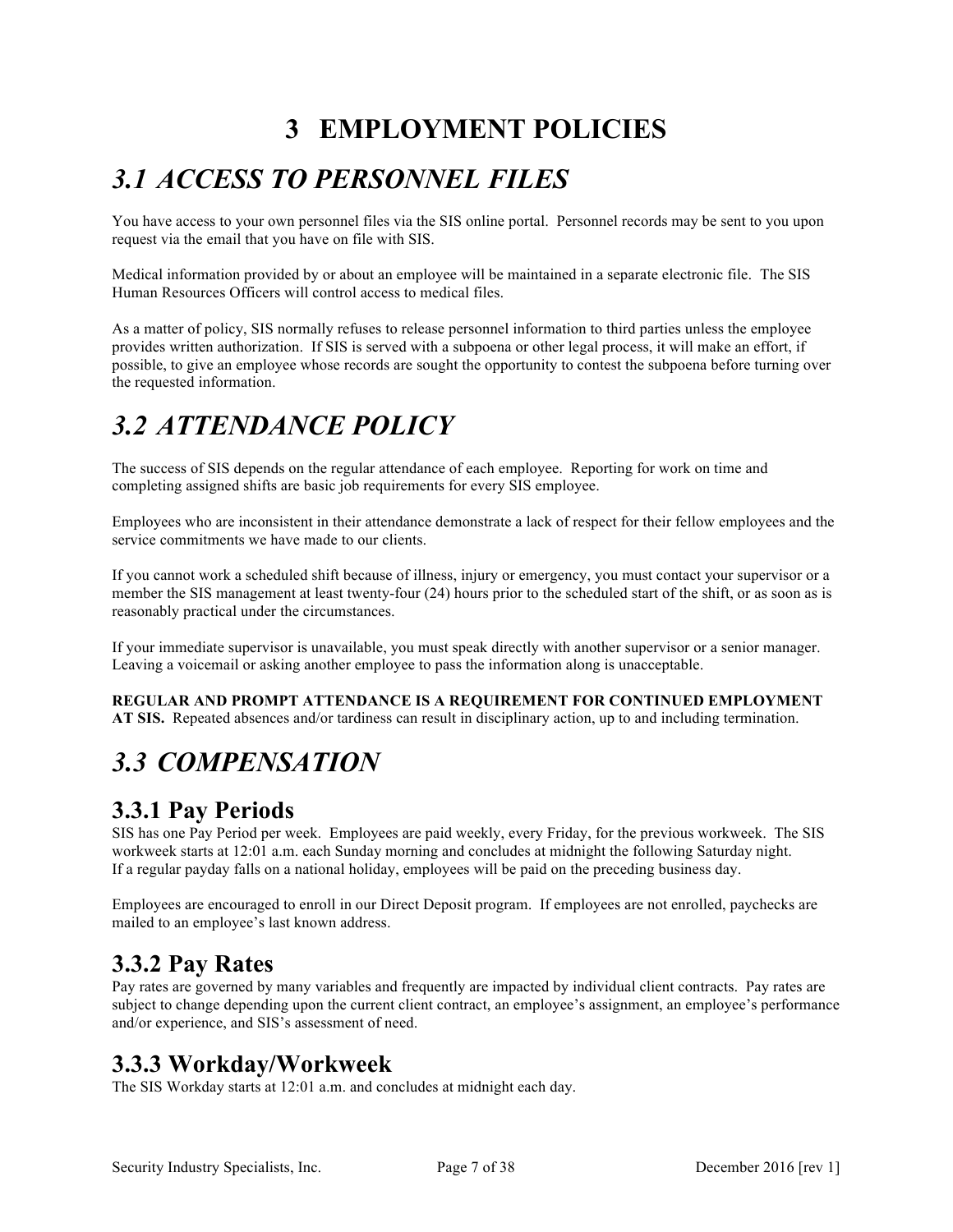The SIS Workweek starts at 12:01 a.m. each Sunday morning and concludes at midnight the following Saturday night.

#### **3.3.4 Meal Periods**

SIS employees are afforded meal and rest breaks during their workday in accordance with state and local regulations based on work location.

#### **3.3.5 Expense Reimbursement**

SIS employees will be reimbursed for legitimate on-the-job expenses only if prior written approval for the expense is obtained from their supervisor ("Pre-Approved"). Requests for reimbursements must be submitted no more than 30 days after the expense is incurred. No reimbursement will be made after this 30-day period. SIS will pay for Pre-Approved travel or other Pre-Approved expenses related to special duties or assignments.

### **3.3.6 Pay Discrepancies**

If you ever think there has been a discrepancy in your pay, immediately report the discrepancy to your supervisor.

#### **3.3.7 Garnishments**

SIS seeks to avoid incurring the administrative costs of garnishments and wage assignments on employees. Therefore, SIS encourages all employees to meet their financial obligations without involving SIS. SIS will adhere to legally imposed wage assignments and garnishments and will not modify the terms of those legal arrangements unless ordered or relieved by a court. SIS will deduct the administrative costs of complying with wage assignments and garnishments orders, up to the amount allowed by law.

### **3.3.8 Timekeeping Requirements**

SIS employees are required to record their time, either on a swipe card, through an internet-enabled device, through telephone contact with a central location, by written record, or as otherwise instructed by their supervisors. All employees must record the beginning and ending time of each shift, as well as the beginning time of their lunch periods.

If manual timesheets are used, your signature is required. In states where it is legal, an electronic signature may suffice.

#### *3.3.8.1 The following policies regarding timekeeping apply to all SIS employees:*

- 3.3.8.1.1 You may not clock-in more than five (5) minutes before or after your scheduled shift without prior approval from your supervisor.
- 3.3.8.1.2 You will be considered tardy if you clock-in one (1) minute after your scheduled shift.
- 3.3.8.1.3 You may never call in or otherwise clock-in for another employee.
- 3.3.8.1.4 You must clock in at the correct reporting time and location.
- 3.3.8.1.5 ANY INTENTIONAL FALSIFICATION OF YOUR WORK TIME WILL RESULT IN IMMEDIATE TERMINATION.

Timekeeping records will be reviewed and approved by your supervisor. Any errors in time recording must be immediately reported to your supervisor.

### **3.3.9 Overtime**

Unless extraordinary personal difficulties prevent you from working overtime as requested by your supervisor, you will be expected to be available to perform required overtime work.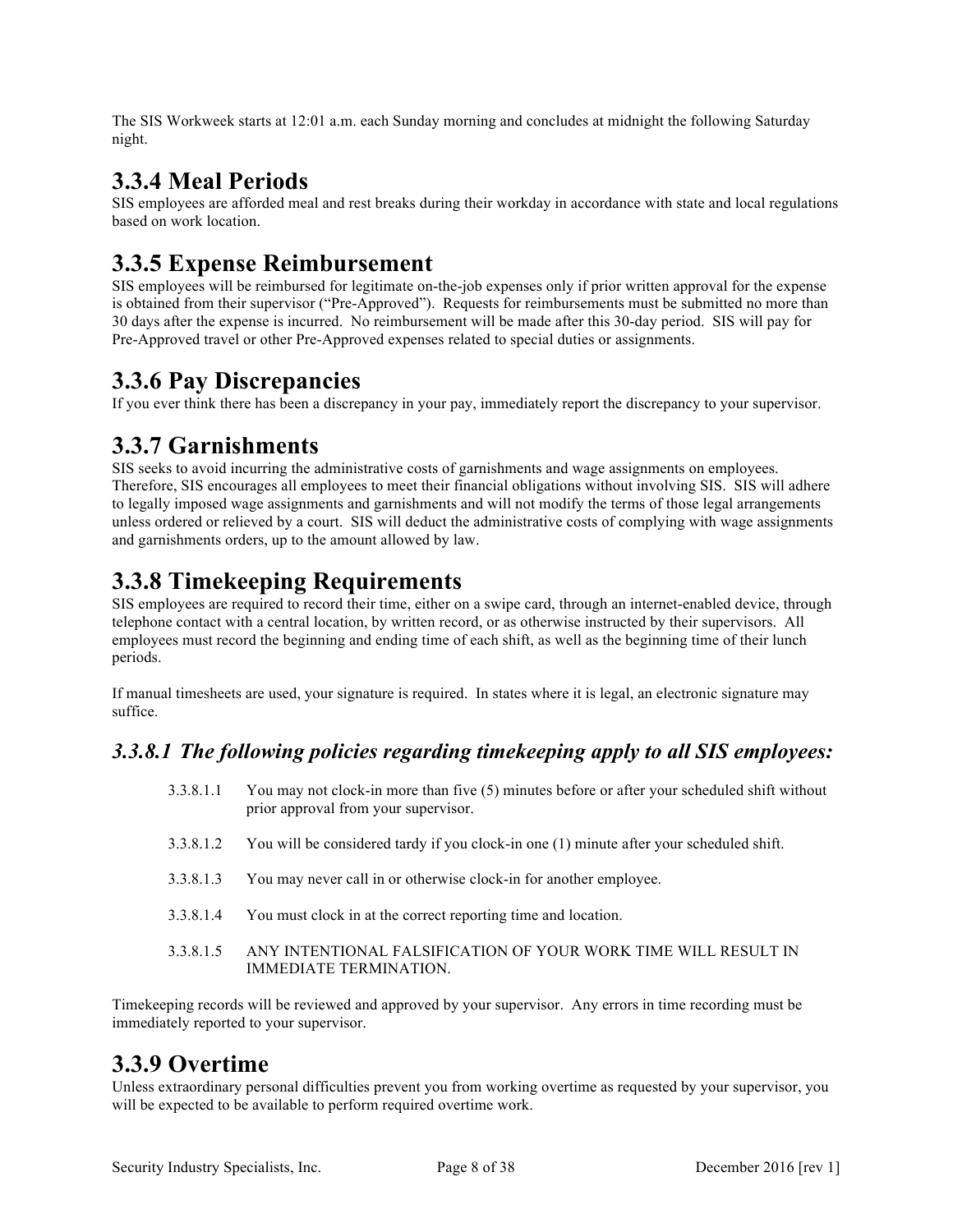All overtime work must be approved by your supervisor. SIS pays overtime in accordance with applicable state and federal law. SIS rounds time worked to the nearest 15 minute increment and pays for time worked accordingly.

#### **3.3.10 Work Schedules**

Your supervisor will review your work schedule with you.

Various factors such as workload, operational changes, and staffing needs may require you to work a schedule that is different from your normal schedule. SIS reserves the right to assign employees to any job, client, location or schedule that is required by business needs.

Employees may not trade shifts or work any hours or schedules that have not been specifically approved in advance by their supervisor.

### *3.4 CLASSIFICATION OF EMPLOYEES*

#### **3.4.1 Full-Time**

SIS employees are considered Full-Time employees if their employment is for an undefined term and they work 65 hours or more during a Pay Period (as defined above). All salaried employees are considered Full-Time employees unless their employment is for a finite term. For hourly employees, 65 hours worked in a Pay Period are considered Full-Time Hours and are the minimum necessary to qualify as a Full-Time employee. Full-Time employees are eligible for the employee benefits as described in this Handbook. Further, employees who are either characterized as Full-Time or qualify under the Affordable Care Act guidelines are eligible for employee health benefits described in this Handbook.

### **3.4.2 Part-Time**

SIS employees are considered Part-Time employees if their employment is for an undefined term and they work less than 65 hours or more during a Pay Period. Except as to qualification under the Affordable Care Act guidelines, Part-Time employees are not eligible for the employee health benefits described in this Handbook, and may be ineligible for other benefits.

#### **3.4.3 Temporary**

SIS employees are considered to be Temporary employees if their employment is for a fixed, finite or defined period (e.g., for the three week duration of a special event), or if they do not maintain a regular work schedule and are scheduled only on an if-needed, as-needed basis. Except as to qualification under the Affordable Care Act guidelines, Temporary employees are not eligible for the employee health benefits described in this Handbook, and are not eligible for the other employee benefits described in this Handbook.

# *3.5 CERTIFICATION, LICENSING, AND TRAINING*

### **3.5.1 SIS Training and Standards**

Each SIS client, location and assignment has unique security needs and requires specialized knowledge and training to fill those needs. In addition to the extensive printed, audio-visual and interactive SIS training curricula, SIS employs licensed, specialized and expert instructors to tailor employee training and professional development to ensure both that our clients' individual requirements are satisfied, and that our employees' continue to advance their skills, knowledge and professional experience to further our goal of a uniquely qualified, flexible and adaptable security services team prepared to meet all modern security challenges.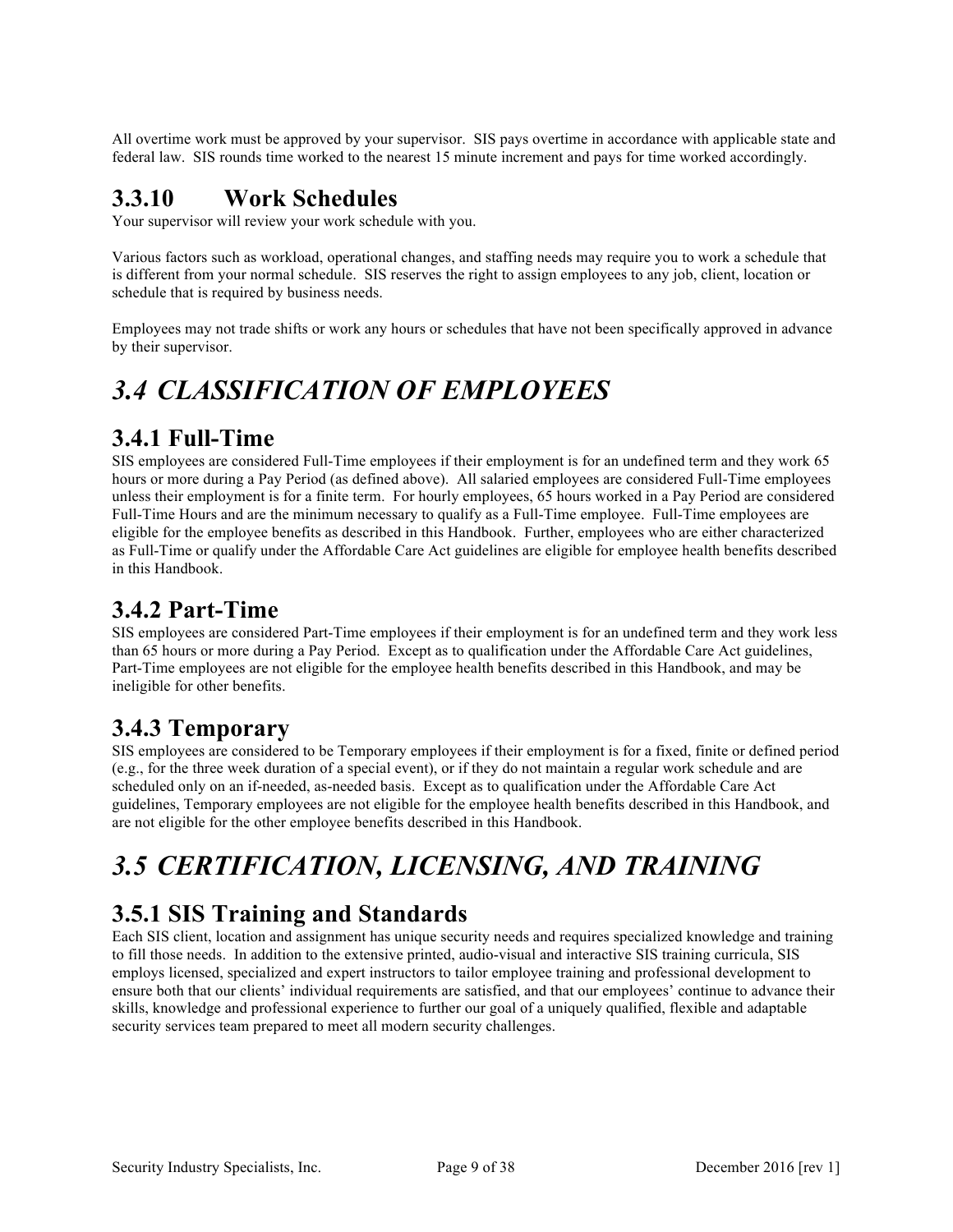### **3.5.2 Mandatory State License Requirements**

In addition to SIS mandatory and site-specific training, the security profession is regulated by federal, state and local laws. Each state in which SIS operates has its own rules and regulations, and many states have their own licensing, training and certification for private security guards such as SIS Specialists.

A Specialist must remain in good standing with his or her state's licensing and regulatory authorities to continue working as a security guard at SIS. This means that each Specialist must timely complete any state mandated training, renewal, or other certification requirements to ensure compliance with state law.

SIS will not deploy a Specialist unless the Specialist has met the necessary licensing, certification and/or training requirements in the state in which the Specialist is to be deployed. Further, the failure of a Specialist or other SIS employee to maintain his/her state-required license or certification, or the revocation, suspension, or expiration of that license or certification, is grounds for the employee's immediate suspension or discharge (as set forth below).

Some states have set ongoing training requirements that must be completed before and/or while an individual works as a security guard. SIS, at its discretion, may facilitate employee training designed to cover these ongoing training requirements, and will monitor each employee's compliance with the various states' requirements. Unless legally required, wages generally are not paid by SIS for time spent fulfilling these state training requirements, and employees are typically required to pay a separate fee for this training.

#### **IT IS YOUR RESPONSIBILITY TO COMPLETE ALL TRAINING AND OTHER LICENSE REQUIREMENTS NECESARY TO MAINTAIN YOUR LICENSE IN GOOD STANDING ON YOUR OWN TIME.**

## *3.6 EMPLOYMENT OF RELATIVES*

Relatives of employees may be eligible for employment at SIS, but only if the potential employees do not work in a direct supervisory relationship, or in job positions in which a conflict or interest could arise. Also, the related employee must be the best-qualified candidate for the position involved.

"Relatives" include, but are not necessarily limited to spouses, children, siblings, parents, in-laws and step-relatives. Current employees who marry will be permitted to continue working in their existing positions only if they do not work in a direct supervisory relationship with one another, or if they work in job positions in which a conflict of interest would not arise.

It is each SIS employee's responsibility to notify his/her supervisor if a relative is applying for employment with SIS, or works for a client of SIS, or at a location for which SIS provides services.

## *3.7 EMPLOYMENT WITH CLIENTS*

SIS's clients may require that SIS agree not to accept employment applications from any member of the client's current workforce. In turn SIS's clients may agree not to hire or accept employment applications from current SIS employees. To comply with these agreements, SIS employees may not discuss employment opportunities, apply for work, or accept employment, with any SIS client, unless permission to do so is sought and obtained from SIS in advance.

## *3.8 POLICY FOR RELIGIOUS ACCOMODATIONS*

SIS respects the religious beliefs and practices of all employees and is committed to providing equal employment opportunities to all individuals, regardless of their religious beliefs and practices. Consistent with this commitment, SIS will provide a reasonable accommodation of an applicant's or employee's sincerely held religious belief if the accommodation would resolve a conflict between the individual's religious beliefs or practices and a work requirement, unless doing so would create an undue hardship for SIS.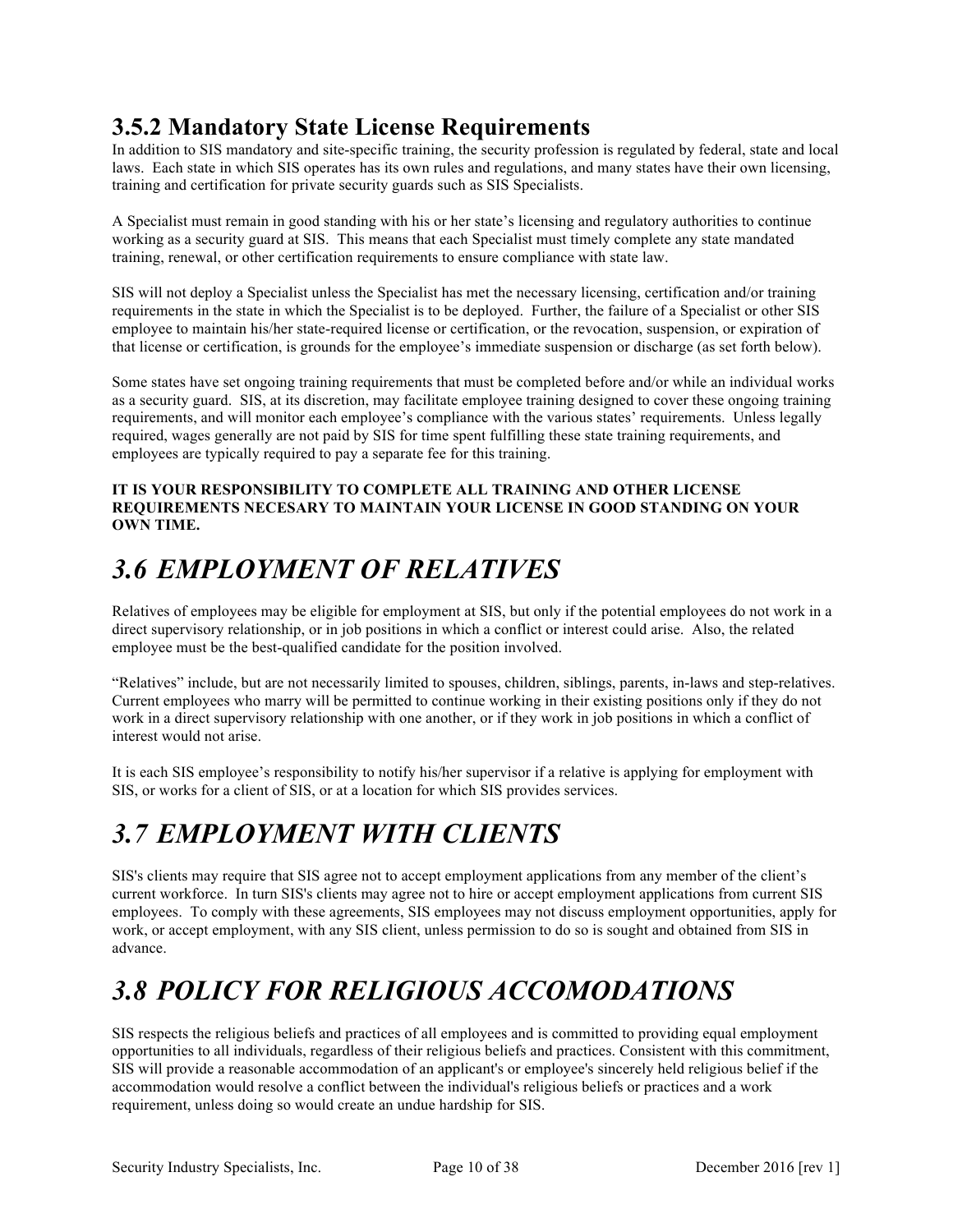If you believe an accommodation is needed due to your religious beliefs or practices, you are responsible for requesting an accommodation from your supervisor, manager, or the Human Resources department. The request should be submitted in writing, and detail all relevant information including, a description of the accommodation, the reason for the accommodation, and an explanation of how the requested accommodation will help to resolve the conflict between your religious beliefs or practices and one or more of your work requirements.

After receiving your written request, SIS leadership may engage in a dialogue with you to explore potential reasonable accommodations that could resolve the conflict between your religious beliefs and practices and one or more of your work requirements. SIS encourages you to suggest specific reasonable accommodations that you believe would resolve any such conflict. However, SIS is not required to make the specific accommodation requested by you and may provide an alternative, effective accommodation, to the extent any accommodation can be made without imposing an undue hardship on SIS.

Your supervisor, manager, or the HR department may ask you to provide additional information about your religious practices or beliefs and the accommodation requested. If you fail to provide the requested information, your request for an accommodation may be denied. SIS makes determinations about religious accommodations on a case-bycase basis considering various factors and based on an individualized assessment in each situation.

SIS strives to make determinations on religious accommodation requests expeditiously, and will inform the individual once a determination has been made. If you have any questions about an accommodation request you made, please contact the Human Resources department.

### *3.9 PERFORMANCE EVALUATIONS*

SIS takes great pride in employing the best Specialists in the industry. One way we keep the best employees is by completing performance evaluations every six months for all Full-Time Specialists.

Pay raises are not automatic. They are based on merit, and they are frequently and further impacted by our contracts with clients. In order to qualify for advancement and compensation increases, you must perform according to SIS's professional standards and score well in the "THREE A's":

- $\triangleright$  ATTITUDE: You must come to work with a terrific attitude, be willing to go beyond the call of duty, and be a supportive team member.
- $\triangleright$  APPEARANCE: You must come to work properly dressed and meet all grooming standards.
- $\triangleright$  ATTENDANCE: You must be on time, complete each of your scheduled shifts and follow all other SIS attendance policies.

You also must meet or exceed performance standards that relate to your job duties as described in the Post Orders or other instructions for your position. Finally, fulfilling training requirements and additional commendations will be considered during reviews.

Where possible, Full-time Specialists will meet with their supervisor approximately every six (6) months to discuss the Specialist's performance evaluation. We encourage you to take this opportunity to discuss ways to improve your personal performance as well as the overall work being done by your team.

Performance evaluations are completed in writing by your supervisor and reviewed by SIS's management. You will be asked to acknowledge your performance evaluation. SIS will maintain an electronic copy of each evaluation in your personnel file.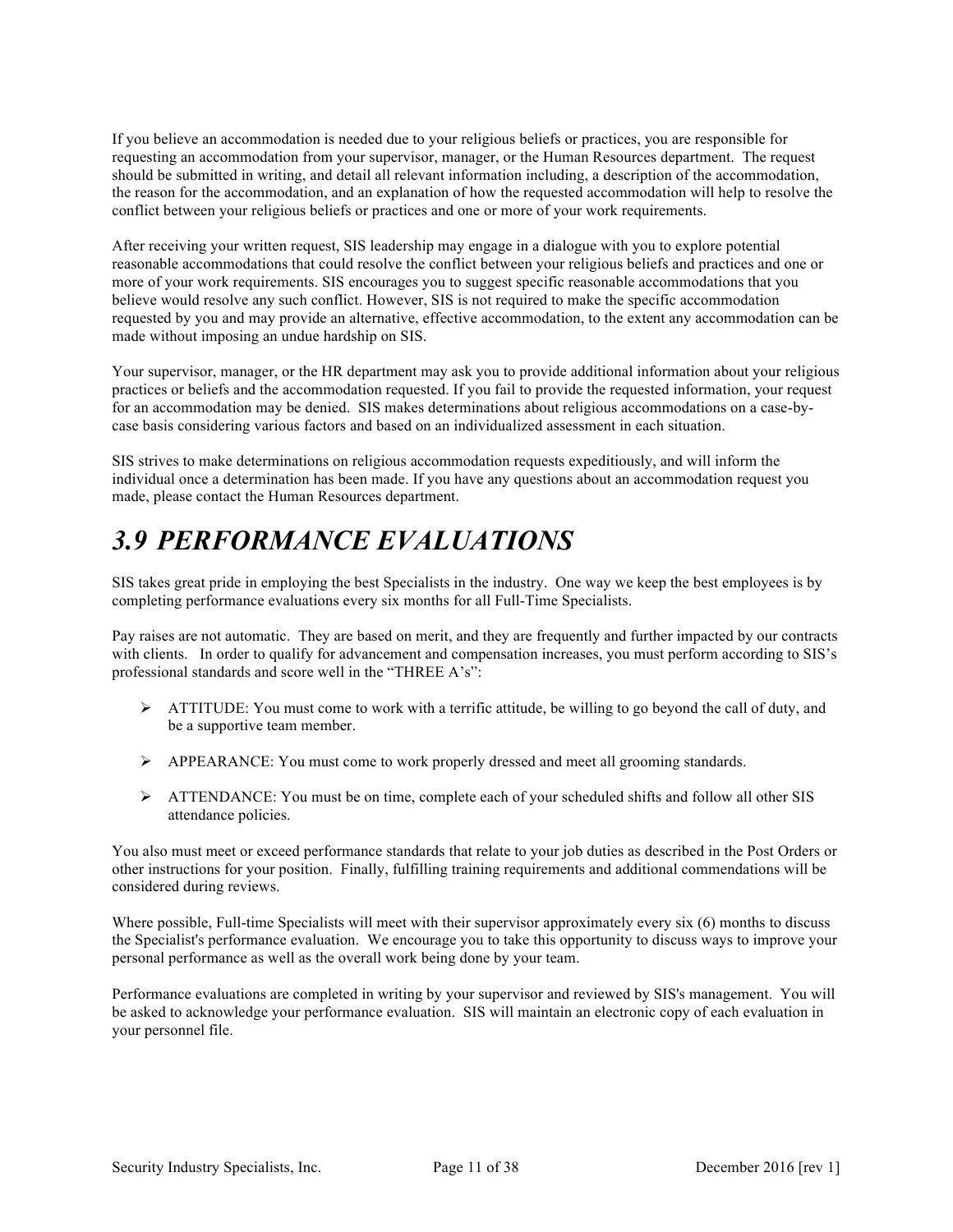## *3.10 DISCIPLINE*

SIS is committed to assisting all Specialists in the successful performance of their jobs. This assistance may include training, performance evaluations, counseling and, if necessary, discipline to address failures to meet job performance standards. If job performance does not improve to a level that meets or exceeds SIS standards, an employee may be discharged from employment with SIS.

Where it is necessary, one goal of discipline is to help an employee become aware of his/her failure to meet performance standards, or failure to comply with SIS policies, procedures or Post Orders, before this failure has an adverse effect on our client relationships or a Specialist's employment with SIS. Depending on the nature of the performance problem or policy violation, SIS may take some or all of the following actions, at its sole discretion:

- $\triangleright$  Courtesy warning
- $\triangleright$  Written warning
- $\triangleright$  Suspension
- $\triangleright$  Termination of employment

SIS reserves the right to decide when and what discipline is appropriate. Some violations, actions or failures to perform job duties will result in an immediate suspension or termination of employment. SIS will address incidents requiring disciplinary action on a case-by-case basis. SIS reserves the right to impose whatever form of discipline it chooses, or none at all, in a particular instance. Nothing in this section should be understood as a promise of specific treatment or progressive discipline in a given situation, or a modification of the SIS "At-Will" employment policy.

### *3.11 TERMINATION OF EMPLOYMENT*

#### **3.11.1 Voluntary Resignation**

A voluntary resignation is when you notify your supervisor or SIS management of your intention to end your employment relationship with SIS. Under these circumstances, we request that you give SIS two weeks notice of your intent to leave the Company. Failure to give adequate notice of your resignation may disqualify you from future employment with SIS.

In some cases, it may not be necessary or appropriate for an employee who has resigned to continue to work through the notice period. SIS reserves the right to advance the separation date for any employee who has given notice of resignation.

#### *3.11.1.1 SIS will treat an employee as having abandoned his/her job, and thus voluntarily ended the employment relationship with SIS, under one or more of the following circumstances:*

- 3.11.1.1.1 Failure to report for work on one or more occasions without contacting a supervisor or SIS management.
- 3.11.1.1.2 Failure to return to work as scheduled from a leave of absence.
- 3.11.1.1.3 Failure to complete any shift as scheduled, unless relieved of duty by a supervisor.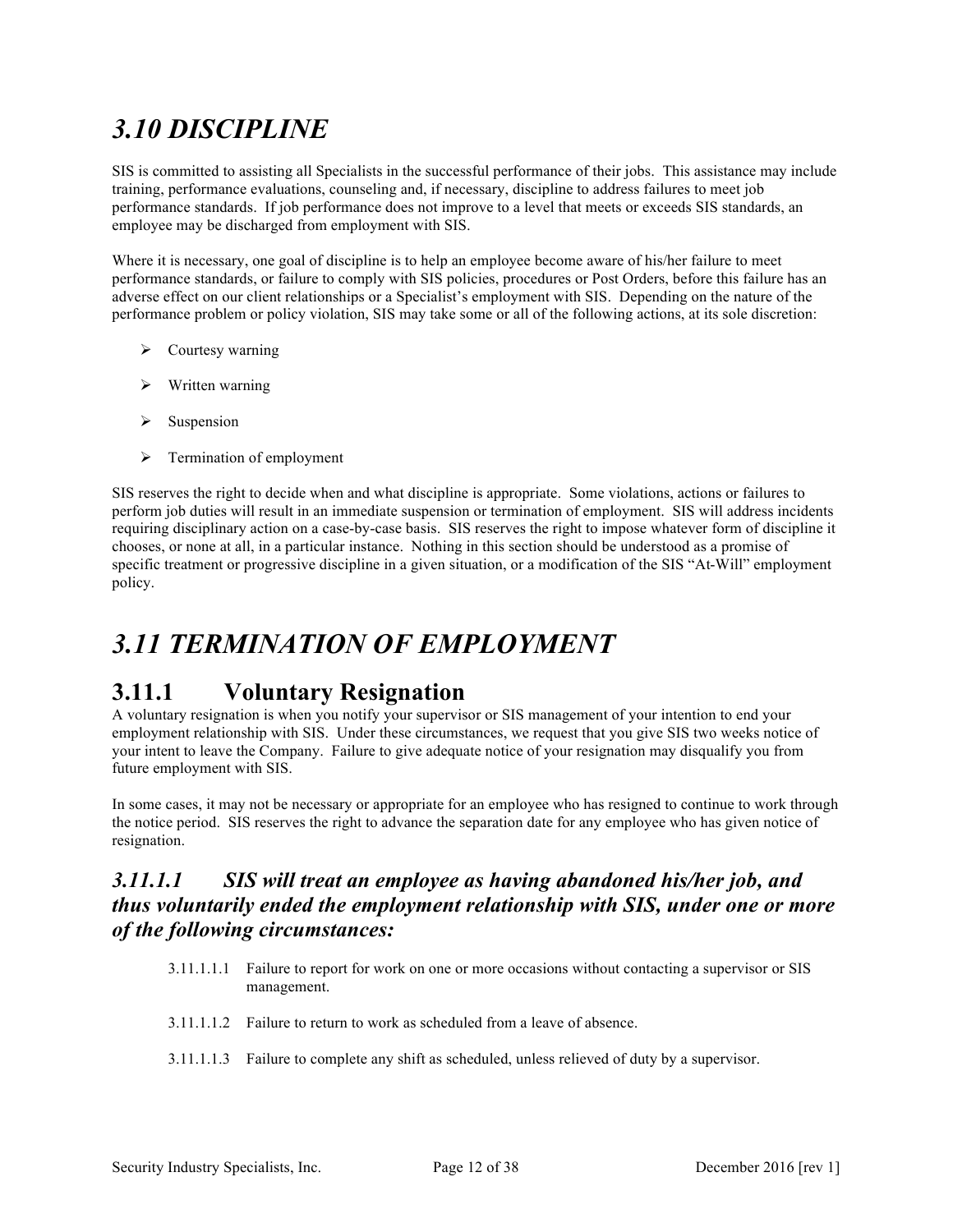- 3.11.1.1.4 Failure to return telephone calls or other communications from a supervisor or scheduler who is attempting to schedule a work assignment.
- 3.11.1.1.5 Repeated refusal to accept offered shifts.
- 3.11.1.1.6 Failure to accept work/shifts during periods of stated availability.

#### **3.11.2 Discharge**

Certain acts and policy violations -- including any violation of the SIS Rules of Conduct -- of a more serious nature may result in immediate discharge from employment at SIS.

SIS will address these violations on a case-by-case basis. Pursuant to SIS's At-Will employment policy, SIS reserves the right to impose whatever form of discipline it chooses, or none at all, in a particular instance. Nothing in this Handbook should be construed as a promise of specific treatment in a given situation. Your employment remains At-Will at all times. This policy of employment-at-will may not be modified by any officer or employee and shall not be modified in any publication or document. The only exception to this policy is a written employment agreement approved at the discretion of the Co-Presidents.

#### **3.11.3 Reduction In Force**

SIS intends to continue to grow and provide employment opportunities. Nonetheless, business conditions, client demand, and other factors are unpredictable. Changes or downturns in any of these factors or other situations could create a need to restructure or reduce the number of people SIS employs. In light of these uncertainties, please be advised that it may become necessary for SIS to conduct layoffs at some point during your employment.

In the event that SIS determines to lay off any employees, SIS retains full discretion to select which employees will be laid off, regardless of seniority, tenure, past job performance, or any other factors.

### *3.12 SEPARATION PROCEDURES*

SIS complies with state and local laws pertaining to payment of all wages, salaries, or other compensation for labor due at time of separation.

### *3.13 REFERENCES*

All requests for employment references or verifications must be directed to the SIS Human Resources Department. No other SIS manager or employee is authorized to provide employment references or verifications for current or former SIS employees.

### *3.14 UNIFORM RETURN AGREEMENT*

When your employment with SIS ends you are required to immediately return all SIS uniforms and equipment. Failure to do so will result in a charge and/or an obligation to repay the costs of replacing those uniforms and equipment as provided in the Uniform Agreement you signed before you received those uniforms and/or equipment. The Uniform Agreement is your commitment to abide by this uniform return policy as a condition of your employment with SIS.

SIS and its clients have legitimate grounds for requesting timely return of issued uniforms and equipment for safety and security reasons. Any unauthorized use of the uniforms that are issued – with SIS or SIS client logos and/or insignia – for any purpose other than SIS employment, is a violation of both state and federal civil and criminal trademark laws, including the federal Lanham Act, 15 U.S.C. 1051 et. seq., and will be dealt with accordingly.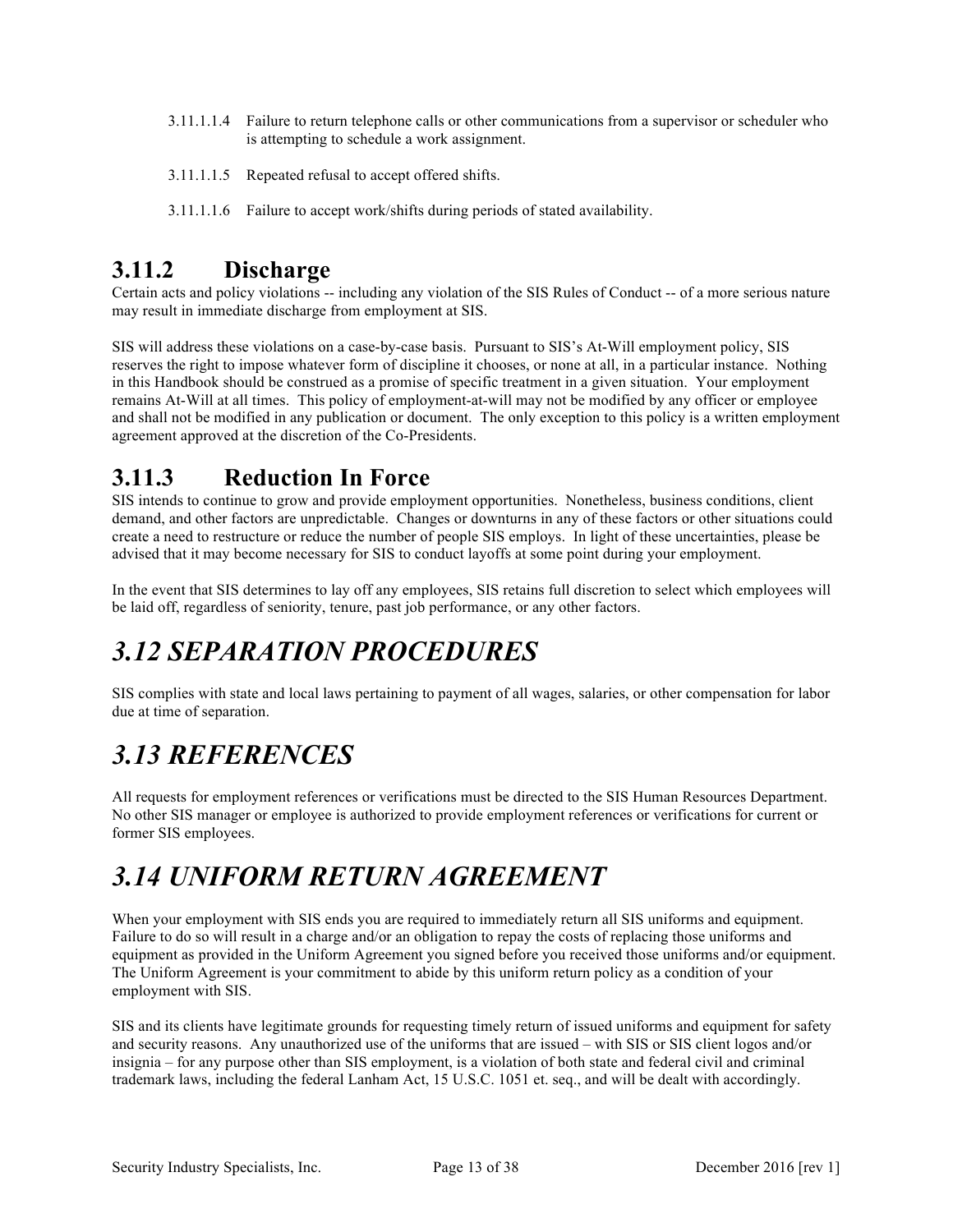## **4 STANDARDS OF CONDUCT**

### *4.1 CONFIDENTIALITY*

Each SIS employee is responsible for safeguarding confidential information obtained in connection with his/her employment with SIS. This includes information relating to SIS's security operations, client lists, products and services and the security requirements of clients and prospective clients, or any other business or proprietary information related to the Company's business. It is your responsibility not to reveal or divulge any such information, absent express authorization by your supervisor or a member of SIS management. When in doubt, you should assume that any information learned about SIS's operations or our clients or prospective clients, which are not readily available to the public during the course of your employment, should be treated as confidential information and not revealed to anyone. Nothing in this section prohibits you from discussing terms and conditions of your employment with other employees, attorneys or government agencies.

SIS requires each new employee to sign a written Confidentiality Agreement as a condition of his/her employment. This Agreement is maintained with your permanent personnel records. If a client requires, or if you seek or are requested to transfer to a new client site, you may be required to sign a new Confidentiality Agreement and/or Non-Disclosure Agreement and/or undergo an additional background check. Your refusal to so agree may prevent any transfer, reassignment, and/or continued employment.

SIS also requires that each new employee agree, in writing, that his/her employment with SIS will not result in any breach of a confidentiality or employment agreement with any prior employer. This agreement is included in SIS's Conflict of Interest Agreement, which is described below.

### *4.2 CONFLICT OF INTEREST AND PROPRIETARY INFORMATION*

To maintain the highest standards of ethics and conduct, it is imperative that all SIS employees avoid conflicts of interest. A conflict of interest is a situation where the employee's private interests or outside economic interests interfere with the employee's duties and responsibilities to SIS or its clients.

This policy prohibits any SIS employee from accepting simultaneous employment with any company that does business or competes with SIS. This policy also prohibits accepting employment with any other company if that employment would interfere with the SIS employee's work schedule or duties with SIS. SIS employees also are prohibited from owning, or from simultaneously working as an employee, independent contractor or agent of, any company within the security or guard industry.

#### *4.2.1.1 Additionally, SIS does not permit employees to:*

- 4.2.1.1.1 Accept any gratuity, including money, gifts, tickets, and/or other property, from clients or other employees. Gratuities may not be suggested, implied or in any other way solicited.
- 4.2.1.1.2 Solicit or accept, directly or indirectly, any gifts, tickets, money or other property from vendors that service SIS, its clients (regardless of whether the vendor is affiliated with SIS), or from suppliers for clients.
- 4.2.1.1.3 Have an interest in any enterprise that has or is seeking to establish business relations with SIS.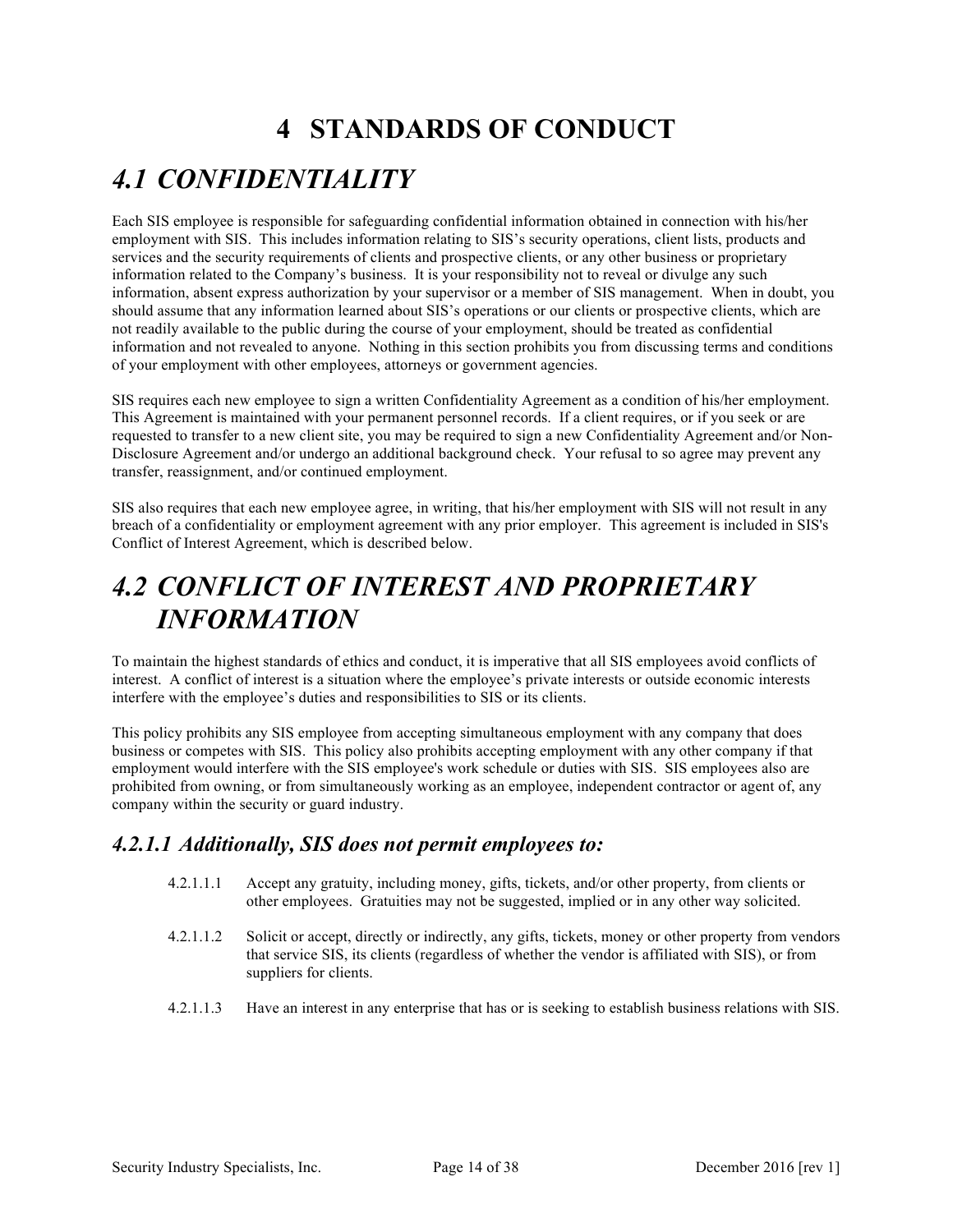- 4.2.1.1.4 Use or disclose to any person, firm, corporation or other entity any proprietary information, technique, process, internal documents, records, revenue information, financial information, customer lists, business strategies, or trade secret or confidential information, relating to the services or business of SIS. (Any such action also would violate SIS's Confidentiality Policy.)
- 4.2.1.1.5 Engage in other activities or practices that create a conflict of interest or give the appearance of a conflict of interest.
- 4.2.1.1.6 Each SIS employee has the responsibility to report any potential conflict of interest to his/her supervisor, or to an SIS Human Resource Officer.
- 4.2.1.1.7 Violations of this policy may result in disciplinary action up to and including termination of employment.

### *4.3 DRUG AND ALCOHOL ABUSE*

SIS has a zero-tolerance, drug-free workplace policy that strictly prohibits the unlawful manufacture, distribution, dispensation, possession, use, or being under the influence of any controlled substance in the workplace. Employees who violate this policy will be subject to disciplinary action, up to and including immediate termination. SIS also may be obligated to report such a violation to law enforcement authorities or regulatory agencies.

Illegal drug use in the workplace creates dangers for SIS employees, for clients, and for client customers and others. SIS has a substantial interest in workplace safety, accident prevention, productivity, efficiency, and the quality of service it provides. In addition, SIS may be exposed to liability if employee drug or alcohol use creates risks to you, your co-workers, SIS clients, or member of the general public.

"Controlled substances" and "drugs" include drugs that are not legally obtainable, including, but not limited to, marijuana, cocaine (including "crack" and other cocaine derivatives), morphine, heroin, amphetamines, barbiturates, and alcohol. Also included are drugs that are legally obtainable, but are used for illegal purposes and/or without a valid prescription. To be considered "legally obtainable," a controlled substance must be legal under both state and federal law. At this time, marijuana is not legal under federal law.

Controlled substances used in accordance with valid prescription are not included. However, an employee using prescription medication may not work if it would be unsafe to do so. You must notify your supervisor if you are using any drug that might affect your ability to work safely.

All employees are prohibited from being under the influence of alcohol while on duty. Use or possession of alcohol while on duty is prohibited and is violation of this policy.

#### *4.3.1.1 SIS's commitment to a drug-free workplace encompasses conduct and activities that occur:*

- 4.3.1.1.1 While on SIS premises or at any jobsite or location covered by an SIS contract, while you are on duty.
- 4.3.1.1.2 Off company or contract premises, but while you are on duty.
- 4.3.1.1.3 While you are operating or aiding in the operation of a vehicle or potentially dangerous equipment owned or leased by SIS.
- 4.3.1.1.4 While you are on duty on SIS business, even if away from home.
- 4.3.1.1.5 While you are off duty if the use involves a controlled substance or drugs, as specified above.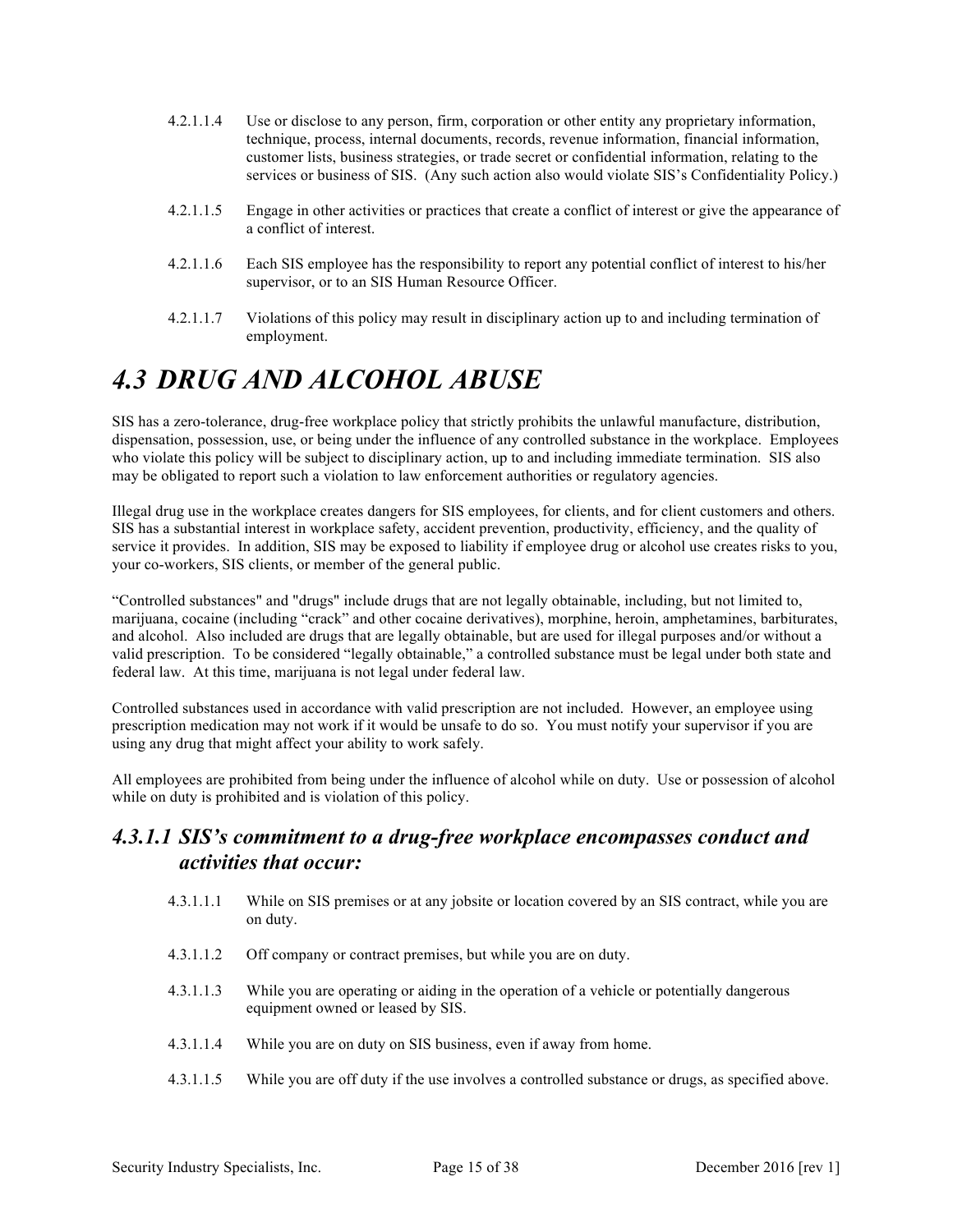In order to enforce this policy, SIS reserves the right to conduct searches of SIS property or employees and/or their personal property, and to implement other measures necessary to deter and detect violations of this policy.

An employee's criminal conviction of an offense based on the sale, possession or use of any controlled substance can result in termination of employment. Such conduct, even though off duty, reflects adversely on SIS.

All new employees are required to agree to the terms of SIS's Drug-Free Workplace Policy as a condition of employment. Your signed acknowledgment of this Policy will be maintained in your personnel file.

All SIS employees, and all applicants for employment, agree to submit to any pre-employment and/or subsequent random drug testing requested by SIS management. All SIS employees also agree that, if such drug testing reveals the use of any controlled substance, illegal drugs or alcohol in violation of SIS policies, this will be grounds for the immediate termination of employment.

#### **4.3.2 Drug Treatment and Rehabilitation**

SIS will attempt, where reasonably possible, to accommodate employees with chemical dependencies (alcohol or drug) who seek appropriate treatment or rehabilitation. Employees desiring such assistance should request a treatment or rehabilitation leave. SIS is not obligated, however, to continue to employ any person whose performance of essential job duties is impaired because of drug or alcohol use. SIS also is not obligated to reemploy any person who has participated in treatment and/or rehabilitation if that person's job performance remains impaired due to such dependency.

This policy on treatment and rehabilitation is not intended to limit SIS's right to discipline and/or terminate employees who violate the prohibitions on illegal drug and alcohol use described above. Rehabilitation is an option only for an employee who acknowledges a chemical dependence and voluntarily seeks treatment to end that dependency.

### *4.4 JOB DUTIES AND STANDARDS*

#### **4.4.1 Credentials**

As noted above, each SIS employee working as a Specialist or Off-Duty Officer must possess appropriate and valid credentials as required by any local, state or governmental agency in the jurisdiction the work will be performed. These credentials must be current and available for examination whenever you are on duty. As a security professional, it is your obligation to be aware of the specific requirements regarding this policy for your position.

#### **4.4.2 Client Relations/Customer Service**

An SIS client includes any company, business, entity, or individual with whom SIS has a contract to provide security services or for whom a contract requires SIS to render services. All employees of a client also are considered to be SIS clients and should be treated with courtesy and respect at all times.

At SIS we go out of our way to be helpful to clients at all times. Your supervisor will supply specific Post Orders or other instructions that describe your duties at a particular jobsite or position. In addition to these specific instructions, being helpful and courteous is always required. Each Specialist should take the initiative to think of new ideas and new ways to create a more satisfied client. Share your ideas with your supervisor and work hard to make SIS better than other security firms.

Always inform your supervisor about any issues or developments, either positive or negative, which may arise between you and a client. SIS spends a great deal of its resources to create the most positive relationship possible between our clients and our employees. Your honest communication in this area is imperative.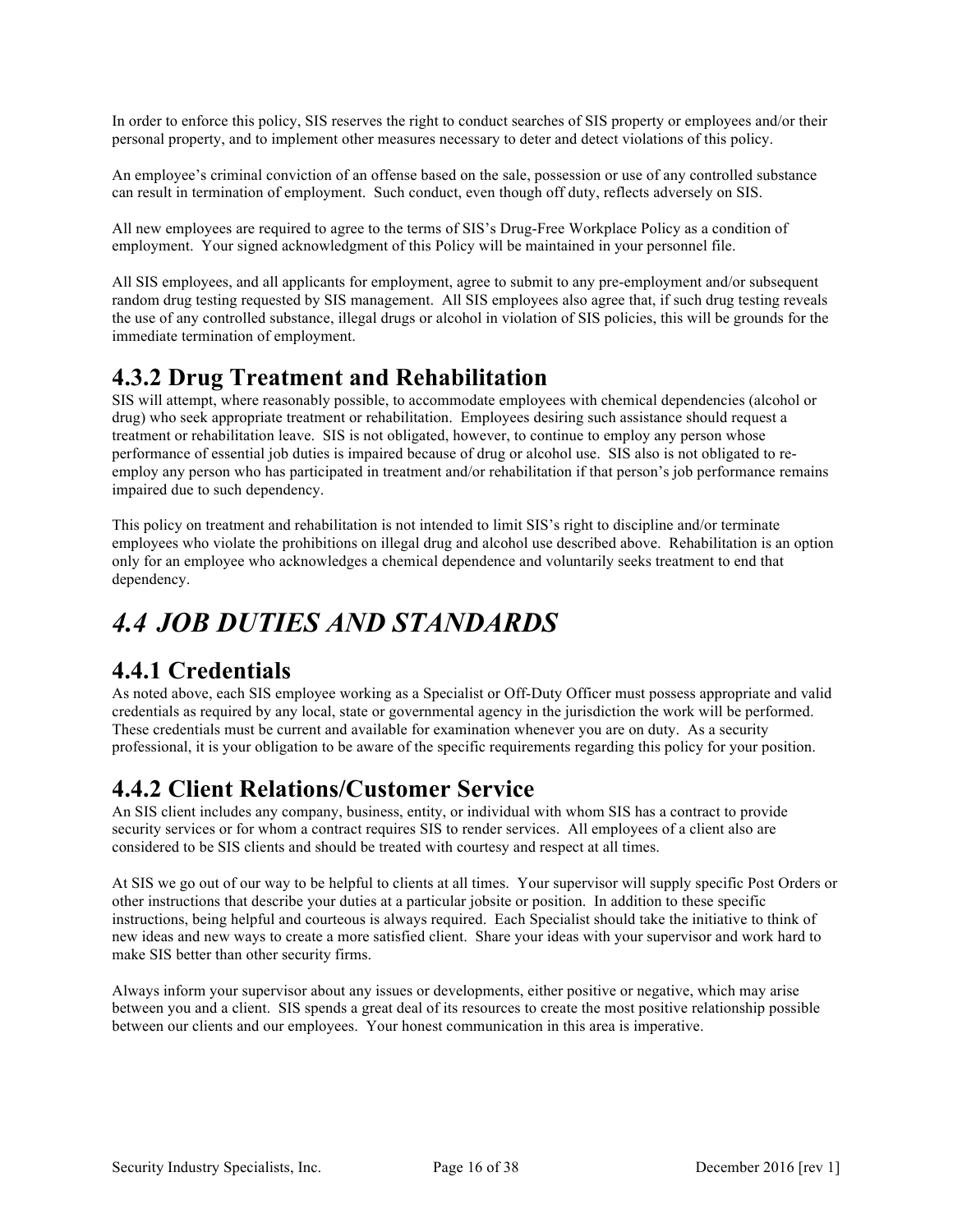### **4.4.3 Eating and Smoking While on Duty**

Eating is never permitted while on-duty or at any SIS post, except when permitted during an authorized, paid, onduty meal period. Employees must take breaks and meal periods as provided by law. All food consumption must take place during breaks and meal periods. Chewing gum is not allowed while on-duty at any SIS post.

Smoking is prohibited throughout all SIS facilities, on all SIS posts, and while on-duty at any client facility. Also prohibited is the use of any tobacco product, including, but not limited to, chewing tobacco and snuff. Client premises and other job sites may have specifically designated smoking areas outside of buildings, away from entrances and exits, where smoking is permitted. It is the responsibility of the smoker to be aware of these restrictions and areas, and to respect the rights of non-smokers.

If you must smoke, do so only on break and meal periods, in areas designated by the client or your SIS supervisor, and while smoking you must cover up any client logos on your uniform.

#### **4.4.4 Personal Relationships Between Employees**

SIS employees are to refrain from activities of a personal nature while on duty. Activities that detract from an employee's duties and responsibilities do not support the mission of SIS and are not permitted. A personal relationship is defined as a consensual, intimate relationship between two employees that may or may not involve sexual relations, but is beyond that of a friendship.

Our company has a policy prohibiting sexual harassment in the workplace. This policy applies to all employees of the Company, including supervisors, managers, and executives. This extends to relationships with a competitor, client, and/or vendor, or those of SIS clients working at the same location. While the Company does not encourage co-employee dating or entering into consensual social relationships with other employees, the Company cautions employees not to let such fraternization affect their job performance. The Company allows fraternization provided: both parties mutually and voluntarily consent to the social relationship; the relationship does not breach corporate values; the relationship does not involve employees in a superior-subordinate relationship; and the relationship does not affect judgment or performance of duties of involved employees or negatively impact the common good of the Company. A superior-subordinate relationship exists where one party has the ability to influence, directly or indirectly, the terms or conditions of employment of the other party or parties in the relationship, such as when one party has any actual or potential input on promotion, advancement, discipline, scheduling, or transfer of the other party or parties in the relationship.

Employees are expected to maintain a professional and business-like attitude at all times towards fellow SIS employees and towards our clients and their customers, vendors, and/or guests. Employees found in violation of this policy will be subject to disciplinary action up to and including termination. The Company reserves the right to make decisions in the best interest of the organization including reassignment, transfer, or separating employees where appropriate.

#### **4.4.5 Personal Telephone Calls**

Personal telephone calls are not allowed while on-duty. In cases of emergencies, SIS employees will be given messages or be allowed to use the telephone for personal calls. Use of personal mobile phones while on duty is prohibited, except in emergencies. Violations of this policy will result in discipline, up to and including termination of employment.

#### **4.4.6 Personal Visitors While On Duty / Personal Visits While Off Duty**

Personal visitors (such as children, friends, family members) are never allowed on client premises while you are on duty. Further, absent SIS and/or client consent, personal visits to SIS locations while you are off duty are not permitted. These personal distractions create a lack of focus and will not be allowed.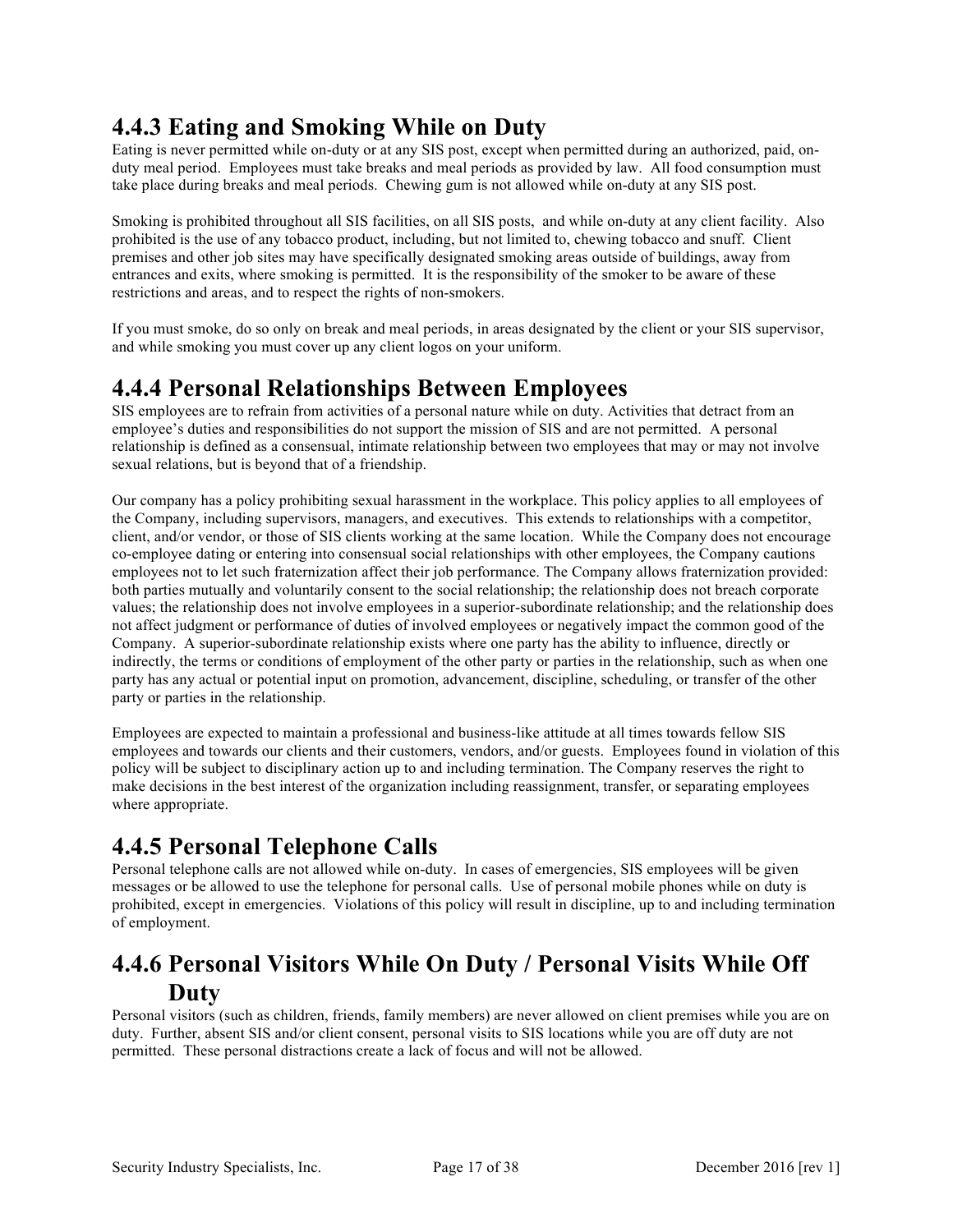#### **4.4.7 General Uniforms, Grooming, Identification for Client Locations and while on Post**

SIS maintains general uniform, grooming and identification standards. These standards may be displaced and overridden by standards in effect at a particular location to which you are assigned. Accordingly, it is every Specialist's responsibility to check with his or her supervisor to determine whether any local or client-specific uniform, grooming or identification standards exist for a particular location. Unless contradicted by such local policies, the following are SIS's uniform, grooming and identification policies for uniformed employees:

#### *4.4.7.1 Uniforms*

- 4.4.7.1.1 Wear clean, wrinkle-free SIS-issued uniforms while on duty. SIS-issued uniforms do not require ironing. They are purchased and intended to be wrinkle-free when they are allowed to drip dry, or as the result of being tumble dried as long as they are removed promptly from an automatic dryer. At those few locations where ironing or professional maintenance is required, SIS will contract with a local cleaning service to maintain these types of uniforms at no cost to employees. Employees at such locations are required to use the SIS-designated cleaning service for their SIS-issued uniforms to the extent ironing or other professional maintenance is required.
- 4.4.7.1.2 Any jackets, sweaters and coats worn while on duty must be issued by SIS or approved by a supervisor.
- 4.4.7.1.3 Wear black, scuff-free shoes while on duty.
- 4.4.7.1.4 Wear black socks while on duty.
- 4.4.7.1.5 Wear white t-shirts with no logos or graphics under your SIS outer uniform.

#### *4.4.7.2 Grooming*

- 4.4.7.2.1 Ornamentation. Do not wear any type of visible body ornamentation including, but not limited to earrings, nose studs, nose or eyebrow rings, tongue studs or rings, lip studs or rings, nonmedical alert necklaces, bracelets, or large, conspicuous rings. Jewelry or personal ornaments shall not be affixed to any part of the uniform or equipment.
- 4.4.7.2.1.1 Ornamentation Female Employees. Female employees may wear a single matched pair of earrings, one earring on each earlobe. The earrings shall be professional and businesslike in appearance. Female employees may wear one ring on each hand (engagement and wedding ring when worn on the same finger count as one ring), a wristwatch, a necklace and bracelet, a religious ornament, a Police or Military "Killed In The Line of Duty" remembrance bracelet and a medical alert necklace and/or bracelet, so long as these items are not unduly distracting or offensive. Fingernails are to be kept neat, clean, and wellgroomed at all times. The length of the fingernails shall be moderate and should not interfere with job performance or safety; polish, if applied, should be subtle and modest.
- 4.4.7.2.1.2 Ornamentation Male Employees. Male employees may wear one ring on each hand, a wristwatch, a necklace and bracelet, a religious ornament, a Police or Military "Killed In The Line of Duty" remembrance bracelet and a medical alert necklace and/or bracelet, so long as these items are not unduly distracting or offensive. Fingernails are to be kept neat, clean, and well-groomed at all times.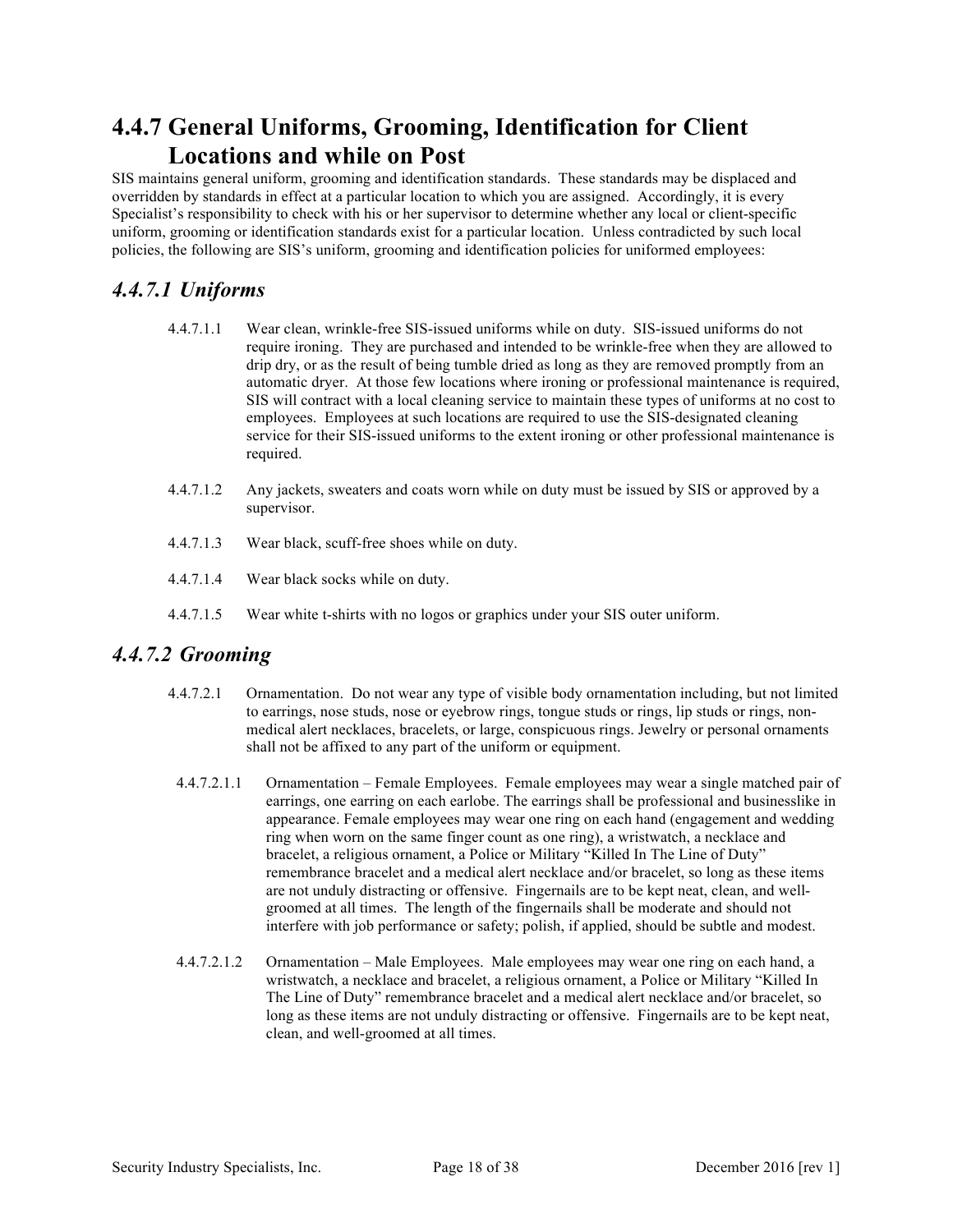#### 4.4.7.2.2 Facial Hair

- 4.4.7.2.2.1.1 Sideburns. Sideburns shall not extend beyond a point even with the bottom of the ear lobe and shall extend in a clean-shaven, horizontal line. The flare (terminal portion of the sideburn) shall not exceed the width of the main portion of the sideburn by more than one fourth of the unflared width. Sideburns shall be trimmed and neat in appearance.
- 4.4.7.2.2.1.2 Mustaches. Male employees may wear a short and neatly trimmed mustache of natural color. Mustaches shall not extend below the vermillion of the upper lip or below the corners of the mouth and may not extend to the side more than one half inch beyond the corners of the mouth.
- 4.4.7.2.2.1.3 Beards. Employees shall be clean-shaven when reporting for duty. Beards shall be permitted only when required by the nature of the assignment or for a bona fide medical condition. To request a medical exemption to wear a beard, the employee shall provide the supervisor with the following: A. A doctor's note from the employee's personal physician stating the
	- employee needs medical exemption from shaving; and
	- B. A completed Authorization for Release of Medical Information.

The employee's supervisor shall forward the doctor's note and the completed Authorization for Release of Medical Information to SIS's HR Department.

SIS employees who have received a medical exemption that precludes them from shaving, have been accommodated by SIS, and do not have any duty-related restrictions, may be used in a full-duty uniformed capacity. The employee's beard shall be neatly trimmed and not longer than one-quarter inch in length.

- 4.4.7.2.3 Hair. Employees shall maintain their hair in a neat, clean, and well-groomed manner to reflect a professional and businesslike appearance. Unacceptable hair styles include, but are not limited to, a design(s) sculpted into the hair or wearing long hair over a shaved (to scalp) portion of the head. Dyeing or highlighting the hair is acceptable provided it is consistent with a natural hair color, without obvious blocks, patterns or spots of color.
	- 4.4.7.2.3.1.1 Hair Male Employees. Male employees shall maintain their hair properly trimmed and at least moderately tapered. The hair shall not extend below the top of the shirt collar, cover any portion of the ear, and shall not interfere with the employee's vision. Male employees shall not wear hair ornamentation.
	- 4.4.7.2.3.1.2 Hair Female Employees. Female employees shall arrange their hair so it does not extend below the bottom edge of the shirt collar. It shall not interfere with the employee's vision and shall not be arranged in a way that would be advantageous for a suspect to grab, such as in a ponytail. Inconspicuous hair-control devices such as cloth-covered rubber bands (not to exceed one-quarter inch in diameter) and plain hairpins or clips may be used to comply with SIS standards. Hair-control devices shall either be black or consistent with the employee's hair color and shall in no way detract from an employee's uniform appearance.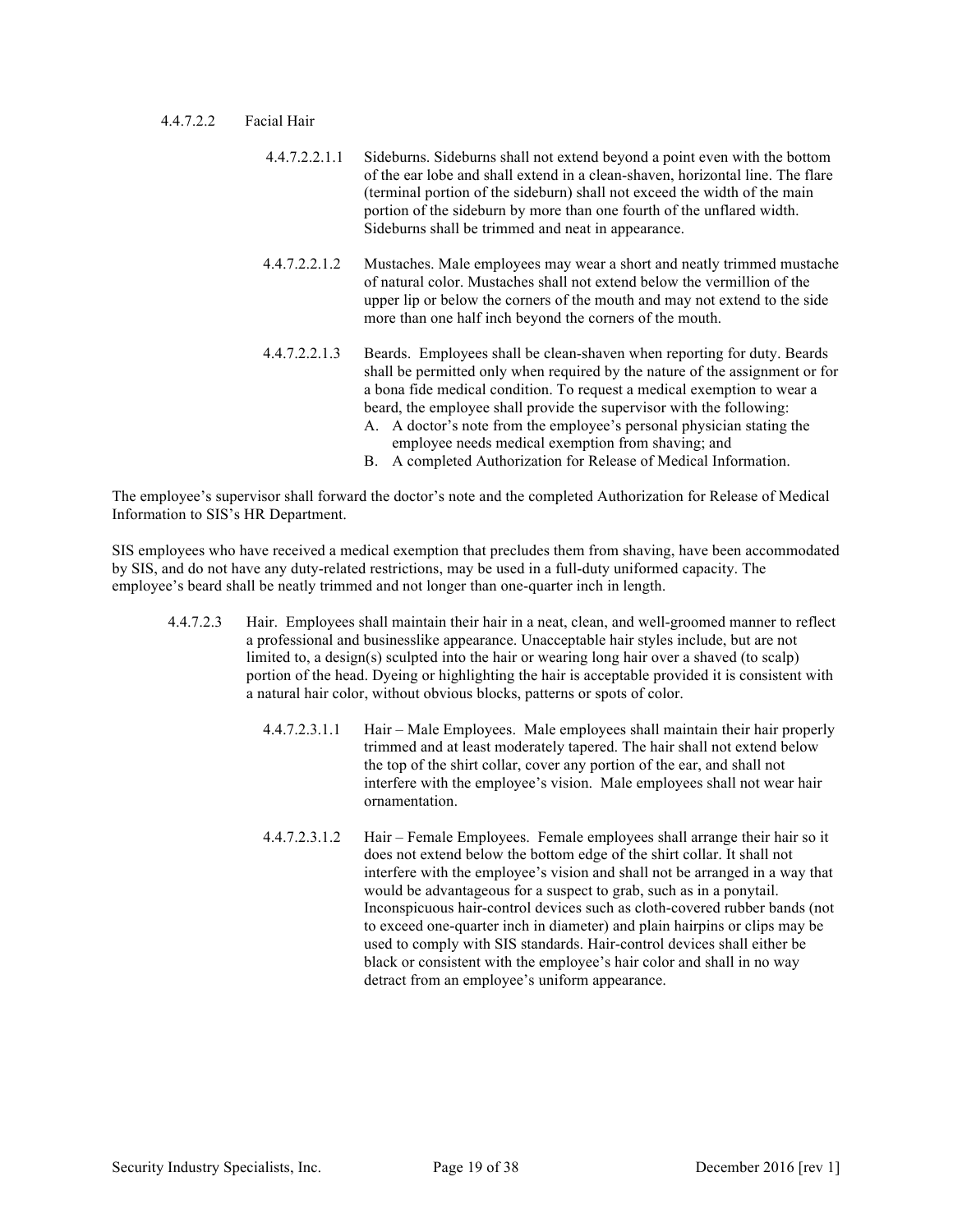- 4.4.7.2.3.2 Sunglasses. Prescription and non-prescription sunglasses worn by employees shall be conservative in style and professional in appearance. Plastic or composite frames shall be a dark color and free of ornamentation. The temple width shall be no wider than one-half inch and in no case obstruct the peripheral vision. Wire frames are acceptable in either black, gold, or silver color. The lenses shall be dark shades of gray, green, or brown. Gradient (light sensitive) lenses are acceptable; however, the lenses must return to a neutral color when not in sunlight. Designer lenses of color such as pink, blue, and yellow are not acceptable. Silver-coated or reflective lenses are not acceptable. Sunglasses may not be worn at night, indoors, or in darkened areas. Employees may utilize a plain black corded leash on their sunglasses.
- 4.4.7.2.3.3 Tattoos. Tattoos must not be visible and must be covered at all times while you are in an SIS issued uniform and/or while you are on duty if not in uniform.
- 4.4.7.2.3.4 Personal Hygiene. Be clean and practice effective overall personal hygiene.
- 4.4.7.2.3.5 Identification
	- 4.4.7.2.3.5.1 SIS employee identification cards/badges must either be prominently displayed, or on your person at all times while you are on duty, depending on Post Orders.
	- 4.4.7.2.3.5.2 Employee name badges must always be worn as directed by your supervisor.

SIS also will permit variation from these rules to the extent necessary to accommodate an employee's sincerely held religious belief(s), and to the extent the accommodation will not create an undue burden or hardship to SIS or its affected client(s).

### *4.5 RULES OF CONDUCT*

Any group of people working together must abide by certain rules of conduct. In our profession we must strive to be examples to others, set higher standards and behave based on sound ethics, good judgment, honesty, good taste, fair play and safety. Rules of Conduct ("Rules") are the foundation of working efficiently together on the SIS team. These Rules are defined most clearly by their violations. Violations of these Rules may lead to disciplinary action, up to and including termination of employment.

#### **4.5.1 The following are examples of some, but not all, violations of the Rules of Conduct:**

- 4.5.1.1.1 Any act of dishonesty.
- 4.5.1.1.2 Any act of insubordination, including refusal to perform assigned tasks or the performance of assigned tasks in an insubordinate manner.
- 4.5.1.1.3 Breach of the SIS Confidentiality Policy, Conflict of Interest/Proprietary Information Policy, Drug-Free Workplace Policy, or Workplace Violence Policy.
- 4.5.1.1.4 Misuse, unauthorized possession, intentional and/or reckless destruction of SIS, co-worker, or client property or assets.
- 4.5.1.1.5 Unauthorized possession of the property of a co-worker, client or visitor.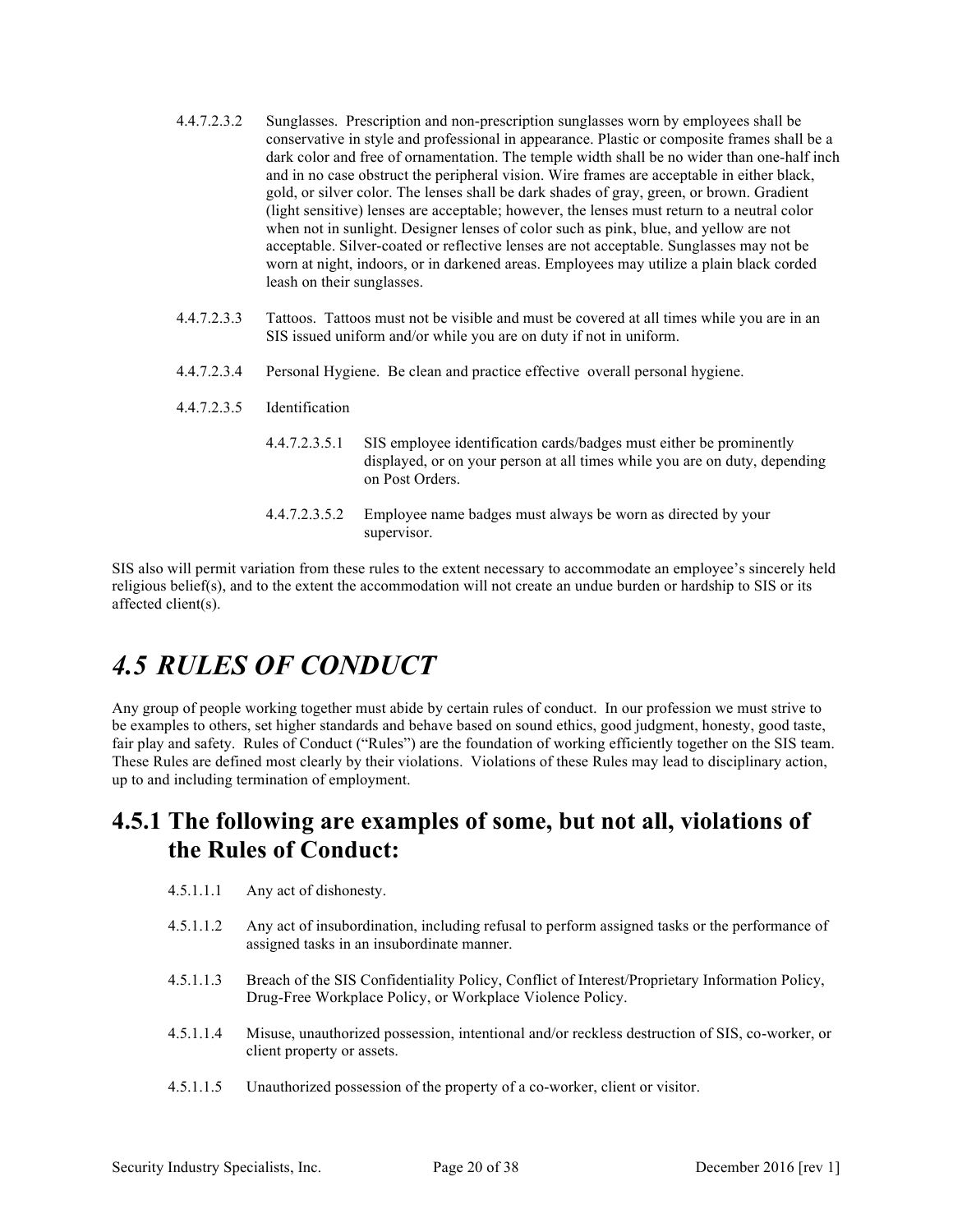- 4.5.1.1.6 Unauthorized possession of weapons on SIS or client property or while on duty.
- 4.5.1.1.7 Driving any SIS vehicle without proper authorization or a valid driver's license, or in a careless or reckless manner.
- 4.5.1.1.8 Falsification or manipulation of SIS records, including, but not limited to, time sheets, incident reports, and applications for employment. This shall include the consistent or deliberate failure to complete SIS records, including timesheets.
- 4.5.1.1.9 Failure to comply with Post Orders or other instructions relating to your employment position.
- 4.5.1.1.10 Failure to follow safe work practices and procedures relating to your employment position.
- 4.5.1.1.11 Failure to provide satisfactory service to a client.
- 4.5.1.1.12 Unethical, indecent, or unprofessional conduct while on-duty or on company or client property, including, but not limited to, unlawful harassment of co-workers or clients, physical or verbal altercations, or other offensive behavior.
- 4.5.1.1.13 Failure to notify SIS within two business days of your conviction of a felony or misdemeanor after becoming employed by SIS.
- 4.5.1.1.14 Making actual or implied threats or causing actual harm to any co-worker, client, or any person with whom SIS has a business relationship.
- 4.5.1.1.15 If your employment with SIS involves, or could potentially involve, operation of a motor vehicle while on duty, the failure to notify SIS of a driving infraction, suspension of driving privileges, and/or other serious driving offense within two business days after same becomes effective.
- 4.5.1.1.16 Negligence in the performance of job responsibilities that results in potential or actual harm to clients or employees of SIS, or that results in a potential or actual liability to SIS.
- 4.5.1.1.17 Providing or performing services for competitors in violation of SIS Conflict of Interest Policy.
- 4.5.1.1.18 Possessing, using or being under the influence of alcohol or illegal drugs while on-duty or on company or client property.
- 4.5.1.1.19 Soliciting and/or accepting money, tips, gifts or favors from clients or anyone with whom SIS has, or may have, a business relationship.
- 4.5.1.1.20 Unauthorized possession, use or divulgence of confidential SIS business records, information, trade secrets, information arising from confidential investigations, or any other proprietary information.
- 4.5.1.1.21 Use of abusive or profane language toward a supervisor, member of management, client or coworker.
- 4.5.1.1.22 Sleeping or lying down while on duty or on company or client property.
- 4.5.1.1.23 Revocation, suspension and/or expiration of any certification or license required for the employee to work his or her assigned position, including, without limitation, the "Guard Card" required by applicable state law.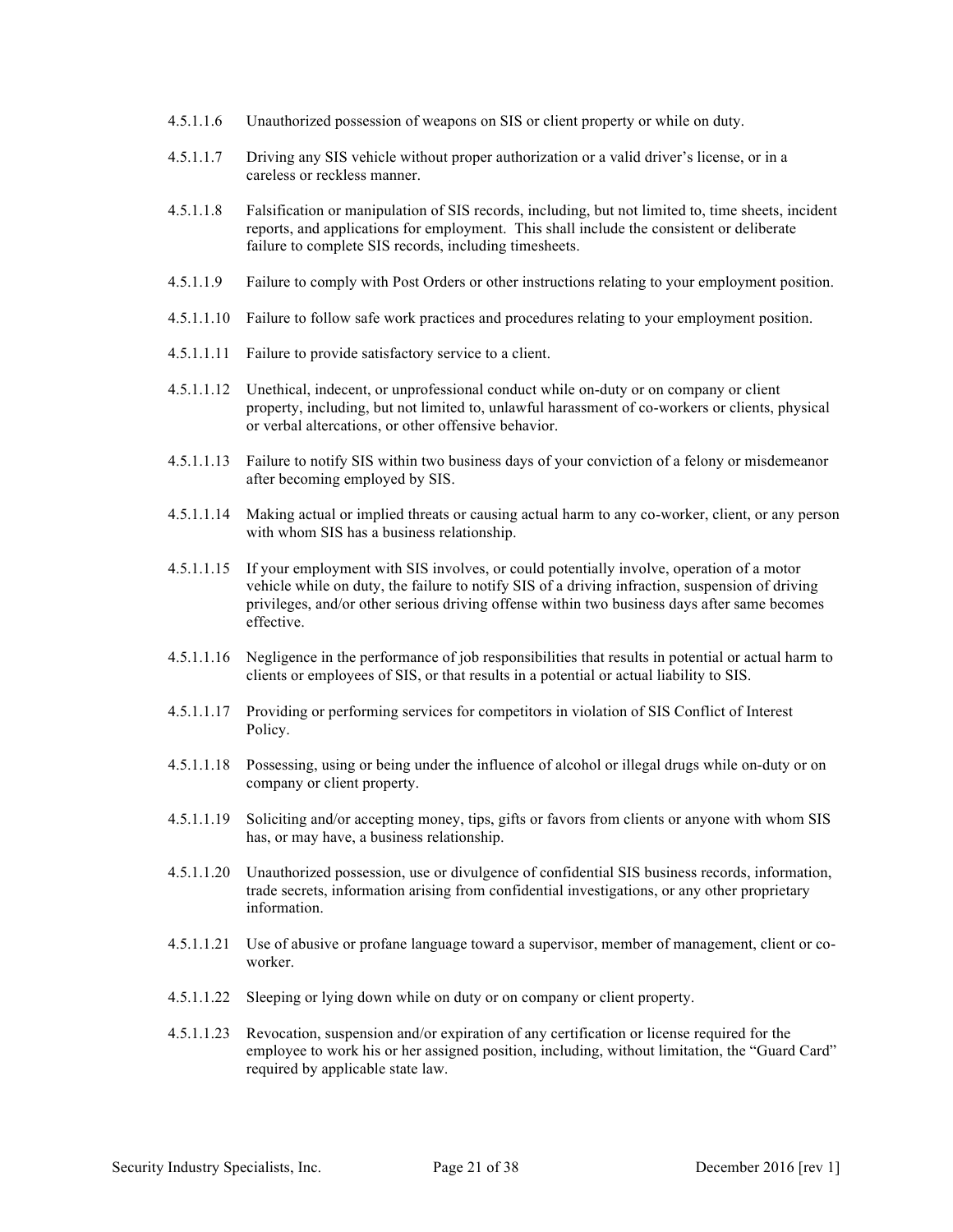4.5.1.1.24 SIS will address violations of these Rules of Conduct and any other policy violations on an individual basis. Pursuant to SIS's At-Will employment policy, SIS reserves the right to impose whatever form of discipline it chooses, or none at all, in a particular instance.

### *4.6 DRIVER SAFETY POLICY*

The safety and well being of our employees is of critical importance to the organization. We therefore each have a responsibility to not only protect ourselves when on the road but also should do our part to protect those around us. Employees that are required to drive on company business at any time will be expected to consistently apply follow all the procedures below.

#### **4.6.1 Procedures**

- 4.6.1.1.1 All employees are expected to wear seat belts at all time while in a moving vehicle being used for company business, whether they are the driver or a passenger.
- 4.6.1.1.2 Use of handheld cell phones, whether personal or business-owned, while operating a moving vehicle being used on company business is strictly prohibited.
- 4.6.1.1.3 Although use of cell phones under any circumstances is strongly discouraged while driving, the use of hands-free technology may be warranted in unusual or emergency circumstances.
- 4.6.1.1.4 Engaging in other distracting activities including, but not limited to, eating, putting on makeup, reading or changing radio stations or music, is also strongly discouraged while driving, even when in slow-moving traffic.
- 4.6.1.1.5 Use of alcohol, drugs or other substances, including certain over-the-counter cold or allergy medications that in any way impair driving ability, is prohibited.
- 4.6.1.1.6 All employees are expected to follow all driving laws and safety rules such as adherence to posted speed limits and directional signs, use of turn signals and avoidance of confrontational or offensive behavior while driving.
- 4.6.1.1.7 Employees should never allow anyone to ride in any part of the vehicle not specifically intended for passenger use and/or any seat that does not include a working seat belt.
- 4.6.1.1.8 Employees who drive commercial vehicles or who are otherwise subject to separate rules and regulations such as those dictated by state or federal law are also expected to adhere to all policies and regulations associated with the appropriate law or regulation that applies. [See separate policies if applicable.]
- 4.6.1.1.9 Employees must promptly report any accidents to local law enforcement as well as to the company in accordance with established procedures. [Procedures may be specified here or in a separate policy as appropriate.]
- 4.6.1.1.10 Employees are also expected to report any moving or parking violations received while driving on company business and/or in company vehicles.
- 4.6.1.1.11 Failure to adhere to these procedures may result in disciplinary action per company policy.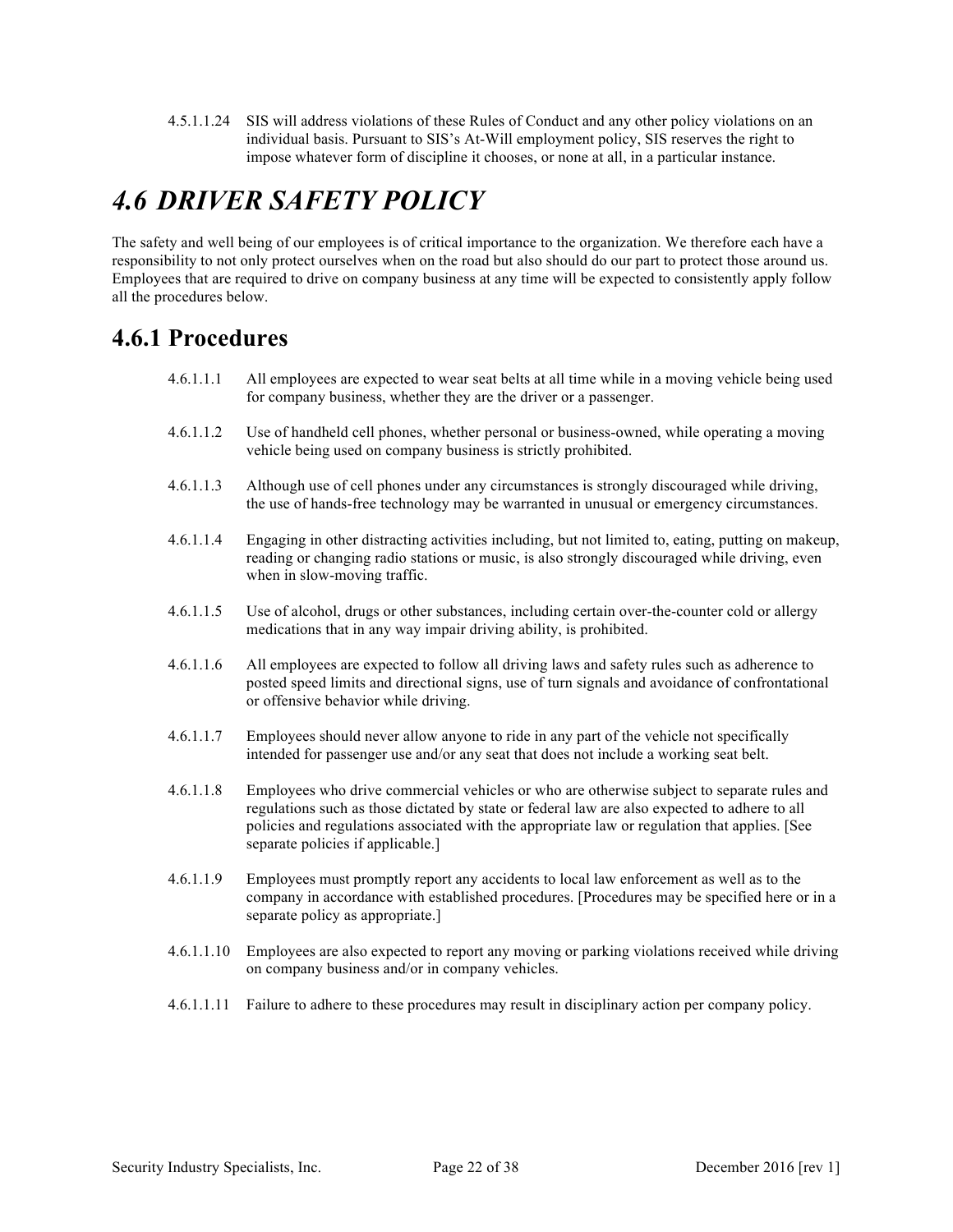#### **4.6.2 Vehicle Accidents**

#### *4.6.2.1 Any SIS employee operating a motor vehicle that is involved in a vehicle accident will undergo the following:*

- 4.6.2.1.1 Immediate drug test
- 4.6.2.1.2 Supervisor/Site Manager will prepare vehicle accident report as current protocols dictate and escalate accordingly.
- 4.6.2.1.3 The following disciplinary action may be administered:
	- 4.6.2.1.3.1 Employee may be suspended for a period of three (3) days.
	- 4.6.2.1.3.2 Employee may be prohibited from operating an SIS or client owned vehicle for a period of one (1) year.
	- 4.6.2.1.3.3 Employee may be demoted/reassigned to a position that does not require vehicle operation and pay adjusted to new position.
- 4.6.2.1.4 In the event that a vehicle accident investigation yields gross negligence and or a failure to disclose details associated with the accident, this may result in disciplinary action up to and including termination. Additionally, each event will be reviewed by SIS Corporate and, pending additional facts and data, the disciplinary action may be further revised.

### *4.7 INVESTIGATION OF CURRENT EMPLOYEES*

SIS may find it necessary to investigate current employees, where behavior or other relevant circumstances raise questions concerning work performance, reliability, honesty, trustworthiness, or a potential threat to the safety of coworkers or others. Employee investigations may, where appropriate, include credit reports and investigations of criminal records, including appropriate inquiries about any arrest for which the employee is out on bail. In the event that a background check is conducted, SIS will comply with all applicable federal and state laws, including those that require providing the employee with any required notices and forms. Employees subject to an investigation are required to cooperate with SIS's lawful efforts to obtain relevant information, and may be disciplined, up to and including termination, for failure to do so.

### *4.8 SOLICITATION AND POLITICAL ACTIVITY*

At SIS, we believe that employees should not be disturbed or disrupted in the performance of their job duties. For this reason, solicitation of any kind by one employee of another employee is prohibited while either person is on duty. Examples of solicitation include, but are not limited to: selling products or services, and asking for money, assistance, donations, or favors from others. "On duty" means when either person is supposed to be working and does not include authorized rest and meal periods. Solicitation of clients by SIS employees is prohibited while on duty. Solicitation by non-employees on SIS premises is prohibited at all times.

Distribution of advertising material, handbills, or printed or written literature of any kind is permitted only during non-working time in non-work areas such as break rooms or cafeterias on SIS property. Distribution of literature by non-employees on SIS premises is prohibited at all times. When on a client's property, employees are required to follow the client's lawful rules.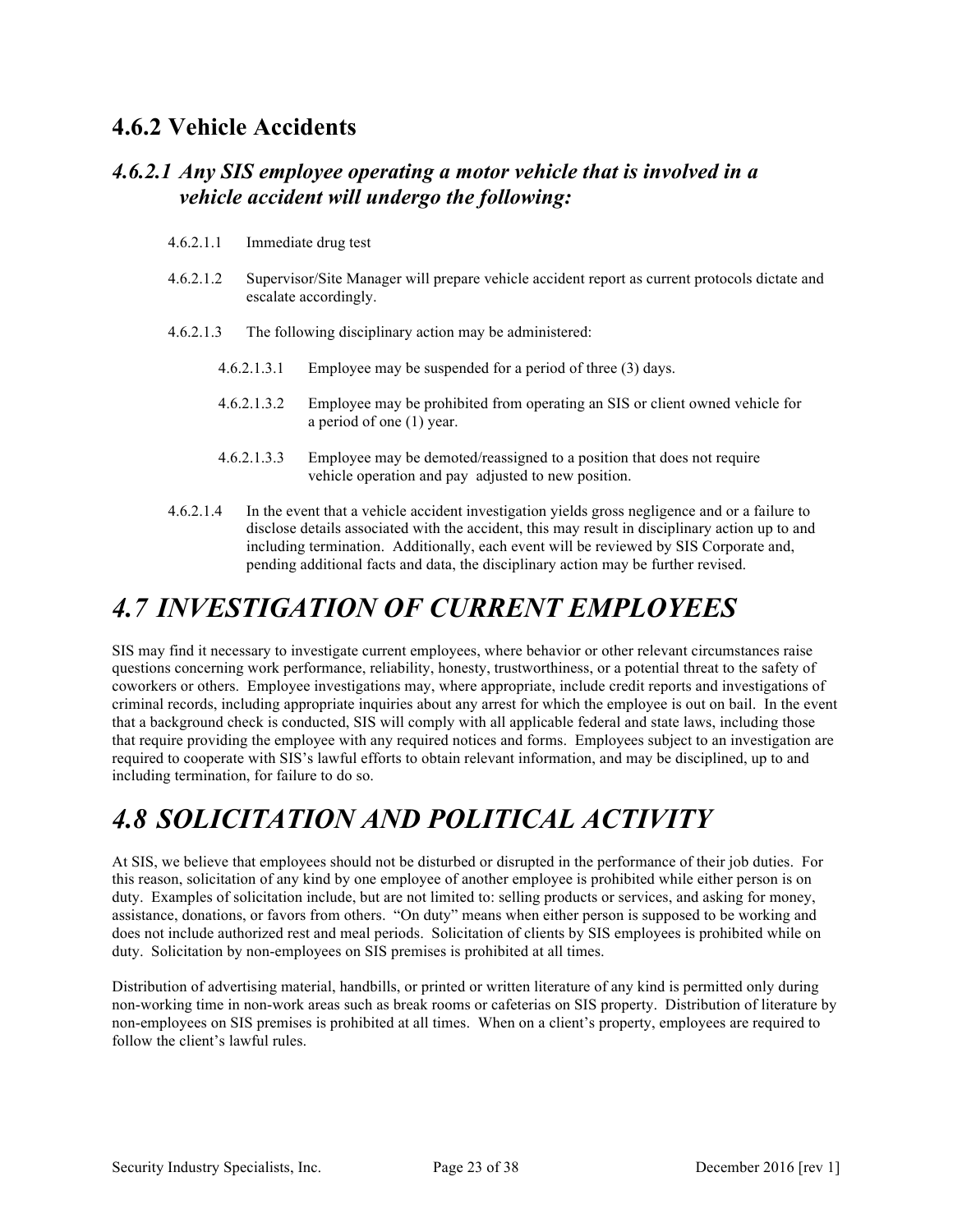## *4.9 WORKPLACE VIOLENCE*

SIS is committed to providing all employees with a workplace environment free of violence and intimidation or threats of violence and intimidation.

Prohibited forms of violence and intimidation include, but are not limited to, oral or written threats of bodily harm or property damage; aggressive behavior or posture intended to intimidate; actual physical contact, including striking, kicking, biting, or spitting on another person; actual property damage; and/or displaying a weapon or brandishing an object as a weapon.

If any SIS employee believes that the conduct of any co-worker, supervisor, client, contractor or visitor is threatening, the employee should notify his/her immediate supervisor or an SIS Human Resources Officer. SIS will promptly investigate any allegations of violent or potentially violent behavior and will take immediate action. No individual will suffer any reprisal from SIS for reporting any incidents of violence, unless the report is found to have been knowingly false when made.

Any employee who commits an act of violence or threatens violence may be subject to termination of employment. Any individual who commit acts of violence against SIS or its employees will be reported to law enforcement authorities.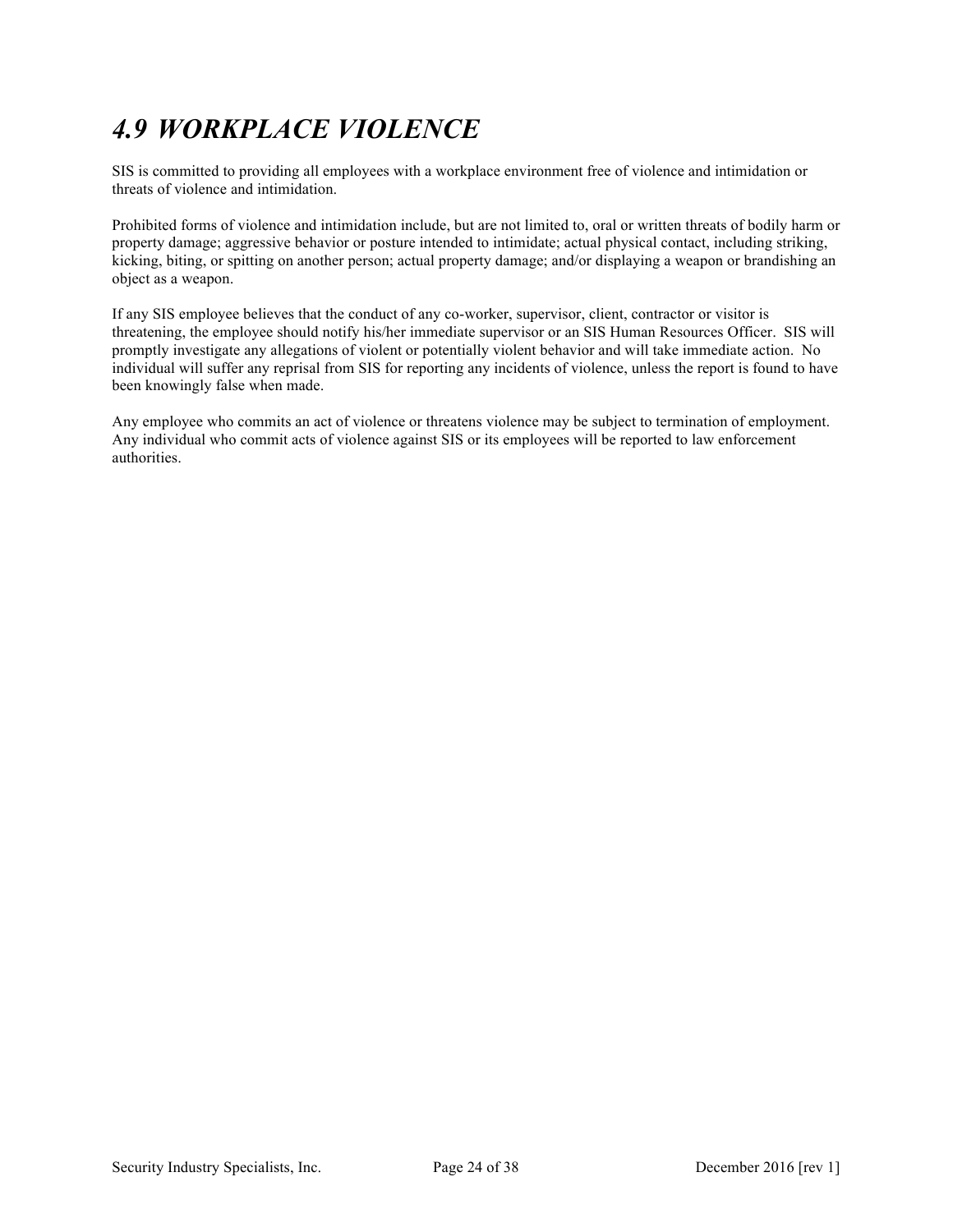### **5 OPERATIONAL CONSIDERATIONS**

### *5.1 CONTACTS WITH THE MEDIA*

Incidents may occur at a client's facility that the media may consider newsworthy. SIS maintains the following media policy to protect the interests of both SIS and its clients:

- 5.1.1.1.1 Only those authorized by SIS may speak on behalf of SIS or its clients. Likewise, SIS employees are not authorized to discuss or describe anything pertaining to SIS's confidential, business-related or proprietary information or a client in any public forum, such as the Internet, whether anonymously or for attribution. Any media inquiries, in person, by telephone, or otherwise regarding SIS' confidential, business-related or proprietary information or a client, should be immediately referred to your supervisor. Nothing in this section prohibits you from discussing the terms and conditions of your employment with other employees or outside sources
- 5.1.1.1.2 Any media presence at the facility of any SIS client must be immediately reported to your supervisor.
- 5.1.1.1.3 Speaking to the media while on-duty, or representing SIS without prior approval of your supervisor, will result in disciplinary action, up to and including termination of employment.

### *5.2 COMMUNICATION/COMPUTER PRIVACY*

SIS respects the individual privacy of its employees. However, this privacy does not extend to work-related conduct or use of SIS equipment or supplies. Be aware of the following policies:

#### **5.2.1 SIS'S RIGHT TO ACCESS INFORMATION**

Although you may have individual access codes to voice-mail, e-mail, cellular telephones, the SIS website, and SIS or client computer network systems, you have no privacy rights to any SIS or SIS-client systems, computer or written business records or voice-mails, e-mails or other information they may contain. These systems are accessible at all times by SIS, and may be subject to periodic unannounced inspections by SIS for business purposes. All system pass codes must be available to SIS management and on file with SIS's home office. You may not use pass codes that are unknown to SIS management. By using any SIS or SIS-client systems, including any computer, mobile-phones, voice-mail, e-mail or other communications systems, you are agreeing that SIS may search any or all of these systems for business purposes, in its sole discretion.

#### *5.2.1.1 SYSTEM USE RESTRICTED TO SIS BUSINESS*

You are expected to use company and/or client voice-mail, e-mail, cellular telephones and computer network systems for SIS business only, and not for personal purposes. Personal purposes include, but are not limited to, soliciting or proselytizing for commercial ventures, for religious or political causes, for outside organizations, or for any other personal or non-job-related activities. If your employment with SIS ceases for any reason, you will no longer have access to any of these systems.

#### *5.2.1.2 FORBIDDEN CONTENT*

You are prohibited from using SIS and/or client voice-mail, e-mail or computer network systems in any way that may be disruptive or offensive to others, including, but not limited to, the transmission of sexually explicit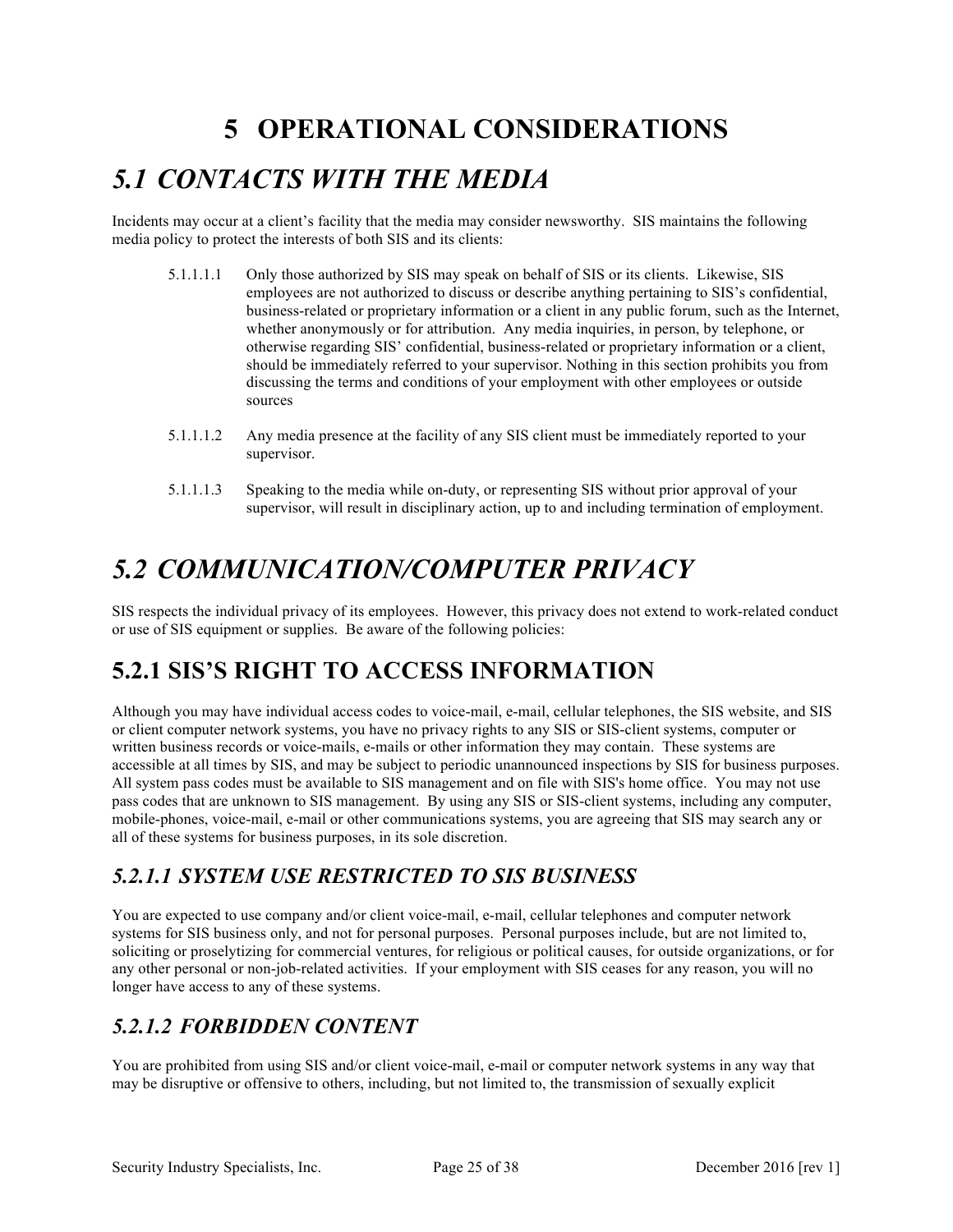messages, cartoons, ethnic or racial slurs, or anything that may be construed as harassment or disparagement of others.

#### *5.2.1.3 PASSWORD SECURITY AND INTEGRITY*

You are prohibited from the unauthorized use of the access codes of other employees to gain access to voice-mail, email or network computer systems, including any SIS timekeeping system(s).

#### *5.2.1.4 USE OF SYSTEMS*

Personal or other inappropriate use of SIS and/or client voice-mail, e-mail or computer network systems will result in disciplinary action up to and including termination of employment.

### *5.3 SOCIAL MEDIA AND ELECTRONIC COMMUNICATIONS*

SIS understands that social media and electronic communications can be a fun and rewarding way to share your life. However, use of social media and electronic communications also presents certain risks and carries with it certain responsibilities. To that end, SIS has established guidelines for the appropriate use of social media and electronic communications as it pertains to your employment and assignments with SIS.

Social media and electronic communications are defined as all means of communicating or posting information or content of any sort via electronic communications including e-mail, text messages, video messages, photo messages, video calls, phone calls, and the internet, including to your own or someone else's web log or blog, journal or diary, personal website, social networking or affinity web site, web bulletin board or a chat room, whether or not associated or affiliated with SIS, as well as any other form of electronic communication.

Confidential and sensitive information pertaining to your employment at SIS or that of SIS clients, including activities, post instructions, and secure client locations are prohibited from being transmitted electronically, including but not limited to social networking sites, social media, blogs, e-mails, text messages, or any other method.

Examples of prohibited information relating to SIS, its clients, or related vendors include, but are not limited to:

- 5.3.1.1.1 Photographs of yourself or other SIS or client personnel or client vendors wearing SIS uniforms or other identifying uniforms
- 5.3.1.1.2 Photographs or reproductions of security credentials and/or badges (including, but not limited to, SIS badges, AMPAS, NFL, Apple, etc.)
- 5.3.1.1.3 Confidential records or information not previously released by SIS or its clients
- 5.3.1.1.4 Secure client locations, including photos or files with geotags
- 5.3.1.1.5 Information pertaining to products, designs, business plans, business opportunities, finances, research, development, know-how, personnel, or other third-party information
- 5.3.1.1.6 Confidential information pertaining to special events (including, but not limited to, AMPAS, NFL, Apple, etc.); this applies while on duty at the event of off-duty prior to or after the event.

Nothing in this policy is meant to keep you from discussing anything regarding your employment with SIS, as protected by Section 7 of the National Labor Relations Act. It is meant to protect confidential information regarding SIS and its clients that could result in potential or actual harm to clients or employees of SIS, or that results in a potential or actual liability to SIS and the legitimate business interests thereof.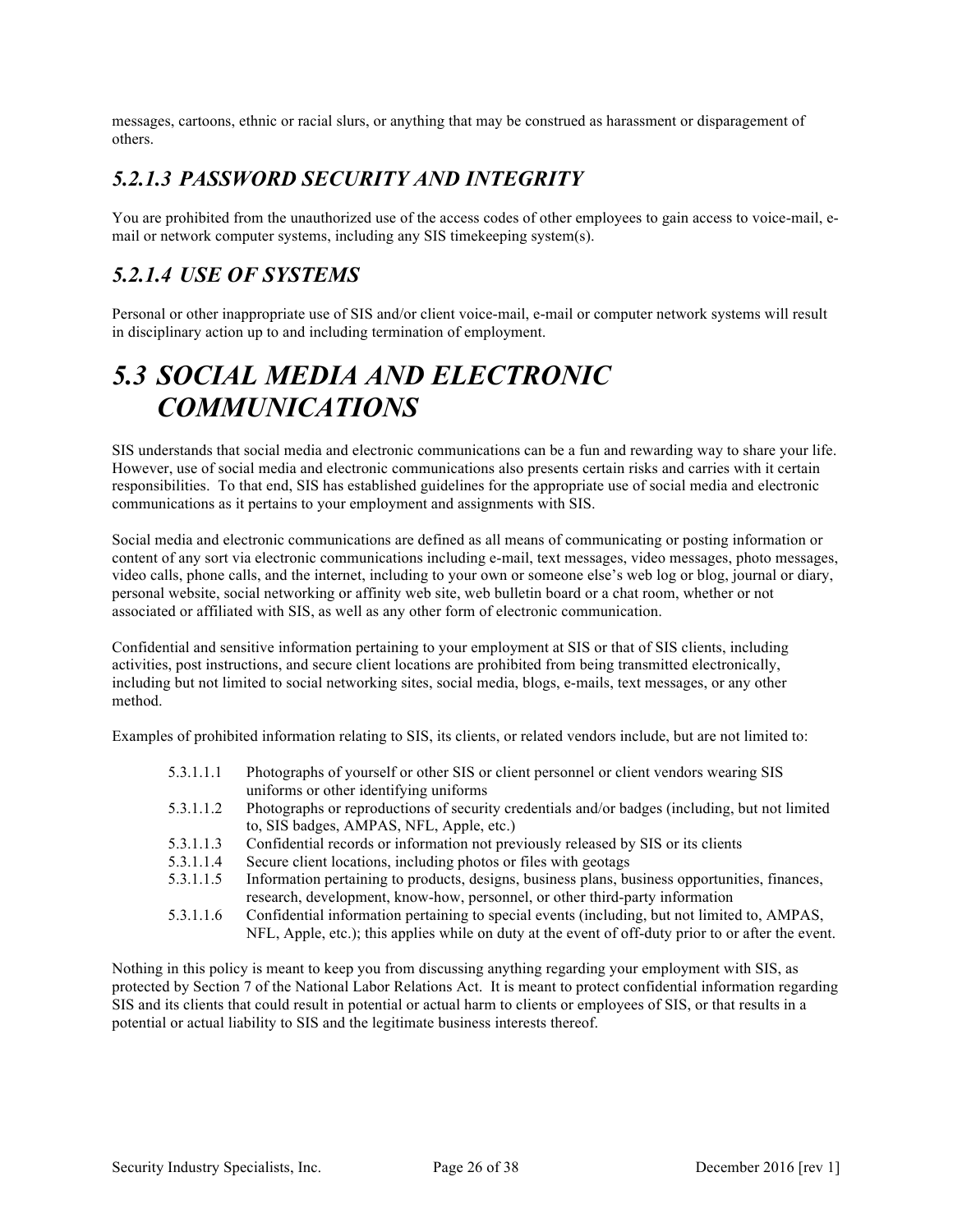### *5.4 HEALTH AND SAFETY*

#### **5.4.1 General**

The health and safety of all SIS employees and SIS clients is a top priority. It is the policy of SIS to provide a safe workplace for all employees, clients and visitors to any client or SIS facilities.

You are expected to use good judgment and common sense regarding safe work procedures, including the following:

|           | 5.4.1.1.1 Know the potential hazards of your job.                                     |
|-----------|---------------------------------------------------------------------------------------|
|           | 5.4.1.1.2 Follow the Post Orders and safety practices relating to your assignment.    |
| 5.4.1.1.3 | Comply with all safety rules and use any safety devices required for your assignment. |

5.4.1.1.4 Correct or report all safety, health and fire hazards promptly.

If your acts or omissions endanger your own personal safety or the safety of your co-workers, or SIS clients, visitors, etc., you will be subject to appropriate disciplinary action up to and including termination of employment.

Direct all questions or concerns regarding safety procedures, Post Orders or job duties to your immediate supervisor.

#### **5.4.2 Injury And Illness Prevention**

In compliance with state law, and to promote the concept of a safe workplace, SIS maintains an Injury and Illness Prevention Program. The Injury and Illness Prevention Program is available for review by employees in the SIS corporate office.

#### *5.4.2.1 Reporting Work-Related Injuries*

If an injury occurs on the job, the following guidelines should be followed:

- 5.4.2.1.1 In a life threatening/emergency situation, call 911 and get the injured person medical treatment as soon as possible. As soon as possible after the injured person is under medical care, notify your supervisor.
- 5.4.2.1.2 In a non-emergency situation, the injury should be reported to your immediate supervisor as soon as safely possible. All injuries should be reported, no matter how minor they may seem.
- 5.4.2.1.3 The injured worker must complete a written Employee Claim Form and return it to his/her supervisor.
- 5.4.2.1.4 Once an injury has been reported, it is the responsibility of the SIS supervisor to:
	- 5.4.2.1.4.1 Ensure that the employee receives proper first-aid or medical treatment.
	- 5.4.2.1.4.2 Investigate the circumstances of the injury.
	- 5.4.2.1.4.3 Complete an incident report detailing the injury.
	- 5.4.2.1.4.4 Notify an SIS Human Resource Officer and submit documentation of the injury as soon as possible.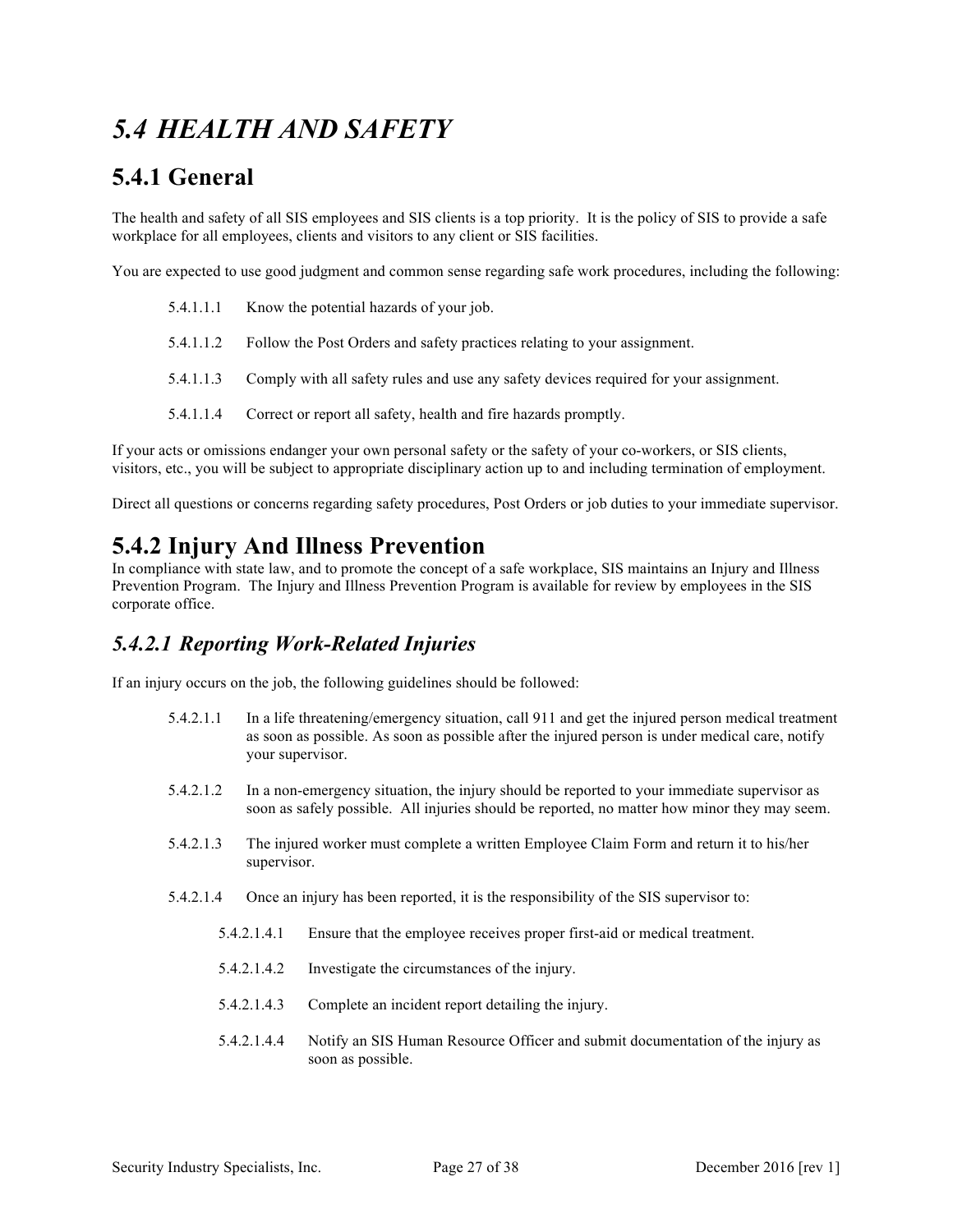5.4.2.1.4.5 Make recommendations based on the accident investigation to ensure that a similar injury does not occur again.

### *5.5 PERSONAL PROPERTY*

SIS employees assume full responsibility for any personal property that they choose to bring to work, regardless of whether the personal items are used in their work. Employees should exercise good judgment and use security precautions in regard to any personal property they bring to work.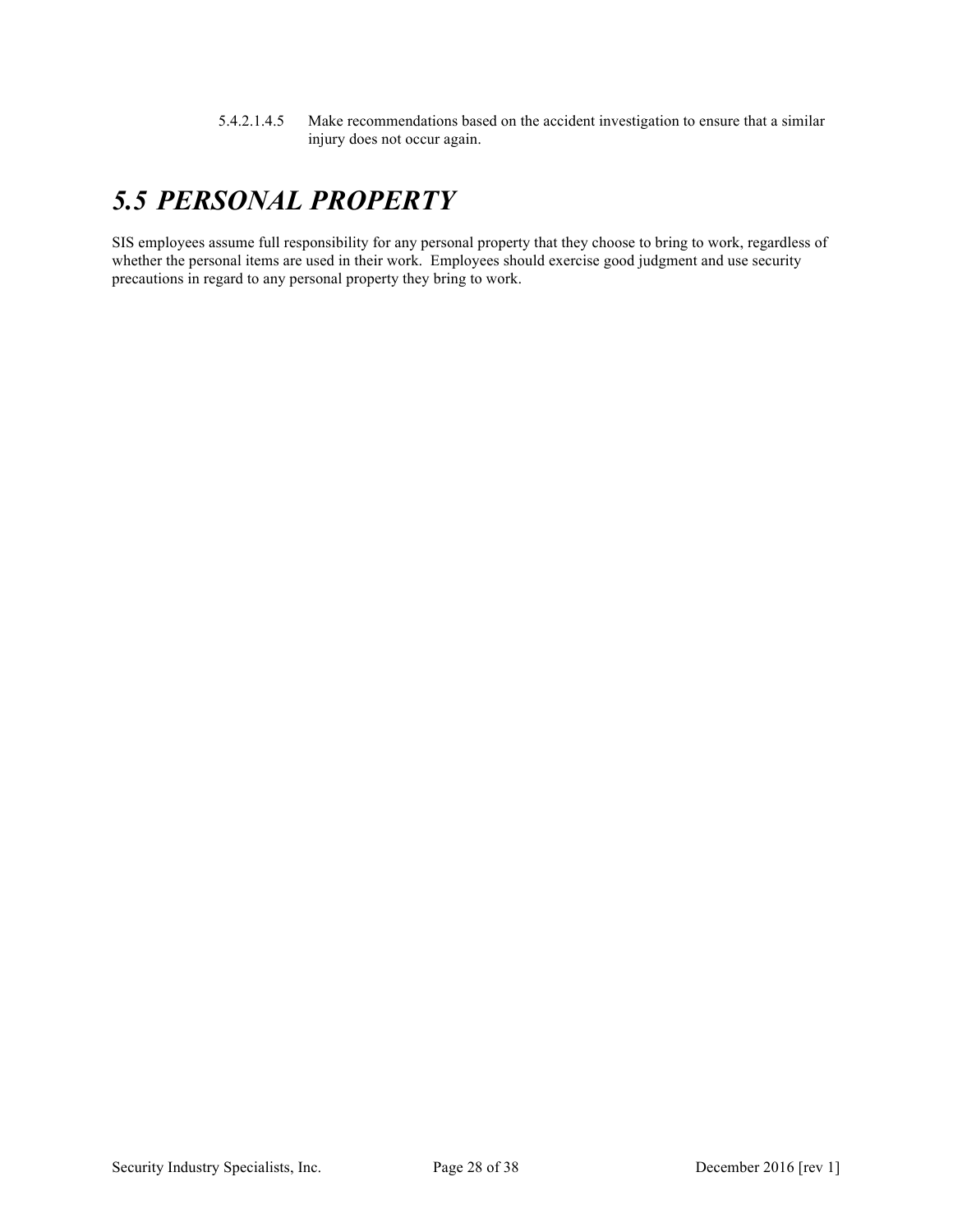### **6 EMPLOYEE BENEFITS**

### *6.1 HOLIDAY PAY*

SIS observes seven (7) holidays during the year:

- New Year's Day Labor Day
	-
- President's Day Thanksgiving Day
- Memorial Day Christmas Day
	-
- Independence Day

Hourly employees who work on a recognized holiday will be paid at one and one half (1 and 1/2) times their regular hourly rate of pay for the actual hours worked during the holiday Workday. Hourly employees who do not work on a holiday will not be paid for that holiday.

# *6.2 PAID TIME OFF (PTO)*

The SIS PTO Benefit Plan is designed to provide eligible employees time off from work without loss of income.

PTO may be used for many reasons. It may be used for a planned vacation or time off. It may be used for sick time either for your personal or family member's illness or preventative care. It may be used for safe time for instances of domestic violence, sexual assault, or stalking or for the closure of workplace or child's school or place of care by a public official. What you use your PTO for is up to you.

PTO benefits begin to accrue upon an employee's date of hire. Hours will be accrued according to a set schedule for employees. Depending on the location to which you are regularly assigned, you may have an accrual rate that is higher than outlined below. Please see your supervisor or contact Human Resources for more information.

#### **6.2.1 Hourly Employees:**

Years 0 - 4: Employees accrue at a rate of 1 hour per 30 hours worked. Years 5+: Employees accrue at a rate of 1 hour per 25 hours worked.

Limits: There is no maximum as to the number of PTO hours an hourly employee may accrue.

#### **6.2.2 Salaried Employees:**

Years 0 - 4: Employees accrue at a rate of 1.538 hours per Pay Period. Years 5+: Employees accrue at a rate of 3.076 hours per Pay Period.

The minimum number of hours worked per weekly pay period to accrue PTO is 31.15 hours. If a salaried employee does not work the minimum number of hours during the weekly pay period, they will not accrue any PTO for that pay period.

Limits: There is a maximum of 320 hours that a salaried employee may accrue. You may cash out your PTO anytime you want to avoid hitting the cap.

#### **6.2.3 How to Use Your PTO**

Planned or foreseeable use of PTO should be arranged to allow for minimum disruption to SIS and the client operations. PTO for purposes other than sickness or safety must be requested sufficiently in advance to allow your supervisor to make arrangements to cover your position during your absence. Here are some guidelines: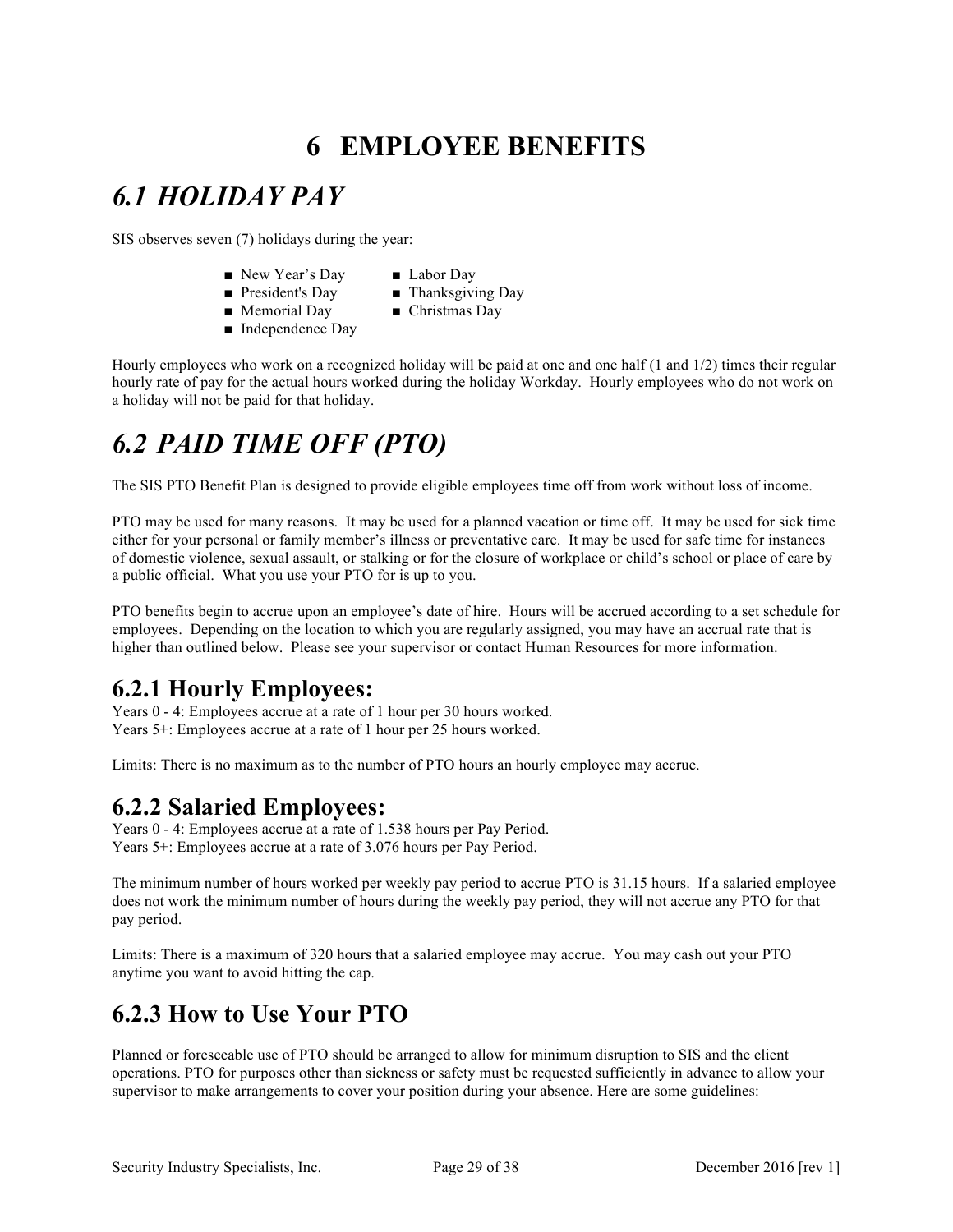#### *6.2.3.1 Foreseeable leave for purposes other than sickness or safety:*

- 6.2.3.1.1 A written request must be submitted to your supervisor at least two weeks prior to the start of the PTO requested leave.
- 6.2.3.1.2 Approval is subject to supervisor approval and business needs.
- 6.2.3.1.3 Your supervisor may deny your PTO request if replacement coverage is not available.
- 6.2.3.1.4 Your supervisor may deny your PTO request based on client or SIS business needs.

#### *6.2.3.2 Unforeseeable leave due to the need for sick time or safe time:*

- 6.2.3.2.1 For sick or safe time, you should notify your supervisor at least twenty-four (24) hours prior to the start of your shift or as soon as is practicable.
- 6.2.3.2.2 Documentation: SIS will not request a verification or certification of absences for unforeseeable leaves unless permitted under local law, or when there appears to be a clear instance or pattern of abuse. In those instances where SIS does request a verification or certification of absences for unforeseeable leaves, it will not require an explanation of the nature of a medical condition or absence. SIS may request documentation related to the absence for other reasons as required or permitted under federal, state, or local law.
- 6.2.3.2.3 Unless otherwise prohibited by federal state or local law, absences due to unforeseeable leave may result in SIS paying you for the missed time to cover the absence and a corresponding deduction from your PTO balance.
- 6.2.3.2.4 If you do not have sufficient PTO to cover an unforeseen absence in its entirety, it will be considered to be unexcused.
- 6.2.3.2.5 You will not receive Holiday Pay for the PTO day that falls on a holiday.
- 6.2.3.2.6 Additional unpaid time off may be taken with the approval of your supervisor.
- 6.2.3.2.7 You may not take more PTO time than is available in your PTO balance.
- 6.2.3.2.8 PTO may be used as it is accrued in increments of 1.0 hour.

If more than one employee at an SIS jobsite requests PTO at the same time for purposes other than sickness or safety, and both requests cannot be approved due to business needs, the date a PTO request was made and length of service with SIS will be considered by management in making the final decision. In general, employees with more seniority will be given PTO date preference where two competing unapproved requests for PTO were submitted two or more weeks in advance.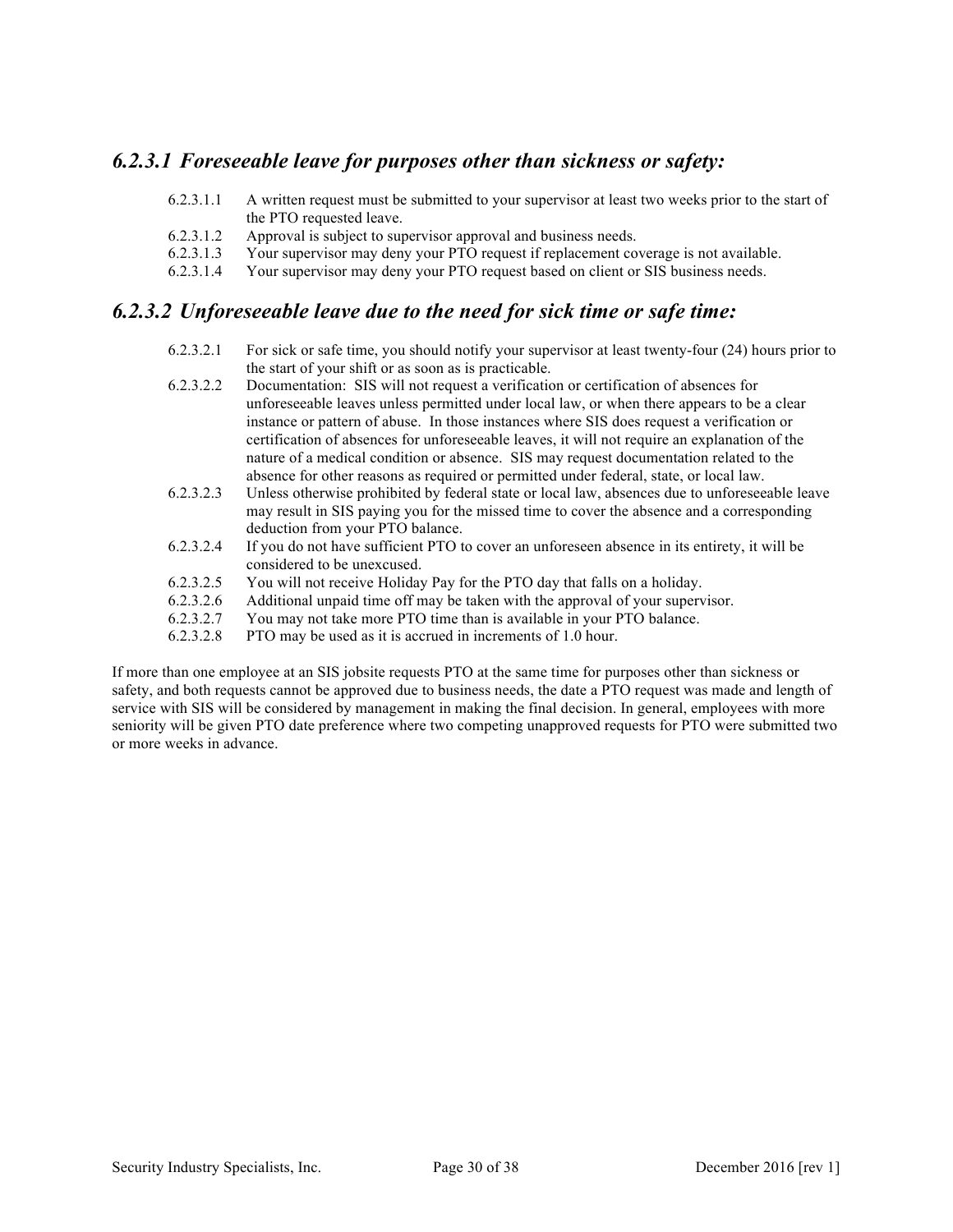#### **6.2.4 Definitions of Sick Time and Safe Time**

In certain jurisdictions, SIS employees may be entitled to use PTO for sick or safe time. In those jurisdictions, the following applies:

#### *6.2.4.1 Sick Time*

- 6.2.4.1.1 "Sick Time" refers to the mental or physical illness, injury, or health condition of an employee or his/her family member; allows for an employee to obtain medical diagnosis, care, or treatment for the same; and allows for the care of an employee or his/her family member's needs for preventative care.
- 6.2.4.1.2 "Safe Time" refers to absences that occur if an employee's place of business or childcare school or facility has been closed by order of a public official to limit exposure to an infectious agent, biological toxin, or hazardous material or to absences where and employee or his/her family member is a victim of domestic violence, sexual assault, or stalking, and the employee needs time off to seek legal or law enforcement assistance, treatment by a healthcare provider, social services, mental health counseling, safety planning, relocation, or other actions to increase safety for the employee or his/her family member.
- 6.2.4.1.3 The definition of "Sick Time" and "Safe Time" may vary by jurisdictions and, where the definition of these phrases differs, the jurisdictional definition where the SIS employee works will control.
- 6.2.4.1.4 An absence that fits the definitions of "sick time" or "safe time" and for which the affected employee has accrued sufficient PTO time to cover the absence is considered a qualifying or excused absence.
- 6.2.4.1.5 If you do not have sufficient PTO to cover the absence in its entirety, it will be considered to be unexcused.

#### **6.2.5 Call-Off Procedures**

If you cannot come to work or will be late for your scheduled shift, you are expected to immediately contact your supervisor and inform him/her you will be absent and when you expect to return to work. If your immediate supervisor is unavailable, you must speak directly with another supervisor or a senior manager. Leaving a voicemail or asking another employee to pass the information along is unacceptable.

If the call off is due to an unforeseen circumstance not related to illness or the need for safe time, leadership will make a determination as to whether or not the absence is excused.

If your call-off is due to sick or safe time, Human Resources will contact you directly.

An absence that fits the definitions of "sick time" or "safe time" and for which the affected employee has accrued sufficient PTO time to cover the absence is considered a qualifying or excused absence. Appropriate use of Sick/Safe time will not be counted as an absence that may result in discipline.

#### *6.2.5.1 Clear instance or pattern of abuse*

SIS reserves the right to take reasonable action (e.g. discipline) for:

- 6.2.5.1.1 Repeated unexcused absences that appear questionable and are unsubstantiated
- 6.2.5.1.2 Absences that precede or follow regular days off, or some other clear instance or pattern of abuse without valid reason
- 6.2.5.1.3 Obtaining or using paid sick or safe time improperly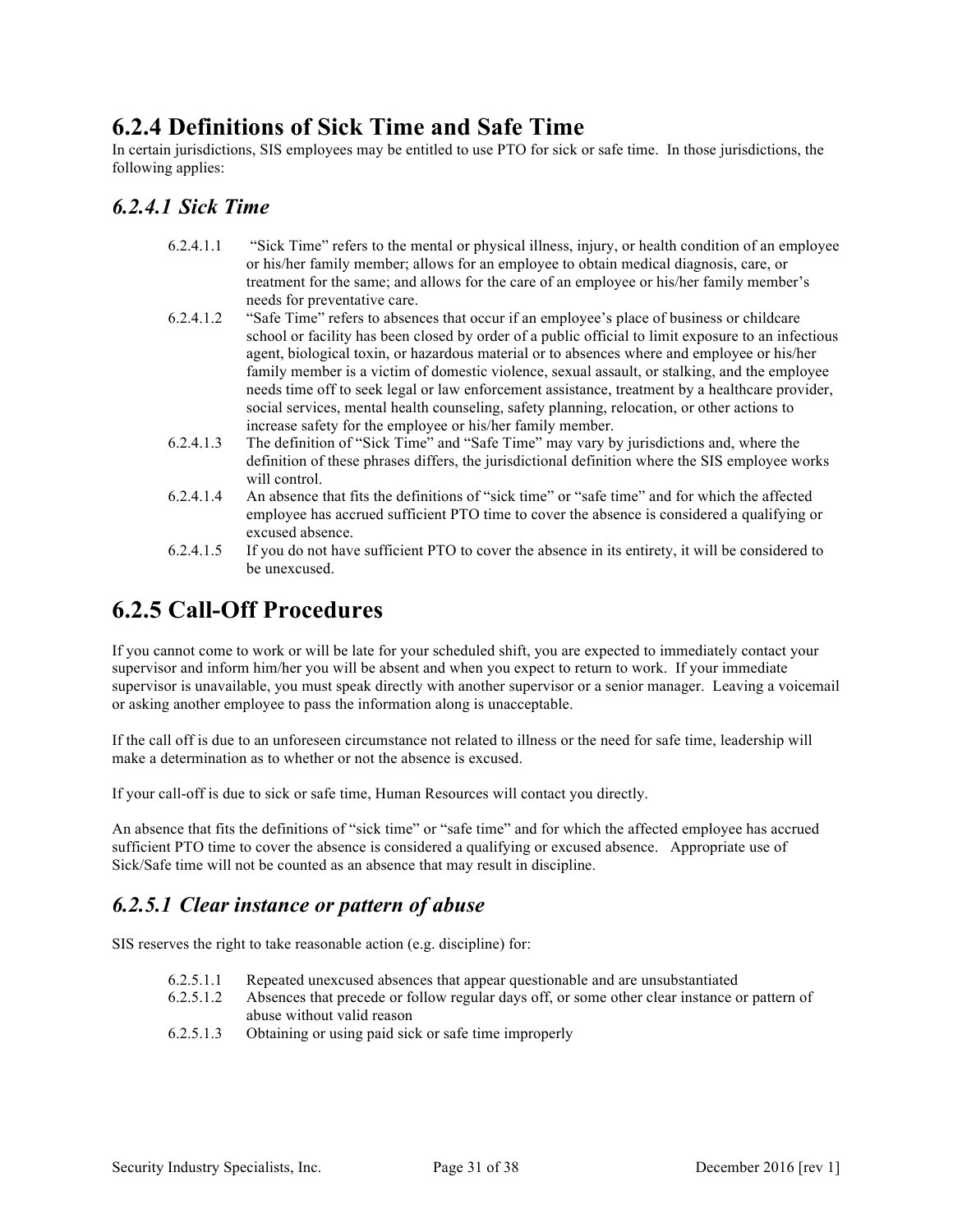#### **6.2.6 Advances and PTO "Cash Out"**

Each SIS employee may cash out any or all of their PTO balance as often as they wish. PTO "cash out" requests must be submitted in increments of one hour. PTO "cash out" requests will be paid on the employee's next regularly scheduled pay date, if the request is submitted by the end of the current pay period. Otherwise, it will be paid on the subsequent pay date. All PTO hours will be paid at the rate then in effect for the employee, less deductions as required by law.

#### **6.2.7 Unused PTO Hours**

Unused PTO hours will roll over from calendar year to calendar year. Subject to applicable caps, employees will not lose their accrued PTO hours if they do not use them within the calendar year.

On termination of employment, an employee will be paid for any unused, accrued PTO.

SIS reserves the right to change or modify this policy at its discretion and in compliance with applicable federal, state, and local laws.

### *6.3 LEAVES OF ABSENCE*

#### **6.3.1 General**

Any absence that exceeds three days from an employee's work schedule is considered a leave of absence. All requests for leaves of absence must be submitted to your supervisor, in writing, as far in advance as possible. Leaves of absence may be granted only if they meet the requirements listed below, and only if they are submitted in a timely manner to your supervisor. All such requests are forwarded to the SIS Human Resources Department for final approval.

If a leave of absence is approved, SIS requires that you keep in touch with your supervisor during your leave. We also require that you give SIS prompt notice if there is a change in your return date. If your leave expires and you have not contacted your supervisor or SIS, it will be assumed that you do not plan to return to work and that you have voluntarily terminated your employment with SIS.

The SIS Leave of Absence Policy is intended to comply with all state and federal regulations, laws, and guidelines covering any and all employment matters relating to leaves of absence.

### **6.3.2 Jury Duty**

SIS does not offer paid time for jury duty service, except as otherwise provided for by state or local law. SIS encourages employees to fulfill their responsibilities as citizens, but the company needs to have adequate time to arrange work schedule changes that might be required to cover the employee's jury service. Upon receiving a summons to report for jury duty, an employee shall, on the next day scheduled to work, shall provide a copy of the summons to their immediate supervisor, and the employee shall then be excused from employment for the day(s) required. Further, at the completion of the jury duty service, the employee shall obtain from the court the statement showing the dates that the employee reported for jury duty; this form shall be turned into their immediate supervisor and then forwarded to Human Resources and Payroll.

#### **6.3.3 Time Off for Voting**

SIS does not offer paid time off for time off for voting except as provided for by state or local law.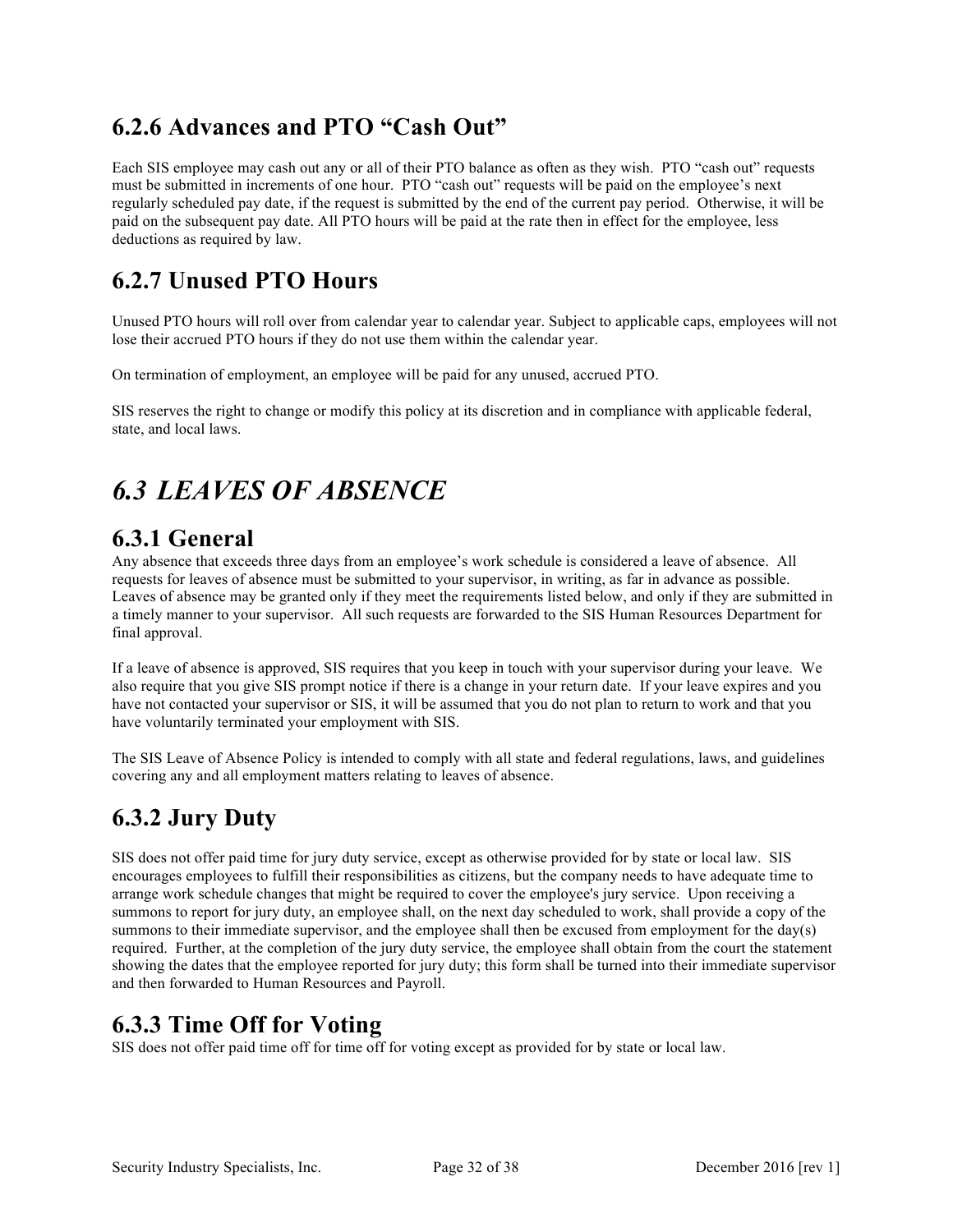#### **6.3.4 Family and Medical Leave Policy**

#### *6.3.4.1 Qualification for Family/Medical Leave:*

SIS employees are eligible to take up to 12 weeks (or in some situations involving domestic partners, 24 weeks) of unpaid Family/Medical Leave, in a rolling 12 month period, if they:

- 6.3.4.1.1 Have worked for SIS for at least 12 months, and for at least 1250 hours in the rolling 12 month period prior to the leave; and
- 6.3.4.1.2 Are employed at an SIS jobsite that has 50 or more employees within a 75-mile radius.
- 6.3.4.1.3 Under these conditions, an eligible employee will be reinstated to the same or an equivalent position on their return from a family/medical leave to the extent it is possible for SIS to do so.

#### *6.3.4.2 Reasons for Family/Medical Leave:*

Family/medical leaves may be taken for any of the following reasons:

- 6.3.4.2.1 The birth of a child and in order to care for such a child.
- 6.3.4.2.2 The placement of a child with the employee for adoption or foster care.
- 6.3.4.2.3 To care for a spouse, child, parent, domestic partner, or other covered relation with a serious health condition.
- 6.3.4.2.4 Because of an employee's own serious health condition that renders the employee unable to perform the functions of his/her position.
- 6.3.4.2.5 For qualifying exigencies arising out of the fact that the employee's spouse, son, daughter, or parent is on active duty or call to active duty status as a member of the National Guard or Reserves in support of a contingency operation.

The company will measure the 12-month period as a rolling 12-month period measured backward from the date an employee uses any leave under this policy. Each time an employee takes leave, SIS will compute the amount of leave the employee has taken under this policy in the last 12 months and subtract it from the 12 weeks of available leave, and the balance remaining is the amount the employee is entitled to take at that time.

An employee may take leave because of a serious health condition that makes the employee unable to perform the functions of the employee's position. A serious health condition is defined as a condition that requires inpatient care at a hospital, hospice or residential medical care facility, including any period of incapacity or any subsequent treatment in connection with such inpatient care or a condition that requires continuing care by a licensed health care provider. This policy covers illnesses of a serious and long-term nature, resulting in recurring or lengthy absences. Generally, a chronic or long-term health condition that would result in a period of three consecutive days of incapacity with the first visit to the health care provider within seven days of the onset of the incapacity and a second visit within 30 days of the incapacity would be considered a serious health condition. For chronic conditions requiring periodic health care visits for treatment, such visits must take place at least twice a year. Employees with questions about what illnesses are covered under this FMLA policy or under the company's sick leave policy are encouraged to consult with the Human Resource Department.

If the employee takes leave because of his/her own serious health condition, or to care for a covered relation, the employee must contact his/her supervisor at the end of each month regarding the status of the health condition and the employee's intention to return to work.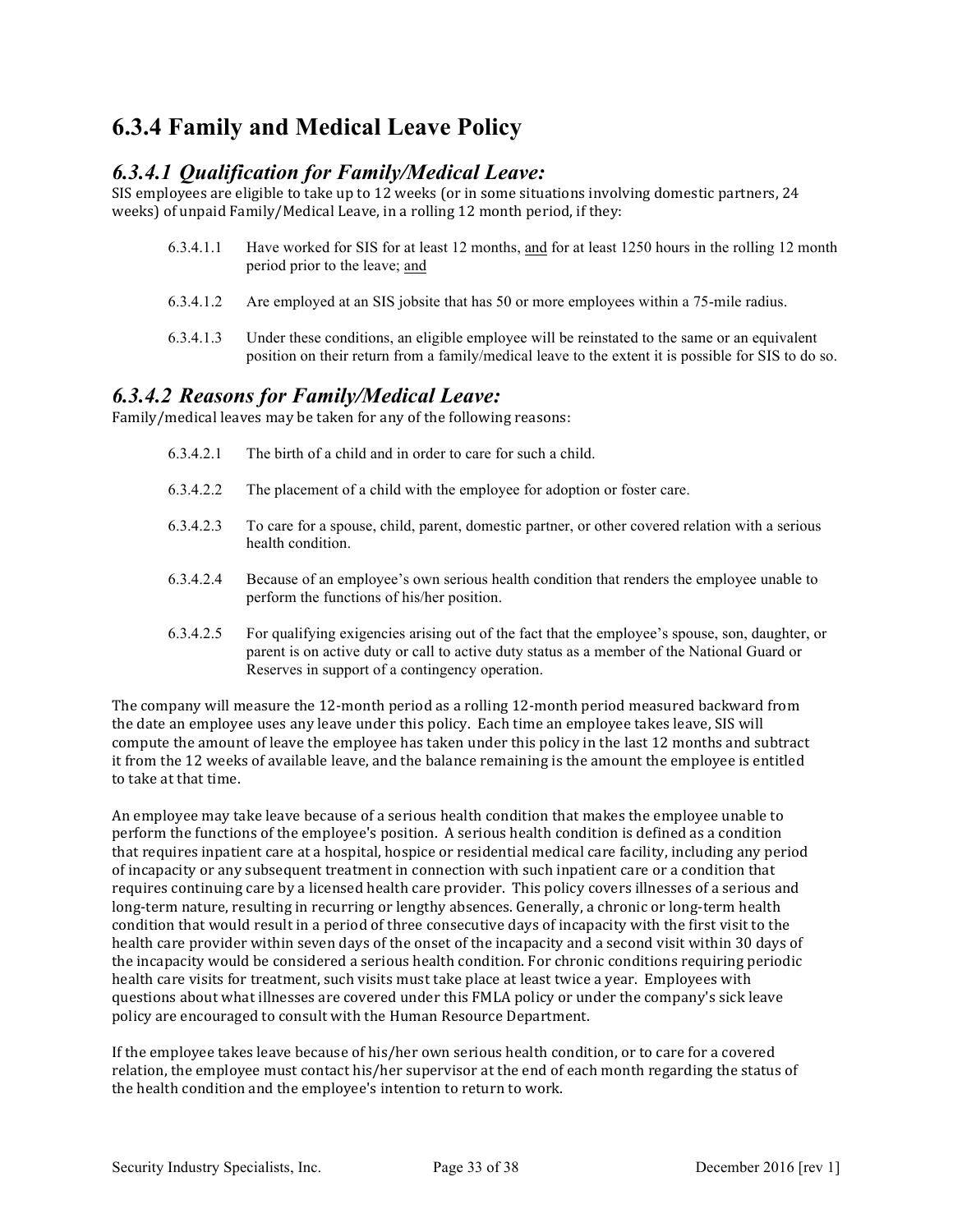Family/medical leave is unpaid. Employees will be required to use any accrued vacation benefits before taking any unpaid leave. The use of paid vacation benefits does not extend the 12-week leave period unless an eligible employee who is a spouse, son, daughter, parent, or next of kin of a current member of the Armed Forces, including a member of the National Guard or Reserves, with a serious injury or illness up to a total of 26 workweeks of unpaid leave during a rolling 12-month period to care for the service member.

#### *6.3.4.3 Employee Status and Benefits During Leave:*

While an employee is on leave, SIS will continue the employee's health benefits during the leave period as long as the employee continues to submit payment for their portion of their premium that they are normally responsible for.

Under current company policy, the employee pays a portion of the health care premium. While on paid leave, the SIS will continue to make payroll deductions to collect the employee's share of the premium. While on unpaid leave, the employee must make this payment, either in person or by mail. The payment must be received in the Benefits Department by the  $1<sup>st</sup>$  day of each month. If the payment is more than 30 days late, the employee's health care coverage may be dropped for the duration of the leave. The employer will provide 15 days' notification prior to the employee's loss of coverage.

If the employee contributes to a life insurance or disability plan, SIS will continue making payroll deductions while the employee is on paid leave. While the employee is on unpaid leave, the employee may request continuation of such benefits and pay his or her portion of the premiums, or the employer may elect to maintain such benefits during the leave and pay the employee's share of the premium payments. If the employee does not continue these payments, the employer may discontinue coverage during the leave. If coverage is maintained, SIS may recover the costs incurred for paying the employee's share of any premiums, whether or not the employee returns to work.

#### *6.3.4.4 Employee Status After Leave*

An employee who takes leave under this policy because of the employee's own serious health condition may be asked to provide a fitness for duty (FFD) clearance from the employee health care provider stating that the employee is fit to resume work. An employee failing to provide a return to work clearance will not be permitted to resume work until such certification is provided.

Generally, an employee who takes FMLA leave will be able to return to the same position or a position with equivalent status, pay, benefits and other employment terms. The position will be the same or one which is virtually identical in terms of pay, benefits and working conditions. The company may choose to exempt certain key employees from this requirement and not return them to the same or similar position.

#### *6.3.4.5 Procedure for Requesting FMLA Leave*

All employees requesting FMLA leave must provide verbal or written notice of the need for the leave to their supervisor and complete a Time Off Request (TOR). Within five business days after the employee has provided this notice, the HR team will complete and provide the employee with the Department of Labor Notice of Eligibility and Rights.

When the need for the leave is foreseeable, the employee must provide the employer with at least 30 days' notice. When an employee becomes aware of a need for FMLA leave less than 30 days in advance, the employee must provide notice of the need for the leave either the same day or the next business day. When the need for FMLA leave is not foreseeable, the employee must comply with SIS's usual and customary notice and procedural requirements for requesting leave, absent unusual circumstances.

If the employee is requesting leave because of his/her own serious health condition, or to care for a covered relation, the employee and the relevant health care provider must supply appropriate medical certification. The employee must respond to such a request within 15 days of the request or provide a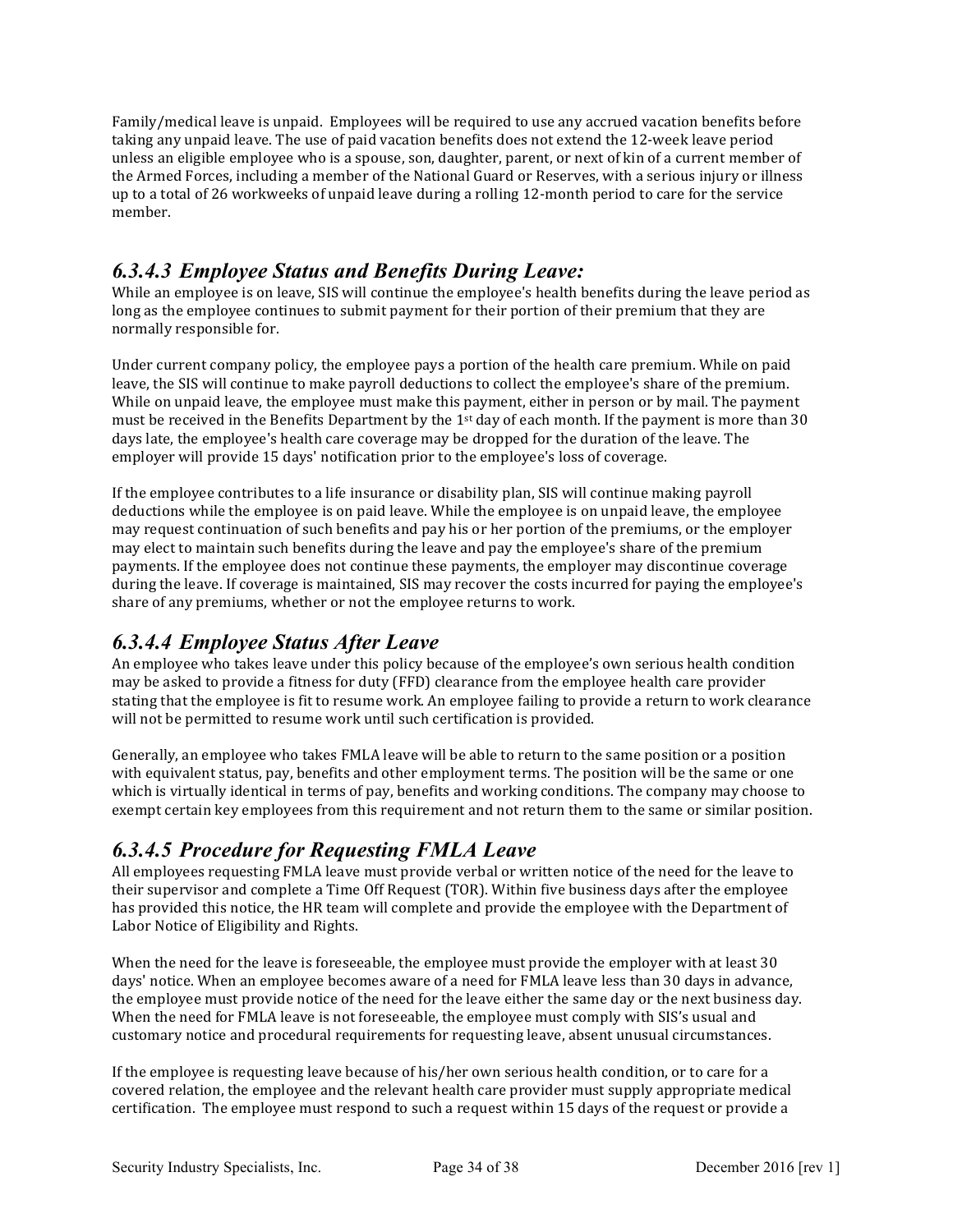reasonable explanation for the delay. Failure to provide requested medical certification in a timely manner may result in denial of leave until such certification is provided. SIS, at its expense, may require an examination by a second health care provider designated by SIS if the company reasonably questions the medical certification the employee initially provided.

#### **6.3.5 Bereavement Leave**

In the event of the death of your current spouse, child, parent, legal guardian, sibling, grandparent, grandchild, domestic partner, or in-law, you may request an unpaid bereavement leave of up to five days. If you need additional time off, you may request a personal leave of absence from your supervisor.

#### **6.3.6 Military Leave**

If you are called to active duty in the U.S. military or state National Guard, you are eligible for unpaid military leave of absence in accordance with state and federal law. You should provide your supervisor with a copy of your service/call up documentation as soon as you receive it.

If you are required to attend yearly Reserve or National Guard duty, you can apply for an unpaid temporary military leave of absence not to exceed 17 days (including travel). You also may use earned vacation time for this purpose.

#### **6.3.7 Personal and/or Medical Leave**

A personal leave of absence may be granted at the sole discretion of SIS. (Employees who do not qualify for the Family and Medical Leave benefits outlined above may request a personal leave for personal emergencies or medical reasons.)

Requests for personal leave should be limited to unusual or unexpected circumstances. SIS may require documentation or other proof to verify the necessity of the requested leave of absence.

There are no guarantees of reinstatement upon your return from a personal leave of absence. Your return to work will depend upon your qualifications for existing openings.

### **6.3.8 Sick Leave**

SIS does not provide sick pay unless required by relevant state or local law. If you must be absent due to illness or injury, notify your supervisor at least twenty-four (24) hours prior to the start of your shift, or at the earliest time that is reasonably practical under the circumstances. Depending on the circumstances, SIS may require a written medical verification of your ability to return to work.

## *6.4 INSURANCE*

#### **6.4.1 Health Insurance**

SIS offers medical, dental vision care, and Life insurance ("health benefits") to employees who maintain Full-Time employment status. New hires (excluding Hawaii) are eligible for benefits the first of the month following 60 days of full time employment. New hires in Hawaii are eligible for benefits the first of the month following 28 days of employment. Please consult specific state amendments for details.

To qualify for these health benefits, it is *the employee's* responsibility to login and complete an online SIS Benefit Election Life Event or open enrollment election. Failure to do so may make you ineligible for health benefits until the next SIS Open Enrollment period or a life event that would trigger a special enrollment period.

Open enrollment periods are currently held each May for a June 1 effective date, but these periods can change and it is *your* responsibility to contact the SIS Benefits Department for the most current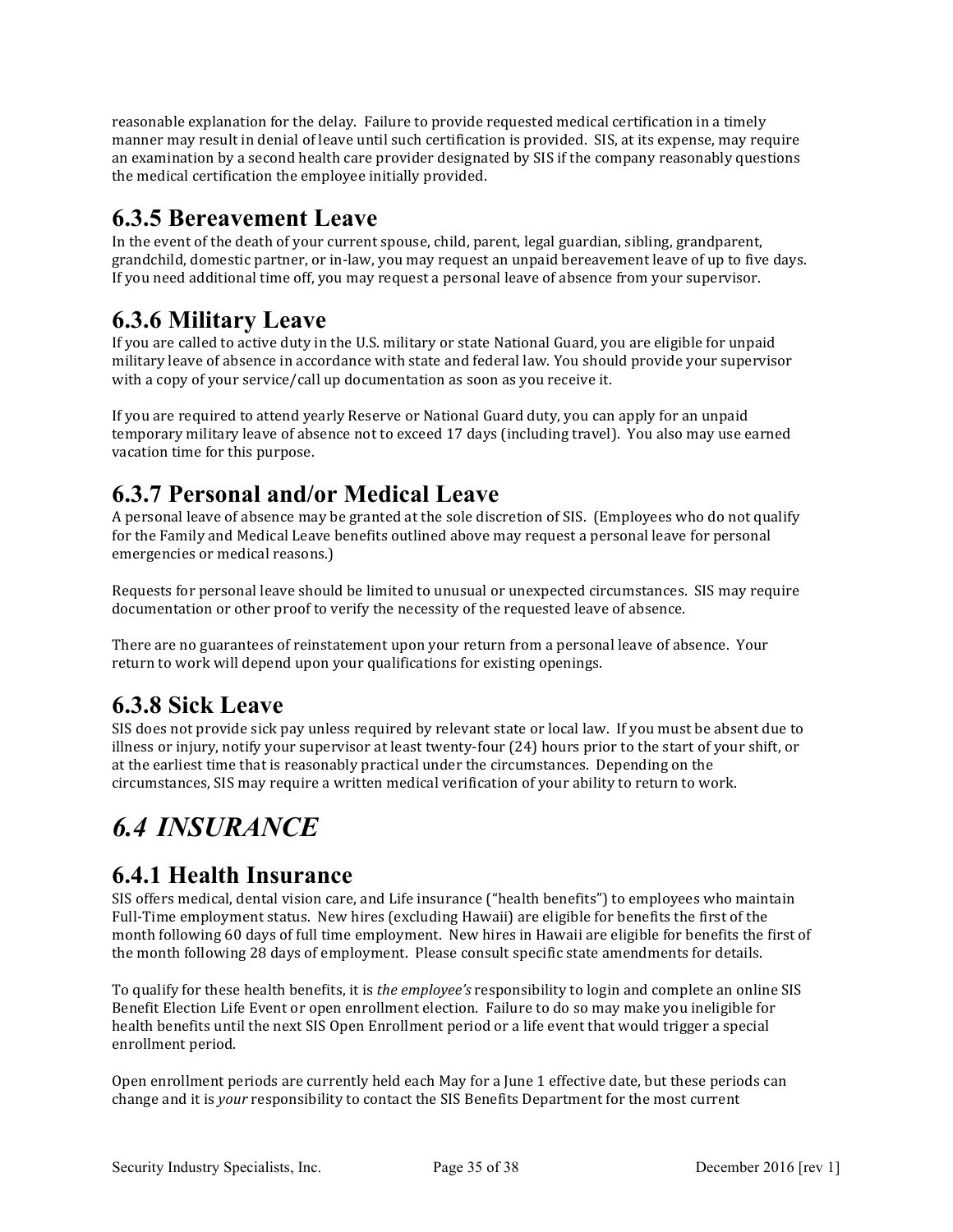information regarding SIS health benefits. Life Events or Change of Status (COS) may trigger a special enrollment period, which will allow employees to make changes to their current benefits.

#### *6.4.1.1 Qualified Life Events*

A qualified life event will allow the employee to add/drop or make any changes to their current benefits outside of the open enrollment period. Employees are not limited on the number of qualified life event they may have. A qualified life event may be triggered by any of the following situations:

- 6.4.1.1.1 Marriage / Divorce
- 6.4.1.1.2 Birth / Adoption
- 6.4.1.1.3 Child ceases to be an eligible dependent or is eligible to enroll in their employers' benefits plan.
- 6.4.1.1.4 Spouse (domestic partner) is eligible to enroll in their employers' benefits plan or loses coverage through their employers' plan.

Please contact the benefits department for a complete list of Life Events. Once a life event has occurred, the employee will have 30 days to notify the Benefits Department or create a life event. Each life event will require the employee sending in proof of the life event with either a letter that shows the date of the life event or a letter from another employer on their letterhead stating the reason and effective date of the event. A life event or Change of Status (COS) will be effective the first of the following month. If you lose eligibility, for any reason, you will have coverage through the end of the month then offered to extend benefits through COBRA.

SIS currently pays a discretionary percentage of the premium cost of your basic SIS Group medical and dental plans. Clients occasionally reimburse SIS an additional percentage of the cost of health benefits for employees and their dependents, in which case SIS may pay a greater percentage of premium cost as to employees permanently assigned to these clients. You pay all other costs for your health benefits coverage. 

Eligible dependents also may be covered on group medical, dental, vision, and Life insurance plans. You pay all dependent premiums not reimbursed by an SIS client.

If you fail to maintain Full-Time SIS employment status through the measurement period, (6-month lookback/6-month stability period) SIS will terminate your benefits and allow continuation via COBRA. The administrative period begins May  $1 - 30$  and November 1-30. During this administrative period, SIS will identify employees working full-time hours. Over the next 6-months employees, who were identified as full-time employees, will remain on the health benefits regardless of their hours worked. Part-Time, Temporary and On-Call employees (including Off-Duty Officers) are not eligible for health benefits. Through the stability period, employees will be responsible to make up the difference in premium if there is not enough on each paycheck to cover the amount scheduled for deduction.

Employees that are on leave or have a reduction in hours and do not accumulate enough hours on their paycheck (to cover the employee portion) will be responsible to pay the elected deduction amount directly to SIS, Inc. Payments will need to be paid by the end of the current month (15 day grace period). Failure to make payments will result in termination of benefits and COBRA will be offered to continue benefits at the full cost of the monthly premium plus a two percent administrative fee.

Please contact the SIS Benefits department for additional information at benefits@sis.us.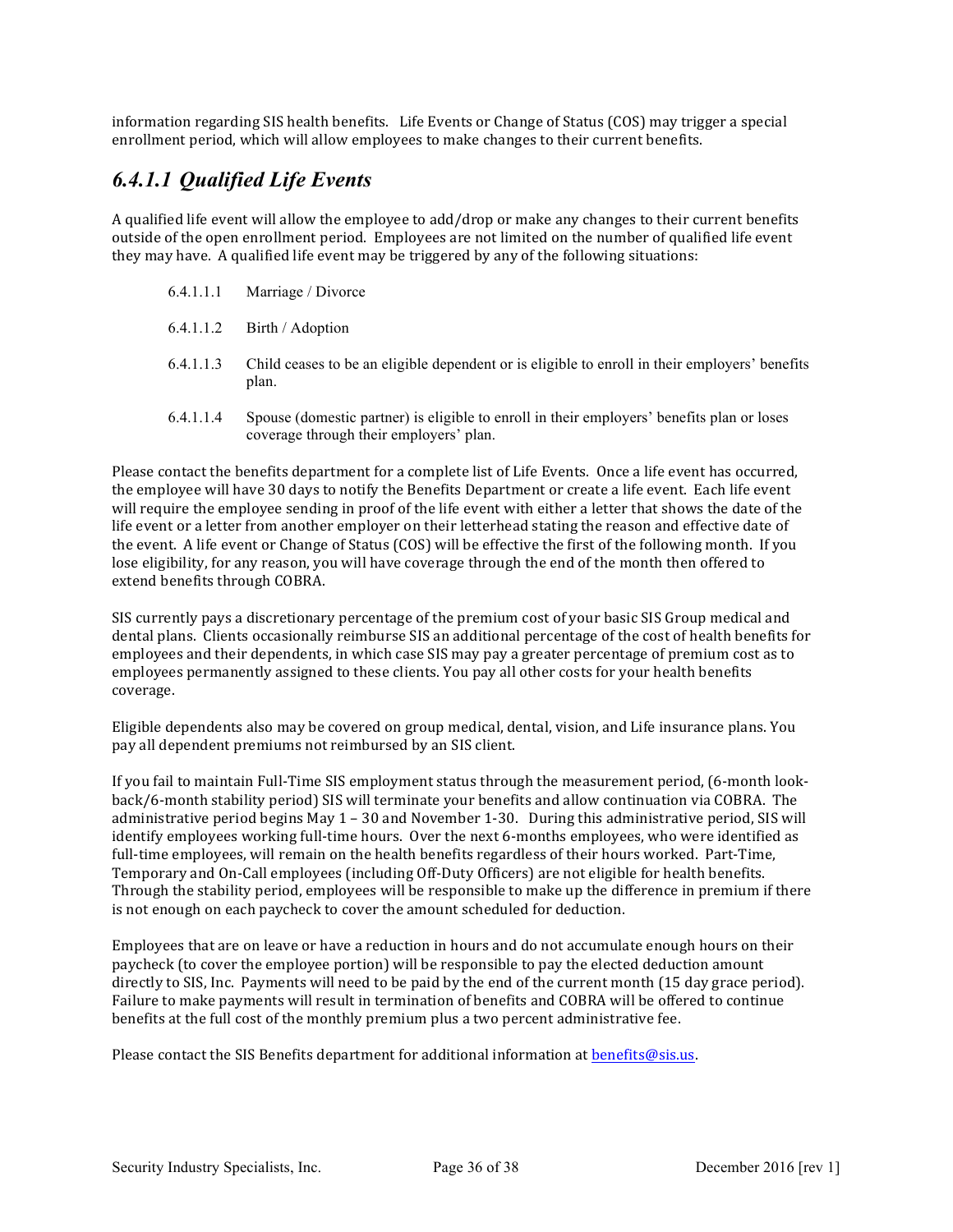### **6.4.2 Unemployment Insurance**

Under certain conditions, upon the termination of your employment, you may be eligible for state unemployment insurance benefits. SIS contributes to premiums for this insurance coverage according to state law. Benefits are determined by each state.

#### **6.4.3 Social Security**

All SIS employees are covered by the federal Social Security Act. Payroll deductions are made for employee contributions to Social Security, as required by law.

#### **6.4.4 Workers Compensation Insurance**

SIS provides workers compensation insurance that covers all employees in the event of a work-related injury or illness in accordance with state law. Benefits include payment of medical expenses and partial payment for lost wages while you are recovering from a work-related injury or illness.

In order to protect your rights and speed your recovery, you *must* report any work-related injury or illness to your supervisor *immediately*.

Although other insurance may be available, Workers Compensation Insurance is inappropriate for any injury that arises solely out of an employee's voluntary participation in any off-duty recreational, social or athletic activity that is not part of the employee's work-related duties.

### *6.5 RETIREMENT PLAN*

SIS provides a  $401(k)$  benefit plan for eligible employees who wish to save for retirement in a tax deferred manner. The  $401(k)$  plan provider is Fidelity and offers employer discretionary matching, a set vesting schedule, loans, employee catch-up contributions (employees age 50 and older), and additional benefits.

To be eligible for the benefit, employees must have: (a) been employed by SIS for at least one continuous year; and (b) worked at least 1,000 compensable hours during the past continuous year. Eligibility will be determined at each employee's one-year anniversary. If an employee does not meet the 1,000 hour eligibility threshold at his or her initial anniversary date, eligibility will again be reviewed (based on the criteria above) on the employee's anniversary date until such time the employee becomes eligible, or employment terminates. Once an employee becomes eligible to participate in the  $401(k)$  plan, the employee will remain eligible as long as he or she continues to be employed by SIS, and regardless of how many hours he or she works at SIS.

Participation in the  $401(k)$  plan is not mandatory, but it is an automatic enrollment plan. Eligible employees may elect whether or not they want to participate, and the level at which they would like to participate. However, eligible employees will be automatically enrolled in the  $401(k)$  plan at a predetermined percentage of income unless they affirmatively elect not to participate. Therefore, if an eligible employee **does not** want to participate in the  $401(k)$  plan; they **must** notify Fidelity  $401(k)$  after being informed of their eligibility. Employees can make their own changes directly with Fidelity  $401(k)$  by website at www.netbenefits.com or by phone at (800) 294-4015.